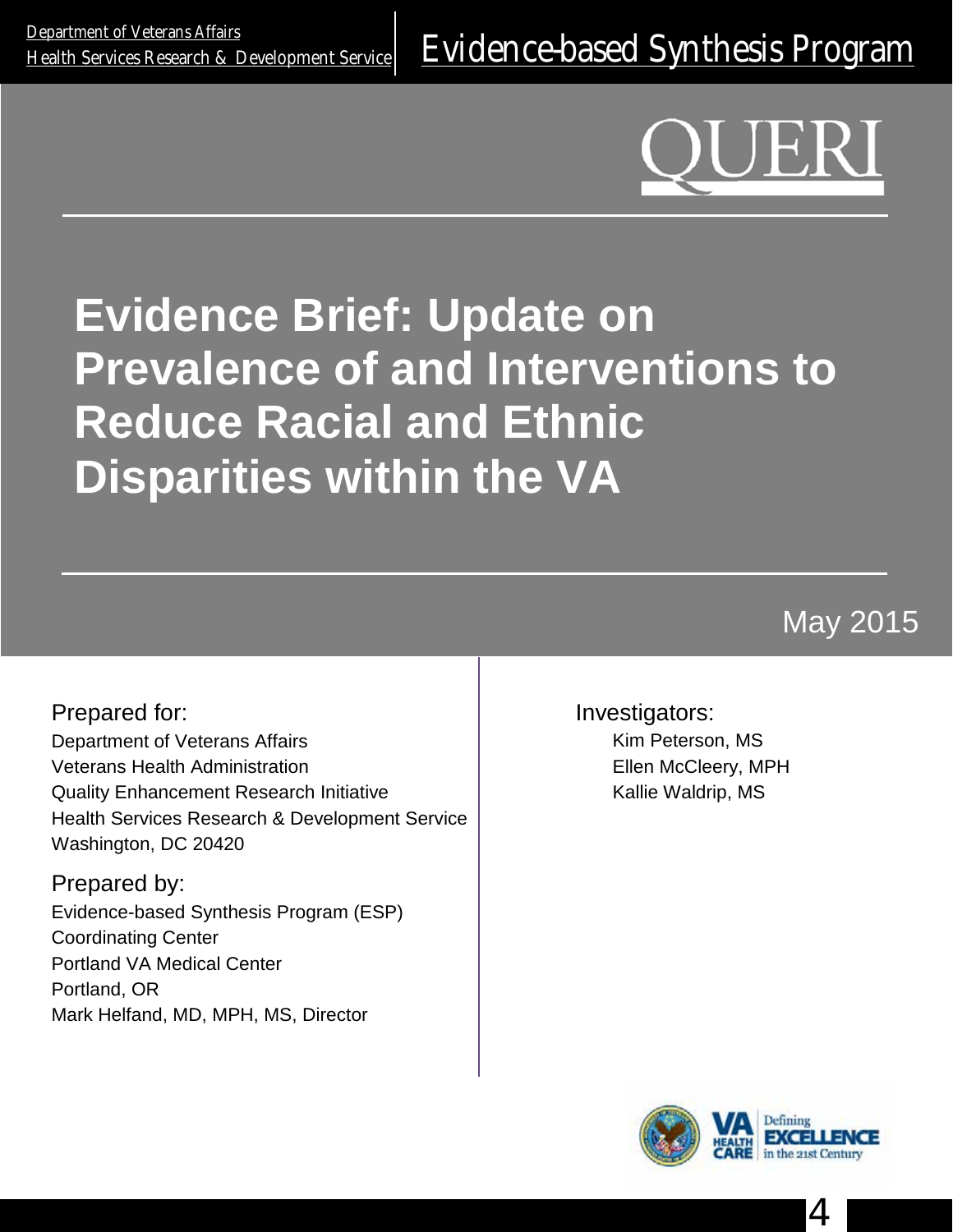# **PREFACE**

The VA Evidence-based Synthesis Program (ESP) was established in 2007 to provide timely and accurate syntheses of targeted healthcare topics of particular importance to clinicians, managers, and policymakers as they work to improve the health and healthcare of Veterans. QUERI provides funding for four ESP Centers, and each Center has an active University affiliation. Center Directors are recognized leaders in the field of evidence synthesis with close ties to the AHRQ Evidence-based Practice Centers. The ESP is governed by a Steering Committee comprised of participants from VHA Policy, Program, and Operations Offices, VISN leadership, field-based investigators, and others as designated appropriate by QUERI/HSR&D.

The ESP Centers generate evidence syntheses on important clinical practice topics. These reports help:

- Develop clinical policies informed by evidence;
- Implement effective services to improve patient outcomes and to support VA clinical practice guidelines and performance measures; and
- Set the direction for future research to address gaps in clinical knowledge.

The ESP disseminates these reports throughout VA and in the published literature; some evidence syntheses have informed the clinical guidelines of large professional organizations.

The ESP Coordinating Center (ESP CC), located in Portland, Oregon, was created in 2009 to expand the capacity of QUERI/HSR&D and is charged with oversight of national ESP program operations, program development and evaluation, and dissemination efforts. The ESP CC establishes standard operating procedures for the production of evidence synthesis reports; facilitates a national topic nomination, prioritization, and selection process; manages the research portfolio of each Center; facilitates editorial review processes; ensures methodological consistency and quality of products; produces "rapid response evidence briefs" at the request of VHA senior leadership; collaborates with HSR&D Center for Information Dissemination and Education Resources (CIDER) to develop a national dissemination strategy for all ESP products; and interfaces with stakeholders to effectively engage the program.

Comments on this evidence report are welcome and can be sent to Nicole Floyd, ESP CC Program Manager, at [Nicole.Floyd@va.gov.](mailto:Nicole.Floyd@va.gov)

**Recommended citation:** Peterson K, McCleery E, Waldrip K. Evidence brief: Update on prevalence of and interventions to reduce racial and ethnic disparities within the VA. VA ESP Project #09-199; 2014.

This report is based on research conducted by the Evidence-based Synthesis Program (ESP) Coordinating Center located at the **Portland VA Health Care System, Portland, OR**, funded by the Department of Veterans Affairs, Veterans Health Administration, Office of Research and Development, Quality Enhancement Research Initiative. The findings and conclusions in this document are those of the author(s) who are responsible for its contents; the findings and conclusions do not necessarily represent the views of the Department of Veterans Affairs or the United States government. Therefore, no statement in this article should be construed as an official position of the Department of Veterans Affairs. No investigators have any affiliations or financial involvement (*eg*, employment, consultancies, honoraria, stock ownership or options, expert testimony, grants or patents received or pending, or royalties) that conflict with material presented in the report.

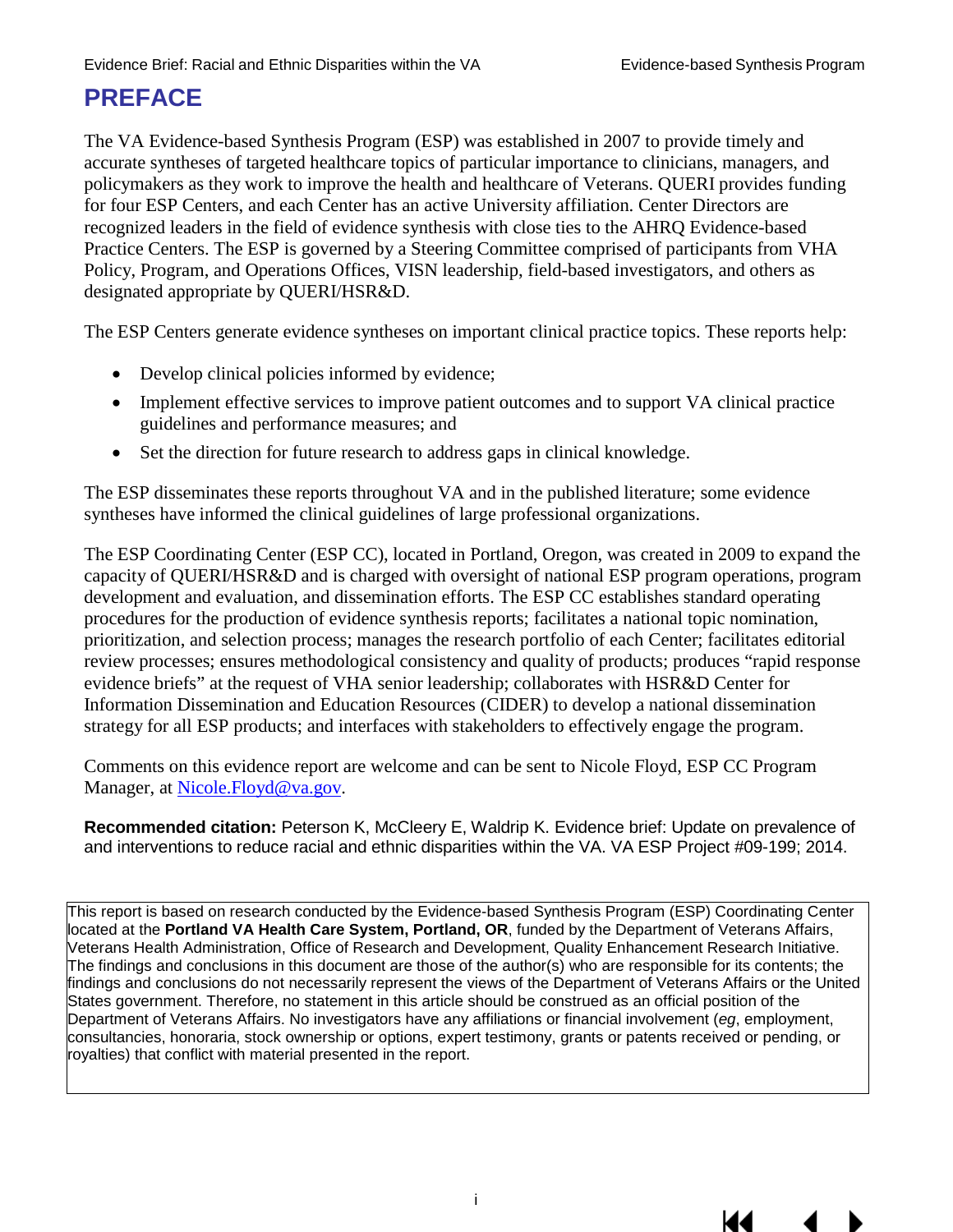# **TABLE OF CONTENTS**

| Key Question 1: In which clinical areas are racial and ethnic disparities prevalent                                                                                                           |
|-----------------------------------------------------------------------------------------------------------------------------------------------------------------------------------------------|
| Key Question 2: What are the effects of interventions implemented within the VA to reduce                                                                                                     |
|                                                                                                                                                                                               |
|                                                                                                                                                                                               |
|                                                                                                                                                                                               |
|                                                                                                                                                                                               |
|                                                                                                                                                                                               |
|                                                                                                                                                                                               |
| <b>FIGURES AND TABLES</b>                                                                                                                                                                     |
|                                                                                                                                                                                               |
|                                                                                                                                                                                               |
|                                                                                                                                                                                               |
|                                                                                                                                                                                               |
| Table 1. Magnitude and SOE of mortality and morbidity disparities found in 2015 evidence brief<br>update, 2007, and 2011 ESP report findings, and inventory results of new process and access |
| Table 2. Magnitude and SOE of similar or better mortality or morbidity for racial and ethnic                                                                                                  |





▶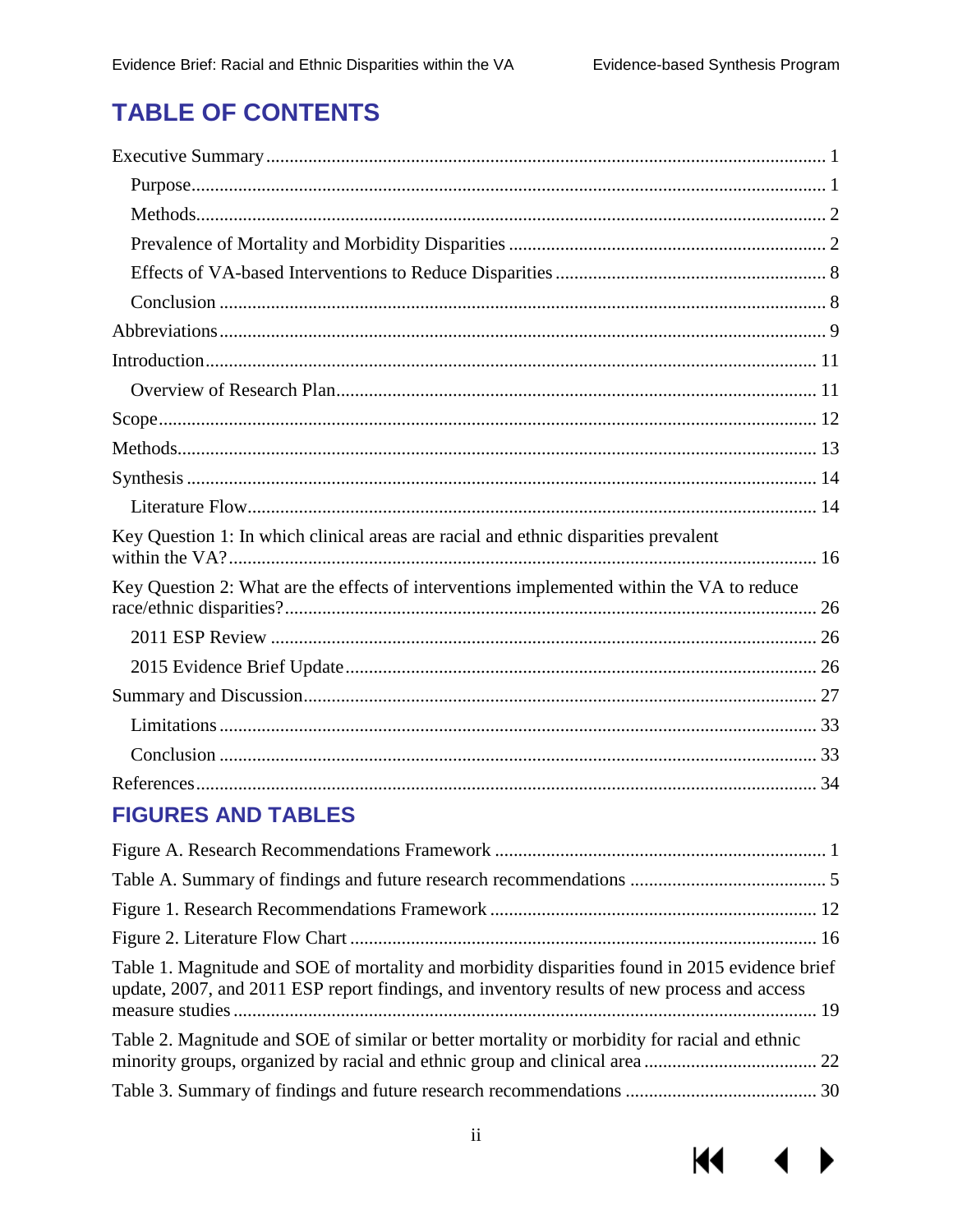# <span id="page-3-0"></span>**EXECUTIVE SUMMARY**

# <span id="page-3-1"></span>**PURPOSE**

As part of its mission to champion the advancement of health equity, the Veterans Health Administration (VHA) Office of Health Equity (OHE) is partnering with the Quality Enhancement Research Initiative (QUERI) to evaluate gaps in morbidity and mortality outcomes among vulnerable Veteran populations with major conditions and to examine trends in quality of care across these conditions. To help inform selection of research priorities for the Partnered Evaluation Center (PEC), the OHE requested that the Evidence-based Synthesis Program Coordinating Center (ESP CC) provide an evidence brief update on what research and implementation priorities have emerged since (1) the 2007 ESP publication [Racial and Ethnic](http://www.hsrd.research.va.gov/publications/esp/disparities.cfm)  [Disparities in the VA Healthcare System](http://www.hsrd.research.va.gov/publications/esp/disparities.cfm) that reviewed in which clinical areas racial and ethnic disparities are prevalent within the VA, and (2) the 2011 ESP review [Interventions to Improve](http://www.hsrd.research.va.gov/publications/esp/healthcare-disparities.cfm)  [Minority Health Care and Racial and Ethnic Disparities.](http://www.hsrd.research.va.gov/publications/esp/healthcare-disparities.cfm)

Because of the shortened timeframe of this evidence brief, we only evaluated studies of race- and ethnicity-based mortality and morbidity differences since these are the OHE's highest priority indicators of health care quality. We did not evaluate studies of the *sources* of differences (*eg*, patient, provider, patient-provider, and system factors). To fit the purpose of this report, we defined disparity as any instance of worse mortality or morbidity outcomes for the racial/ethnic minority groups. Figure A illustrates the framework that guided our research recommendations.



1

#### <span id="page-3-2"></span>**Figure A. Research Recommendations Framework**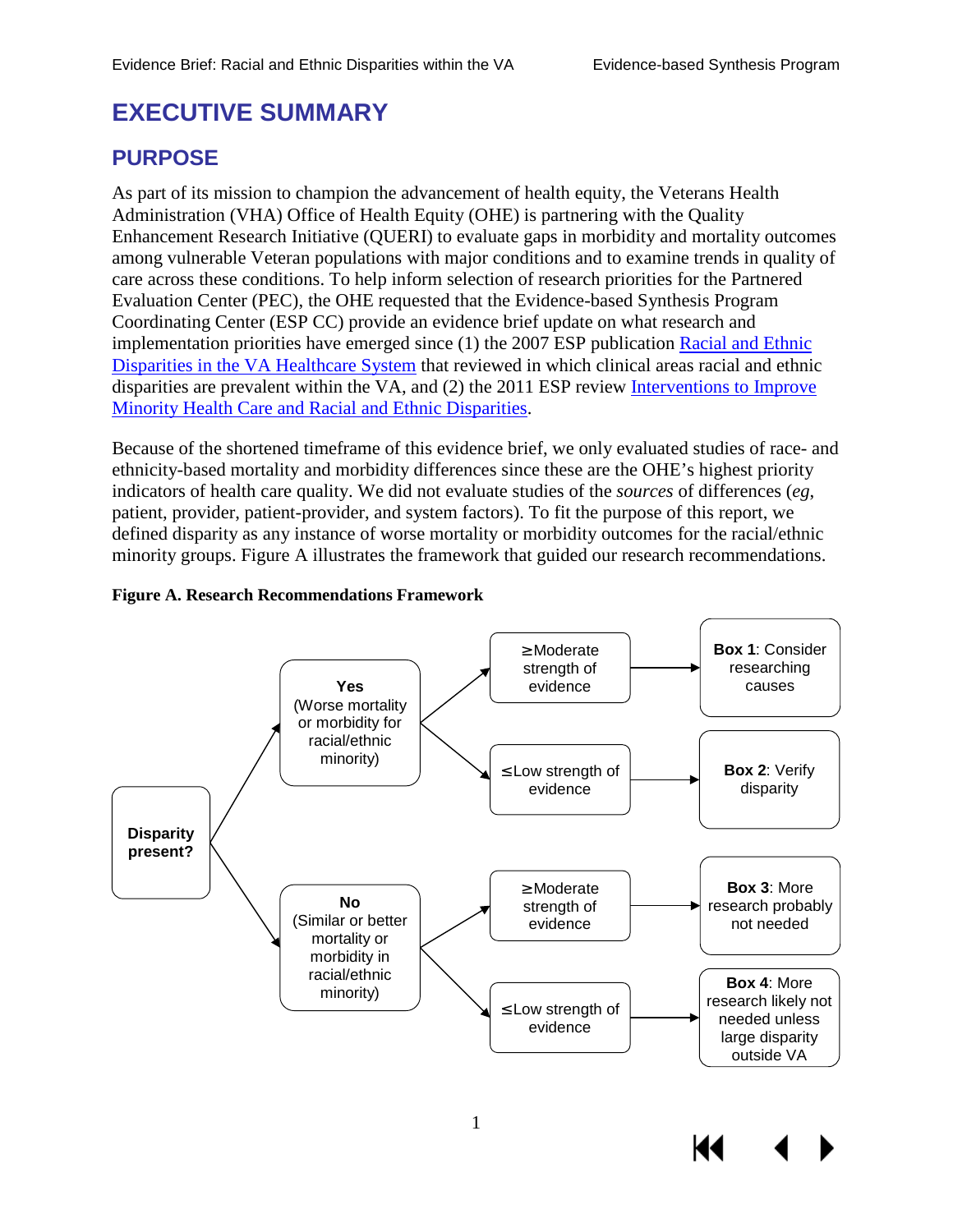К

# <span id="page-4-0"></span>**METHODS**

To identify relevant citations, we searched MEDLINE® (via PubMed®) and the Cochrane Central Register of Controlled Trials from 10/09/2006 to 2/13/2015 using terms for racial groups and disparities. To rate the internal validity of included studies, we used Cochrane's Risk of Bias Tool for controlled trials and the Drug Effectiveness Review Project's Tool for observational studies. We graded the strength of the overall body of evidence using the AHRQ Methods Guide for Comparative Effectiveness Reviews, based on risk of bias of individual studies (study design and internal validity), consistency, directness, and precision. The complete description of our full methods can be found on the PROSPERO international prospective register of systematic reviews website [\(http://www.crd.york.ac.uk/PROSPERO/;](http://www.crd.york.ac.uk/PROSPERO/) registration number CRD42015015974).

# <span id="page-4-1"></span>**PREVALENCE OF MORTALITY AND MORBIDITY DISPARITIES**

The only mortality/morbidity disparity observed in the 2007 report was higher mortality among African American Veterans diagnosed with HIV between 1999 and 2001. For this update, we identified no new studies of mortality among African American Veterans with HIV.

Since 2007 there has been a steady stream of new research and for this update, we identified 34 new studies of mortality and morbidity outcomes, primarily in cancer (9 studies), heart disease (6 studies) and acute care (6 studies). We found no studies in spinal cord injury, polytrauma, or blast-related injuries. In Table A below, we categorize the findings on prevalence of mortality and morbidity from this update by (1) whether a racial/ethnic mortality or morbidity disparity was found (greater mortality or morbidity or similar or better mortality or morbidity) and (2) the strength of the evidence (high, moderate, or low). We also make recommendations for future research.

### **Moderate strength evidence of a mortality or morbidity disparity (Box 1, Figure A)**

African Americans with colon cancer, CKD, or HIV, and Hispanics with hepatitis C are the 4 groups with moderate-strength evidence of a mortality or morbidity disparity. For colon cancer, African Americans had a lower rate of survival after 3 years of follow-up. For CKD, African Americans had a higher rate of end-stage renal disease after 3.7 years of follow-up. For HIV, African Americans with or without comorbid diabetes had a higher rate of end-stage renal disease after 3.7 years of follow-up. For Hepatitis C, there was moderate-strength evidence that Hispanics had higher rates of incident cirrhosis and hepatocellular carcinoma after 5.2 years of follow-up.

In applying these findings, the OHE should consider 2 limitations of the evidence. First, all of these findings are based on VA cohorts from the early 2000s. Over the past 10 years, changes in the delivery system or in diagnostic and treatment approaches may have changed these disparities. OHE can decide whether these findings are still current, or can fund studies to verify them in more recent cohorts. Second, some of these disparities may have more impact on health outcomes than others. The impact depends on the prevalence of each condition and the size of the disparity.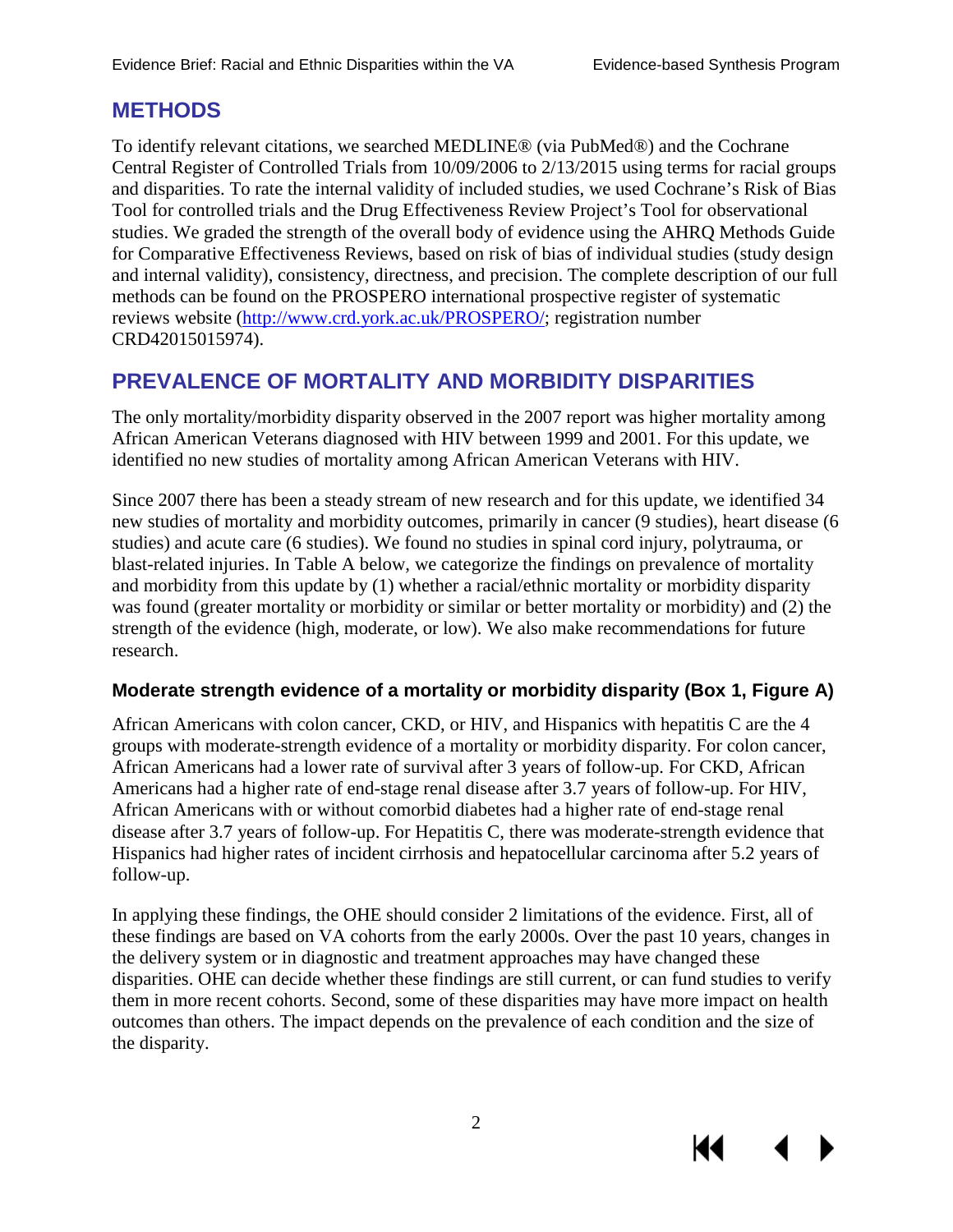If 10-year-old data is acceptable, or if the mortality and morbidity disparity is verified in a more recent cohort, then new research should examine its sources. The 2007 ESP review reported on the literature assessing the sources of each disparity. A first step would be to update that report with respect to African Americans with colon cancer, CKD, or Hepatitis C. If the 2007 ESP report's findings on decreased medication adherence and increased later-stage diagnosis are well-accepted as causes for the ESRD disparity identified in our report, then an update of the 2007 ESP review may not need to cover African Americans with HIV. However, for Hepatitis C, the source identified in the 2007 report (under treatment with interferon-based regimens, which cause debilitating side effects) is not likely to be useful because the new Direct Acting Antiviral Agents such as sofosbuvir (Sovaldi) have fewer side effects. If an update finds low-strength or no evidence on sources for the colon cancer, CKD, or Hepatitis C disparities, then the PEC should undertake new original research on sources.

## **Low-strength evidence of a mortality or morbidity disparity (Box 2, Figure A)**

African Americans with cancer, diabetes, PTSD, rectal cancer, or venous thromboembolism, and American Indian or Alaska Natives with PTSD or following major non-cardiac surgery all had low-strength evidence of higher mortality or morbidity compared to whites Veterans. Additionally, in Veterans with Alcohol Use Disorders, non-African American minority Veterans had higher injury-related death than African Americans. Each of these low-strength findings is supported by a single retrospective study that only had a medium level of adjustment for potential confounders and had unknown consistency in the magnitude or direction of effect. Because of these limitations, for these groups we need original studies of VA populations to verify the potential disparities. However, for PTSD, because the higher risk of preterm birth was consistently found across 2 minority groups, we recommend examining sources of the disparity as the next step for future research.

### **Low-strength evidence of similar or better mortality or morbidity for racial/ethnic minorities (Box 4, Figure A)**

For many conditions, there is low-strength evidence that African Americans and Hispanics have similar or better mortality or morbidity outcomes than white Veterans. Conditions with lowstrength evidence of similar or better mortality or morbidity among minorities compared to whites are much fewer for American Indian/Alaskan Native, Asian, and Hawaiian and Pacific Islanders. Although each of these low-strength findings is supported by a single retrospective study with methodological limitations, there is probably not a need for more research to verify the presence or absence of a disparity. One exception of cause for verification is when there is a large proven disparity outside of the VA.

### **High or moderate-strength evidence of similar or better mortality or morbidity for racial/ethnic minorities (Box 3, Figure A)**

For African American Veterans with stage 4-5 CKD, there is high-strength evidence from two good-quality studies of no mortality disparity compared with whites. There is moderate-strength evidence from multiple fair-quality studies or single good-quality studies that African American Veterans with prostate cancer, lung cancer, hepatitis C, those hospitalized for pneumonia, COPD,CHF, GI bleed, hip fracture, stroke, or AMI, or those classified as in a low-mortality



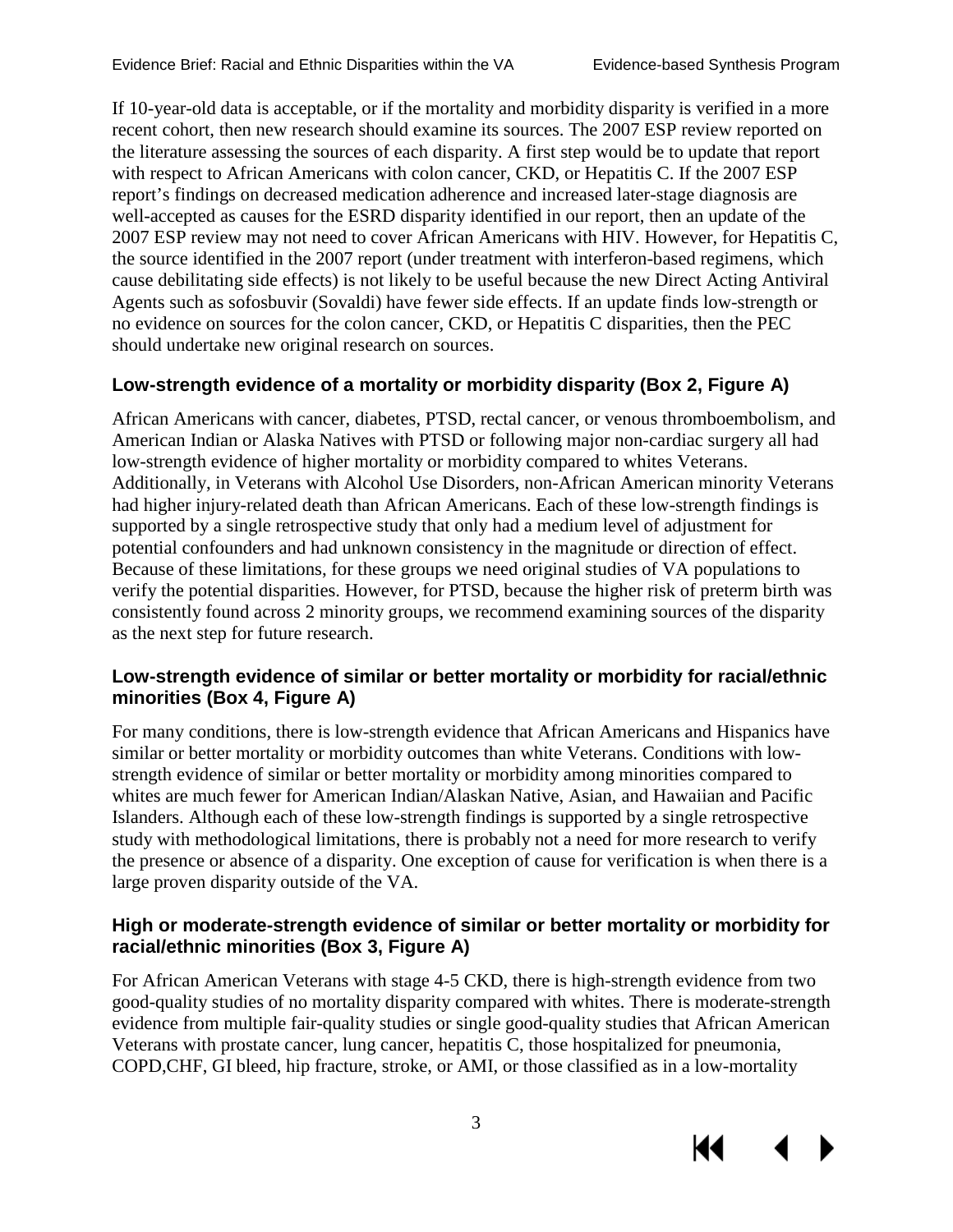К€

diagnosis related group have similar mortality and morbidity outcomes to white Veterans. Since these findings are likely to be stable, more research is likely not needed.

#### **Evidence Gaps**

As most of the mortality and morbidity disparity prevalence studies focused on African Americans or Hispanic minority groups and on cancer, heart disease, or acute care conditions, more work is needed to evaluate prevalence of disparities in other racial/ethnic minority groups and for OHE PEC's other priority conditions, including HIV, hepatitis C, mental illness, spinal cord injury, substance use disorders, polytrauma, and blast-related injuries. To more completely capture the totality of patients' care, future studies should supplement VHA data with Medicare data whenever possible. For morbidity outcomes, to maximize generalizability to the broadest disease populations, studies should examine multiple relevant outcomes, not just a single rare outcome in isolation. For example, future studies of rates of ESRD in HIV should be done in the context of other more common outcomes, such as severe bacterial infections or AIDS events.

Details about the magnitude of effect and the quantity, quality, and nature of the supporting evidence can be found in Tables 1 and 2 in the full report.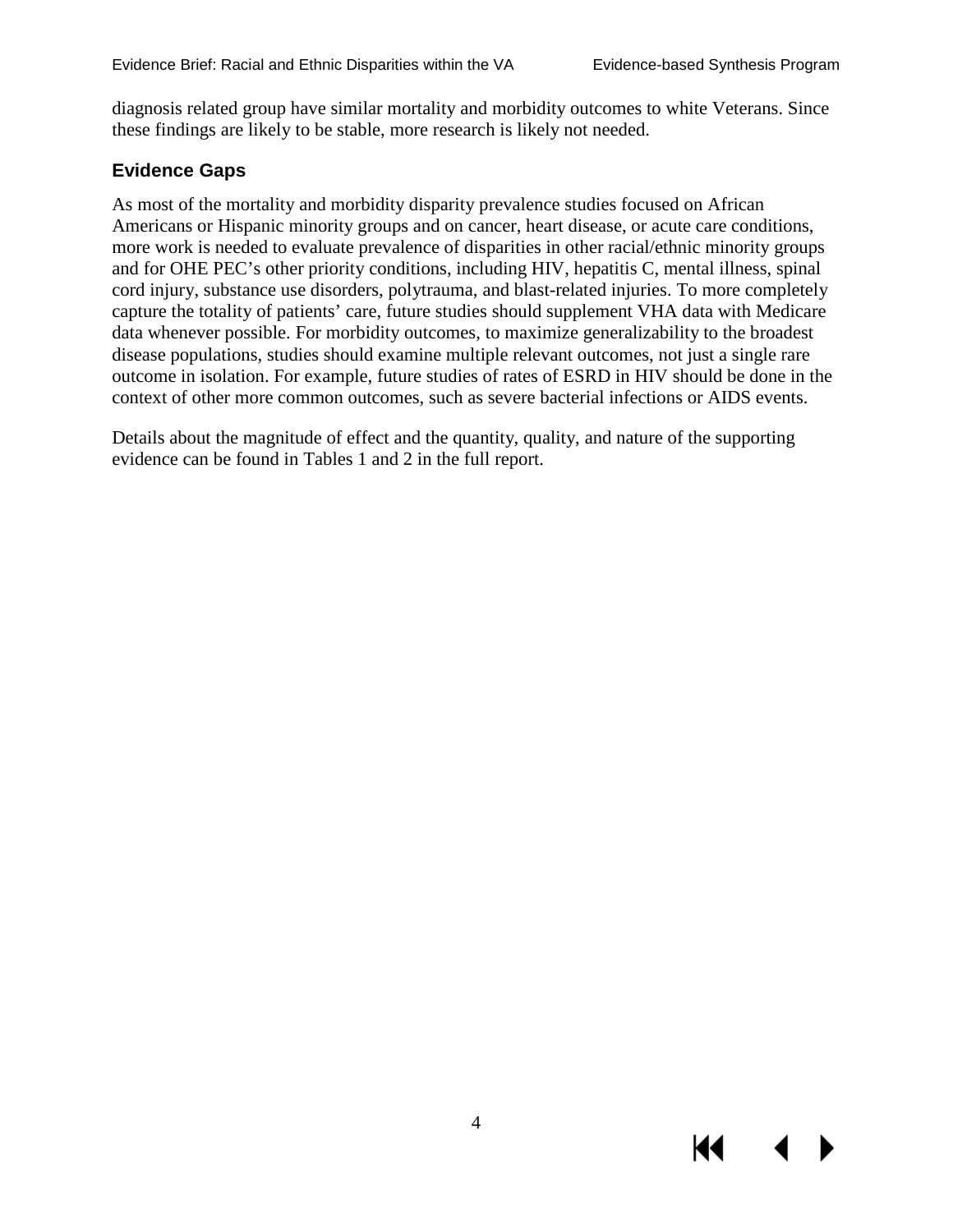<span id="page-7-0"></span>

| <b>Findings: Strength of evidence</b>                                                                                                            | Findings: Racial/ethnic minority group, conditions, outcomes                                                                                                                                                                                                                                                                                                                                                                                                                                                                                                                                                                                                                                                                                                                                           | <b>Future Research</b>                                                                                                                                                                                                                                                                                                                                                                                                                                      |
|--------------------------------------------------------------------------------------------------------------------------------------------------|--------------------------------------------------------------------------------------------------------------------------------------------------------------------------------------------------------------------------------------------------------------------------------------------------------------------------------------------------------------------------------------------------------------------------------------------------------------------------------------------------------------------------------------------------------------------------------------------------------------------------------------------------------------------------------------------------------------------------------------------------------------------------------------------------------|-------------------------------------------------------------------------------------------------------------------------------------------------------------------------------------------------------------------------------------------------------------------------------------------------------------------------------------------------------------------------------------------------------------------------------------------------------------|
| and direction                                                                                                                                    | $(\hat{\mathbf{e}})$ =higher; $\hat{\mathbf{e}}$ =lower; $\hat{\mathbf{o}}$ no difference)                                                                                                                                                                                                                                                                                                                                                                                                                                                                                                                                                                                                                                                                                                             | <b>Recommendations</b>                                                                                                                                                                                                                                                                                                                                                                                                                                      |
| Moderate-strength evidence of<br>greater mortality or morbidity in<br>racial/ethnic minority groups in the<br><b>VA</b><br>(see Figure A, Box 1) | African American vs white<br>• Chronic kidney disease (CKD): $\acute{\mathbf{e}}$ End-stage renal disease (ESRD)<br>after 3.7y of follow-up<br>• Colon cancer: $\hat{\mathbf{e}}$ survival 3y after diagnosis<br>$\cdot$ HIV: $\epsilon$ ESRD after 3.7y of follow-up, with or without comorbid<br>diabetes<br>Hispanic vs white<br>$\cdot$ Hepatitis C: $\acute{\mathbf{e}}$ incident cirrhosis and hepatocellular carcinoma (HCC)<br>at 5.2y after diagnosis                                                                                                                                                                                                                                                                                                                                         | As findings are based on VA cohorts<br>from the early 2000s, and changes<br>are possible in the past 10 years,<br>consider the need to verify the<br>disparity in a more recent VA cohort.<br>If evidence from the early 2000s is<br>acceptable or if findings are verified<br>in later cohort, then consider the need<br>to identify the sources of the<br>mortality/morbidity disparities and<br>effective interventions to improve<br>minority outcomes. |
| Low-strength evidence of greater<br>mortality or morbidity in<br>racial/ethnic minority groups in the<br>VA<br>See Figure A, Box 2               | African American vs white<br>• Diabetes: $\triangleq$ All-cause mortality<br>· Post-traumatic stress disorder (PTSD): $\blacklozenge$ risk of preterm birth<br>$\cdot$ Rectal cancer: $\hat{e}$ 3-y all-cause survival 3y after diagnosis<br>Stroke: $\acute{\mathbf{e}}$ mortality at 2y post-hospitalization<br>• Venous thromboembolism (VTE): $\acute{\mathbf{e}}$ complications at 90 days after<br>event<br>American Indian or Alaskan Native vs white<br>• Post major, noncardiac surgery: $\acute{\mathbf{\in}}$ risk of 30-day post-op mortality<br>$\cdot$ PTSD: $\acute{\mathbf{e}}$ risk of preterm birth<br>Combined racial/ethnic minority groups (excluding African<br>Americans) vs African American<br>$\cdot$ Alcohol use disorders (AUD): $\acute{\mathbf{e}}$ injury-related death | More research is needed to establish<br>the <i>presence/absence</i> of disparity in<br>health outcomes                                                                                                                                                                                                                                                                                                                                                      |
| Low-strength evidence of similar<br>or better mortality or morbidity in<br>racial/ethnic minority groups in the<br>VA<br>See Figure A, Box 4     | African American vs white<br>· Advanced chronic systolic heart failure: 6 all-cause mortality after<br>2y of follow-up<br>• AUD: $\hat{e}$ injury-related and non-injury-related death<br>• CKD Stage 3A or 3B: Insufficient evidence to draw a conclusion<br>about mortality<br>$\cdot$ Diabetes: $\bullet$ amputation<br>$\cdot$ Hospitalized for common medical diagnoses: $\bullet$ hospital mortality<br>$\cdot$ Likely coronary artery disease per positive nuclear imaging: $\delta$                                                                                                                                                                                                                                                                                                            | More research to establish the<br>presence/absence of disparity in<br>health outcomes is probably not<br>needed unless there is a large proven<br>disparity outside of the VA.                                                                                                                                                                                                                                                                              |

#### **Table A. Summary of findings and future research recommendations**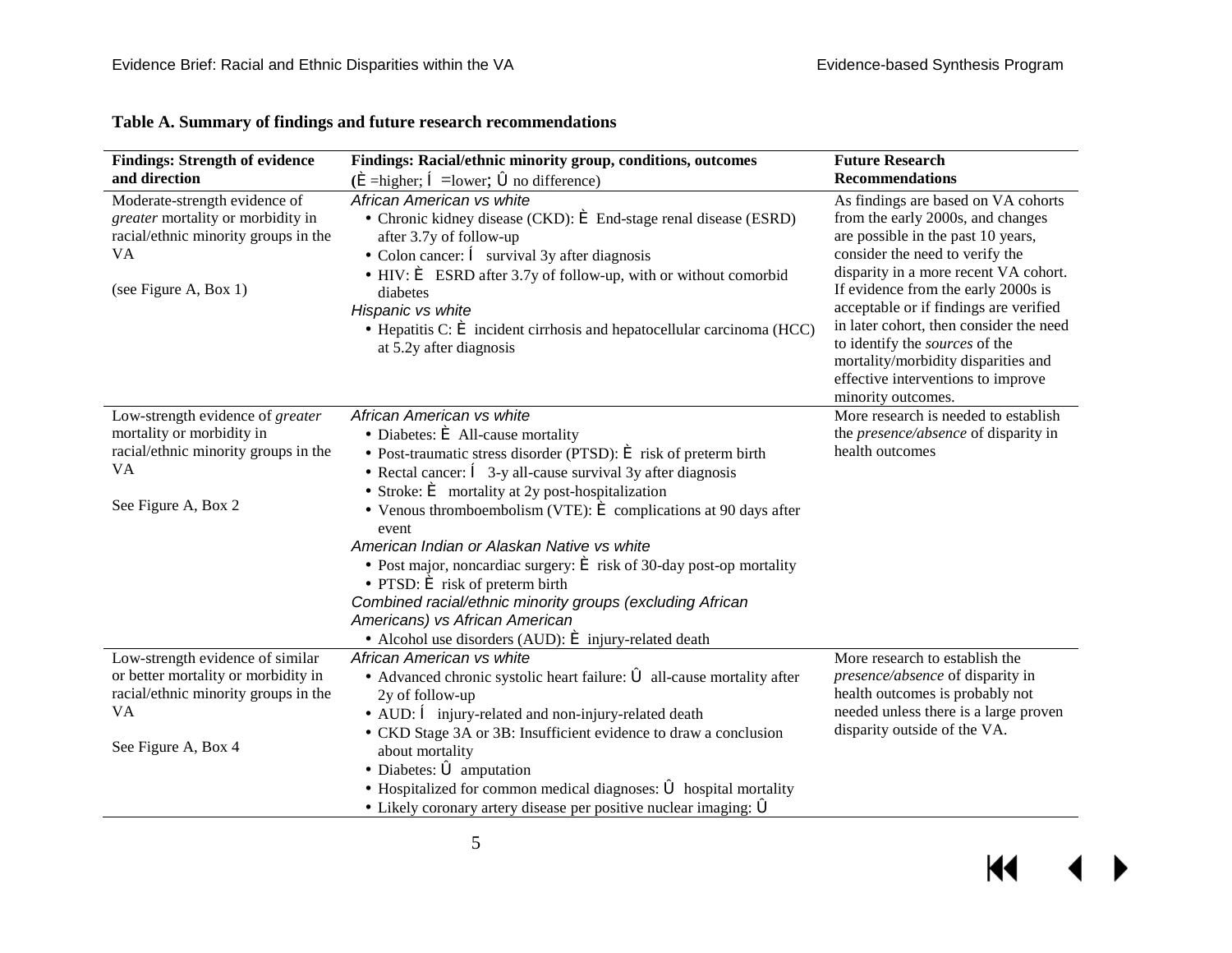$\blacksquare$ 

▶

| <b>Findings: Strength of evidence</b> | Findings: Racial/ethnic minority group, conditions, outcomes                                             | <b>Future Research</b>           |
|---------------------------------------|----------------------------------------------------------------------------------------------------------|----------------------------------|
| and direction                         | $(\hat{\mathbf{e}})$ =higher; $\hat{\mathbf{e}}$ =lower; $\hat{\mathbf{o}}$ no difference)               | <b>Recommendations</b>           |
|                                       | functional status after 1y follow-up                                                                     |                                  |
|                                       | $\cdot$ Lung cancer, any stage: $\hat{e}$ mortality after 5y of follow-up                                |                                  |
|                                       | $\cdot$ Lung cancer, late stage: $\triangleq$ days from diagnosis to death at 2y                         |                                  |
|                                       | $\cdot$ Stroke: $\hat{e}$ post-stroke depression                                                         |                                  |
|                                       | • Traumatic brain injury (TBI) <b>6</b> mortality after 2y of follow-up                                  |                                  |
|                                       | $\cdot$ Ulcerative colitis: $\bullet$ colorectal cancer                                                  |                                  |
|                                       | American Indian/Alaska Native vs white                                                                   |                                  |
|                                       | • Low-mortality diagnosis related groups (DRGs): $\bullet$ death                                         |                                  |
|                                       | • Major, noncardiac surgery patients: $\bullet$ 30-day morbidity                                         |                                  |
|                                       | • Lung cancer: $\vec{\bullet}$ mortality after 5y of follow-up                                           |                                  |
|                                       | Asian vs white                                                                                           |                                  |
|                                       | • Low-mortality DRGs: $\bullet$ death                                                                    |                                  |
|                                       | $\cdot$ Lung cancer: $\bullet$ mortality after 4y of follow-up                                           |                                  |
|                                       | $\cdot$ PTSD: $\bullet$ risk of preterm birth                                                            |                                  |
|                                       | Hawaiian and Pacific Islander vs white                                                                   |                                  |
|                                       | $\cdot$ PTSD: $\bullet$ risk of preterm birth                                                            |                                  |
|                                       | Hispanic vs white                                                                                        |                                  |
|                                       | $\cdot$ Diabetes: $\bullet$ amputation                                                                   |                                  |
|                                       | • Low-mortality DRGs: $\bullet$ death                                                                    |                                  |
|                                       | • Prostate cancer: $\acute{\bullet}$ prostate cancer survival 6.6y post-treatment                        |                                  |
|                                       | $\cdot$ Stroke: $\hat{\mathbf{e}}$ post-stroke depression                                                |                                  |
|                                       | $\cdot$ TBI: $\bullet$ mortality after 2y of follow-up                                                   |                                  |
|                                       | $\cdot$ Ulcerative colitis: $\bullet$ colorectal cancer                                                  |                                  |
|                                       | Combined racial/ethnic minority groups (excluding African                                                |                                  |
|                                       | Americans) vs African American                                                                           |                                  |
|                                       | $\cdot$ AUD: $\bullet$ non-injury-related death                                                          |                                  |
|                                       | $\cdot$ Stroke: $\hat{\mathbf{e}}$ post-stroke depression                                                |                                  |
| Moderate-strength evidence of         | African American vs white                                                                                | More research to establish the   |
| similar or better mortality or        | • Admission for COPD exacerbation: $\hat{e}$ in-hospital or mortality at 30                              | presence/absence of disparity in |
| morbidity in racial/ethnic minority   | days post-admission                                                                                      | health outcomes is not needed    |
| groups in the VA                      | • Admission to ICU for pneumonia: $\hat{e}$ mortality at 30 days post-<br>admission                      |                                  |
| See Figure A, Box 3                   | $\cdot$ Admission to medical ward for pneumonia: $\bullet$ mortality at 30 days<br>post-admission        |                                  |
|                                       | $\cdot$ HCV: $\hat{\mathbf{e}}$ Incident cirrhosis and HCC                                               |                                  |
|                                       | $\cdot$ Hospitalized for common medical diagnoses: $\vec{\bullet}$ or $\hat{\mathbf{e}}$ mortality after |                                  |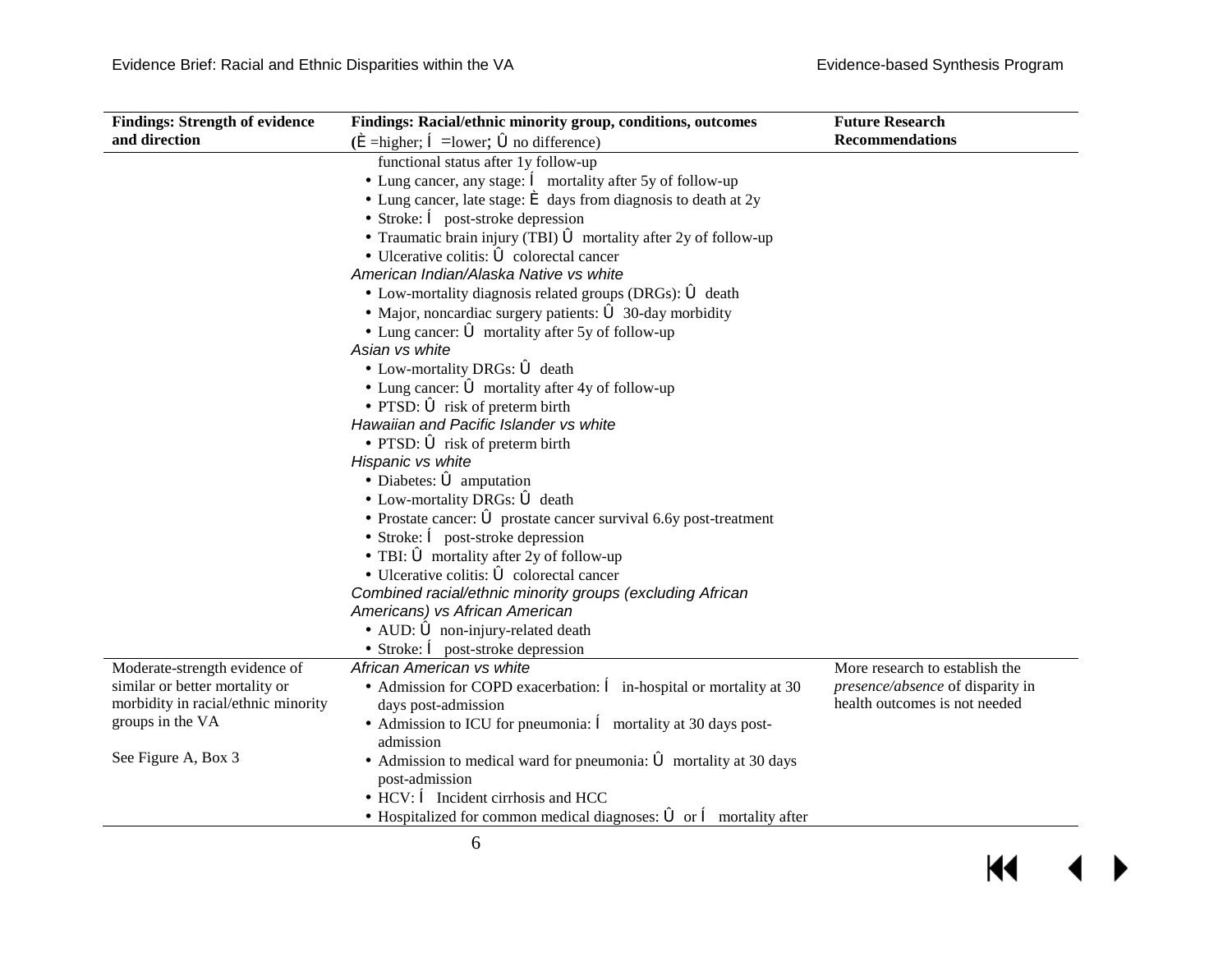$\overline{\mathbf{M}}$ 

 $\leftrightarrow$ 

| <b>Findings: Strength of evidence</b><br>and direction                                                                 | Findings: Racial/ethnic minority group, conditions, outcomes<br>$(\hat{\mathbf{e}})$ =higher; $\hat{\mathbf{e}}$ =lower; $\hat{\mathbf{o}}$ no difference)                                                                                                                                                                                                                                             |                                                                                                            |
|------------------------------------------------------------------------------------------------------------------------|--------------------------------------------------------------------------------------------------------------------------------------------------------------------------------------------------------------------------------------------------------------------------------------------------------------------------------------------------------------------------------------------------------|------------------------------------------------------------------------------------------------------------|
|                                                                                                                        | 30 days<br>• Low-mortality DRGs: $\vec{\bullet}$ in-hospital mortality<br>$\cdot$ Lung cancer, any stage: $\bullet$ survival at 1y<br>• Prostate cancer: $\vec{\bullet}$ all-cause mortality at 5y-5.7y after diagnosis<br>• Prostate cancer: $\acute{\mathbf{\circ}}$ prostate-cancer mortality at 5.7y after treatment to<br>16y after diagnosis<br>· Stroke: $\hat{e}$ all-cause mortality after 1y |                                                                                                            |
| High-strength evidence of similar<br>or better mortality or morbidity in<br>racial/ethnic minority groups in the<br>VA | African American vs white<br>• CKD stage 4 or 5: $\bullet$ mortality after 4.7-4.8y of follow-up                                                                                                                                                                                                                                                                                                       | More research to establish the<br><i>presence/absence</i> of disparity in<br>health outcomes is not needed |

See Figure A, Box 3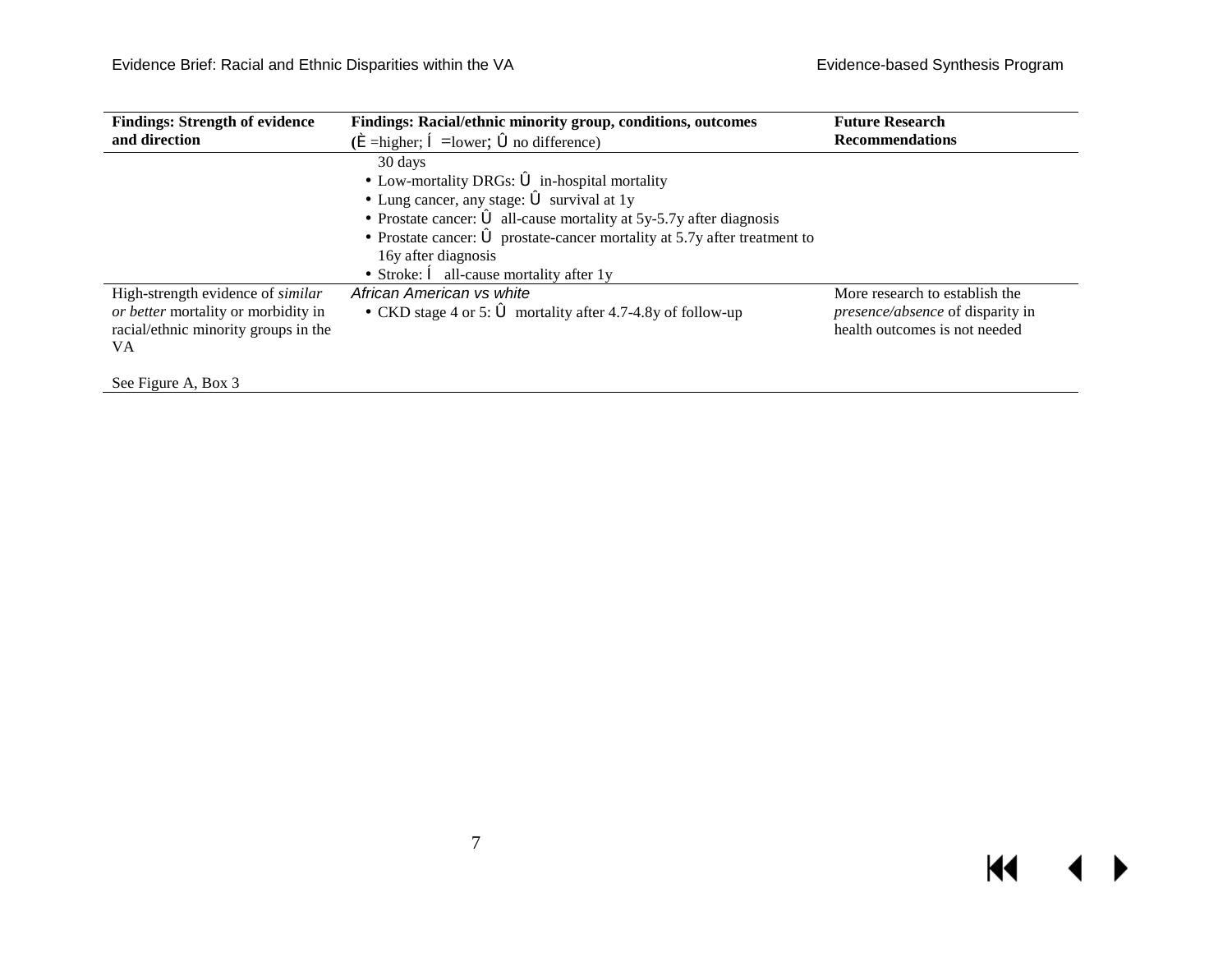Ю

# <span id="page-10-0"></span>**EFFECTS OF VA-BASED INTERVENTIONS TO REDUCE RACIAL OR ETHNIC DISPARITIES**

The 2011 ESP review found that care coordination and in-home messaging improved 12-month glycemic control in African Americans, but not in white or Hispanic Veterans. In this update, we found low-strength evidence that (1) among African American Veterans with diabetes, peer mentorship can improve glycemic control and (2) among African American Veterans with knee osteoarthritis, there was no difference in 12-month attendance rates at the orthopedic surgeon consultation appointment between an attention control group who only received an educational booklet versus supplementation with a decision aid, motivational interviewing, or both. We did not identify any studies comparing interventions across Veterans of different minority groups, nor did we identify any intervention studies that measured health outcomes.

# <span id="page-10-1"></span>**CONCLUSION**

Our evidence brief update identified several research priorities for OHE's PEC. As the moderatestrength evidence of mortality or morbidity disparities for African American Veterans with colon cancer, HIV, and CKD and for Hispanics with hepatitis C were based on VA cohorts from the early 2000s, and changes are possible in the past 10 years, we recommend considering the need to verify each disparity in a more recent VA cohort. More research is needed to establish the presence or absence of a mortality or morbidity disparity for African Americans with diabetes, stroke, or VTE, American Indians or Alaskan Natives following major non-cardiac surgery, and African American and American Indian or Alaskan Native pregnant women with PTSD. The few interventions that have improved racial/ethnic disparities within the VA have focused only on African Americans and have covered a narrow scope of clinical areas. More research is needed to examine disparities in Hispanic, Asian, Native Hawaiian or other Pacific Islander, and American Indian and Alaska Native groups, and in other priority conditions including HIV, hepatitis C, mental illness, spinal cord injury, substance use disorders, polytrauma, and blastrelated injuries. Ideally, future research should be done in the form of prospective studies that address multiple minority groups and supplement VHA data with Medicare data.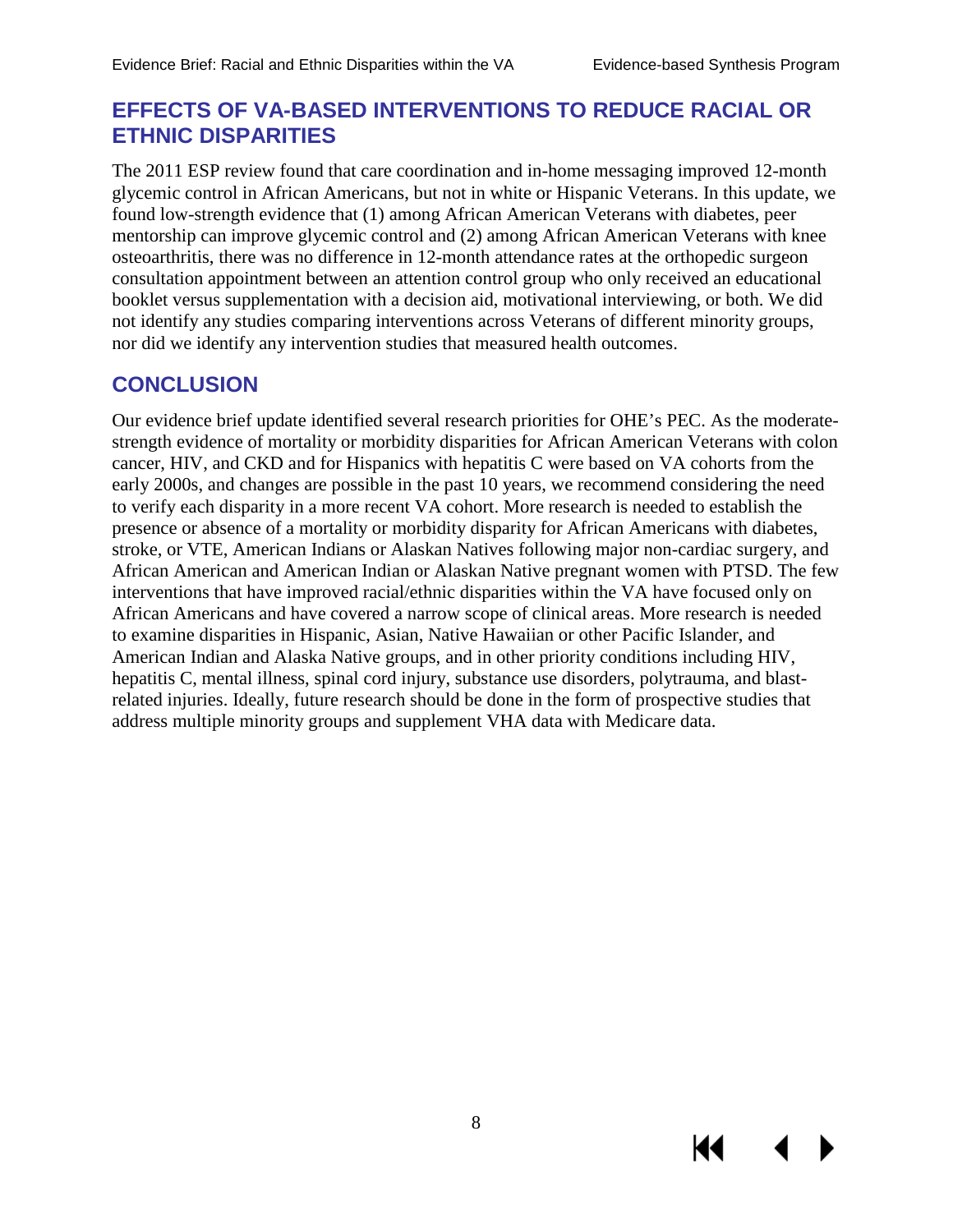# <span id="page-11-0"></span>**ABBREVIATIONS**

| AA            | African American                                     |
|---------------|------------------------------------------------------|
| <b>ACTUR</b>  | <b>Automated Central Tumor Registry</b>              |
| AF            | Anginal frequency                                    |
| aHR           | Adjusted hazard ratio                                |
| AHRQ          | Agency for Healthcare Research & Quality             |
| <b>AI/AN</b>  | American Indian/Alaskan Native                       |
| AMI           | Acute myocardial infarction                          |
| aOR           | Adjusted odds ratio                                  |
| API           | <b>Asian Pacific Islander</b>                        |
| AS            | Anginal stability                                    |
| <b>AUD</b>    | Alcohol use disorders                                |
| B             | <b>Black</b>                                         |
| BE            | Barrett's Esophagus                                  |
| <b>BEST</b>   | Beta-Blocker Evaluation of Survival Trial            |
| BMI           | Body mass index                                      |
| <b>BP</b>     | <b>Blood</b> pressure                                |
| <b>CAD</b>    | Coronary artery disease                              |
| <b>CEA</b>    | Carotid endarterectomy                               |
| <b>CHD</b>    | Congenital heart defect                              |
| <b>CHF</b>    | Congestive heart failure                             |
| CI            | Confidence interval                                  |
| <b>CKD</b>    | Chronic kidney disease                               |
| <b>COPD</b>   | Chronic obstructive pulmonary disease                |
| <b>CRC</b>    | Colorectal cancer                                    |
| DB            | Database                                             |
| <b>DCS</b>    | Direct Care System                                   |
| <b>DEERS</b>  | Defense Enrollment Eligibility Reporting System      |
| <b>DM</b>     | Diabetes mellitus                                    |
| <b>DOD</b>    | Department of Defense                                |
| DP            | Disease perception                                   |
| <b>DRG</b>    | Diagnosis related group                              |
| <b>DSS</b>    | <b>Decision Support System</b>                       |
| eGFR          | Estimated glomerular filtration rate                 |
| <b>ESP</b>    | Evidence-based Synthesis Program                     |
| <b>ESP CC</b> | Evidence-based Synthesis Program Coordinating Center |
| <b>ESRD</b>   | End stage renal disease                              |
| GI            | Gastrointestinal                                     |
| HbA1c         | Hemoglobin A1c                                       |
| <b>HCC</b>    | Hepatocellular carcinoma                             |
| <b>HCV</b>    | Hepatitis C virus                                    |
| HIV           | Human immunodeficiency virus                         |
| <b>HTN</b>    | Hypertension                                         |
| ICU           | Intensive care unit                                  |
| <b>ILEA</b>   | Initial lower extremity amputation                   |
| LD            | Lipid disorders                                      |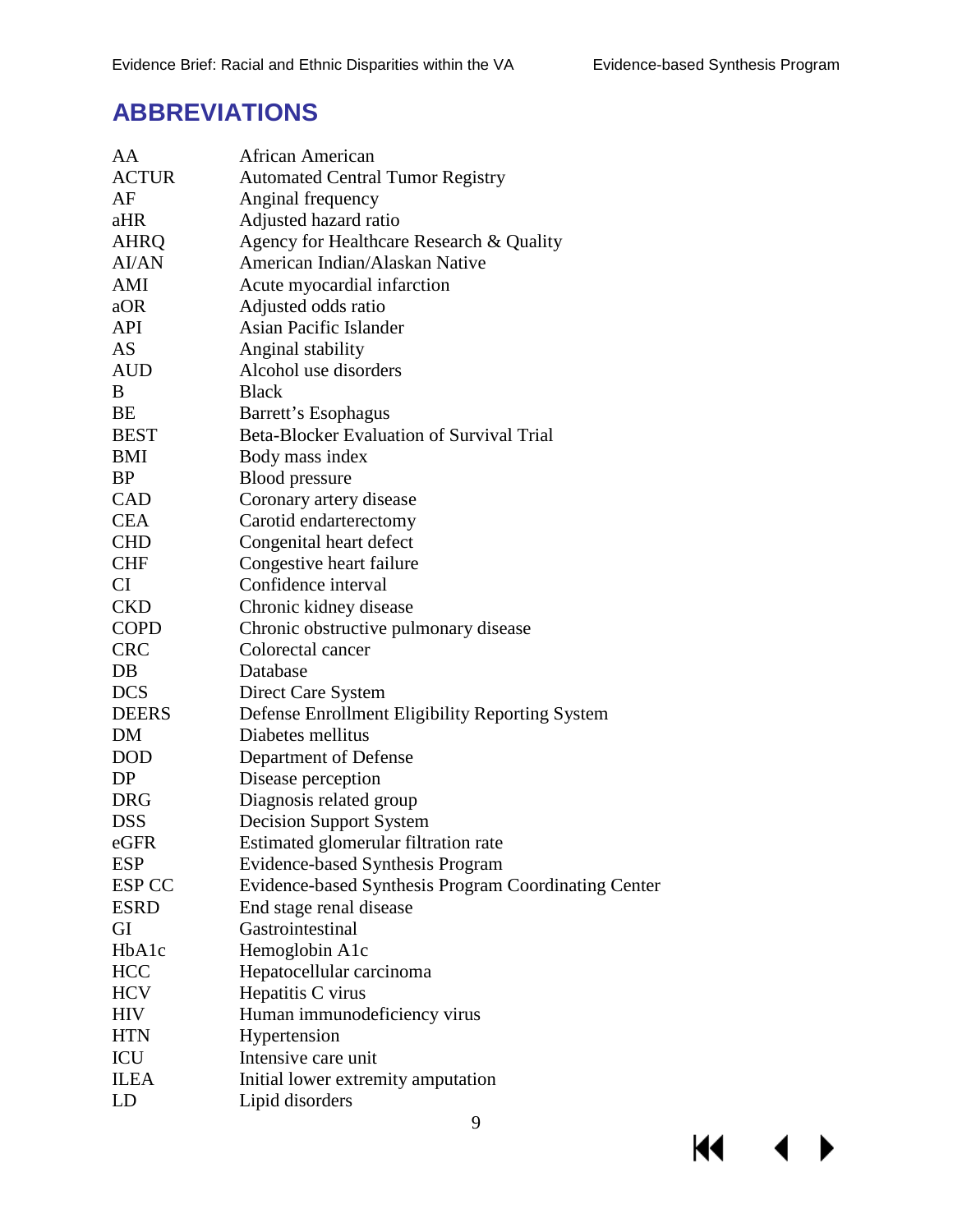| <b>LVEF</b>  | Left ventricular ejection fraction              |
|--------------|-------------------------------------------------|
| <b>MCS</b>   | Mental component scale                          |
| <b>MDCSS</b> | Metropolitan Detroit Cancer Surveillance System |
| MedPAR       | Medicare Provider Analysis and Review           |
| <b>MHS</b>   | Military Health System                          |
| <b>NHW</b>   | Non-Hispanic white                              |
| NIH          | National Institutes of Health                   |
| <b>NLM</b>   | National Library of Medicine                    |
| <b>NPCD</b>  | <b>National Patient Care Database</b>           |
| <b>NSAID</b> | Nonsteroidal anti-inflammatory drug             |
| <b>NSCLC</b> | Non-small cell lung cancer                      |
| <b>NSD</b>   | No significant difference                       |
| <b>NSQIP</b> | National Surgical Quality Improvement Program   |
| <b>NYHA</b>  | <b>New York Heart Association</b>               |
| <b>OCF</b>   | <b>Outpatient Care File</b>                     |
| <b>OPC</b>   | <b>Outpatient Care</b>                          |
| <b>OPSCC</b> | Oropharyngeal squamous cell carcinoma           |
| <b>PCS</b>   | Physical component scale                        |
| PL           | Physical limitations                            |
| <b>PSA</b>   | Prostate-specific antigen                       |
| <b>PTF</b>   | <b>Patient Treatment File</b>                   |
| <b>PTSD</b>  | Post-traumatic stress disorder                  |
| <b>PVD</b>   | Peripheral vascular disease                     |
| <b>RCT</b>   | Randomized controlled trial                     |
| <b>RVEF</b>  | Right ventricular ejection fraction             |
| SAQ          | Seattle Angina Questionnaire                    |
| SCLC         | Small cell lung cancer                          |
| <b>SES</b>   | Socioeconomic status                            |
| <b>SOE</b>   | Strength of evidence                            |
| SSI          | Surgical site infection                         |
| TBI          | Traumatic brain injury                          |
| TKR          | Total knee replacement                          |
| TS           | <b>Treatment satisfaction</b>                   |
| <b>UC</b>    | Ulcerative colitis                              |
| <b>VA</b>    | <b>Veterans Affairs</b>                         |
| <b>VACCR</b> | Veterans Affairs Central Cancer Registry        |
| <b>VAMC</b>  | <b>Veterans Affairs Medical Center</b>          |
| <b>VTE</b>   | Venous thromboembolism                          |
| W            | White                                           |
| <b>WBC</b>   | White blood cell                                |
| <b>WHR</b>   | Waist-to-hip ratio                              |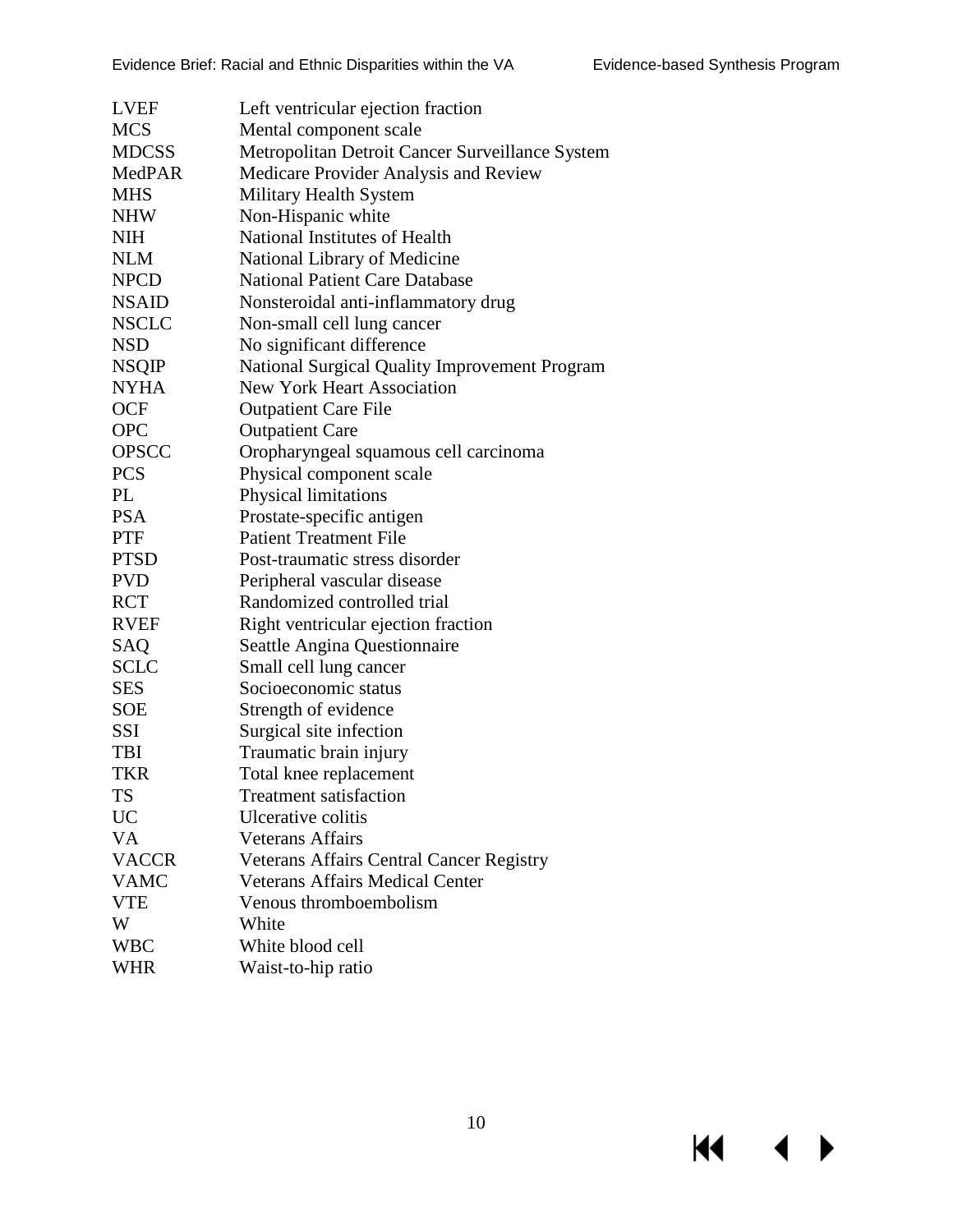К

# <span id="page-13-0"></span>**INTRODUCTION**

The AHRQ 2013 National Healthcare Disparities Report found little progress since 2000 in most quality and access disparities for racial and ethnic minorities.<sup>1</sup> Previous research has shown that racial disparities in health exist in the VA across a wide range of clinical areas<sup>[2,](#page-36-2)[3](#page-36-3)</sup> for which almost no promising interventions have been developed.<sup>4</sup> The mission of the VHA Office of Health Equity (OHE) (10A6) is to champion the advancement of health equity in the VA health system. In fiscal year 2015, the OHE is partnering with a new evaluation center under the Quality Enhancement Research Initiative (QUERI) to evaluate in which major conditions gaps in morbidity and mortality exist among vulnerable Veteran populations and to examine trends in quality of care across these conditions. To help inform selection of the Partnered Evaluation Center's (PEC) research priorities to better understand and reduce race and ethnicity-related mortality and morbidity disparities, the OHE requested that the Evidence-based Synthesis Program's Coordinating Center (ESP CC) provide an evidence brief on what evidence has emerged since (1) the 2007 ESP review [Racial and Ethnic Disparities in the VA Healthcare](http://www.hsrd.research.va.gov/publications/esp/disparities.cfm)   $System<sup>2</sup>$  $System<sup>2</sup>$  $System<sup>2</sup>$  $System<sup>2</sup>$  on which clinical areas racial and ethnic disparities are prevalent within the VA, and (2) the 2011 ESP review [Interventions to Improve Minority Health Care and Racial and Ethnic](http://www.hsrd.research.va.gov/publications/esp/healthcare-disparities.cfm)   $Disparities<sup>4</sup>$  $Disparities<sup>4</sup>$  $Disparities<sup>4</sup>$  $Disparities<sup>4</sup>$  on the effects of interventions implemented within the VA to reduce racial/ethnic disparities or to improve health and health care in minority populations.

An evidence brief differs from a full systematic review in that the scope is narrowly defined and the traditional review methods are streamlined in order to synthesize evidence within a shortened timeframe. An evidence brief does not outline the full context in which the information is to be used and does not present a comprehensive assessment of knowledge on the topic. Brief or rapid review methodology is still developing and there is not yet consensus on what represents best practice.

# <span id="page-13-1"></span>**OVERVIEW OF RESEARCH PLAN**

A first step in identifying research priorities for the PEC is to identify differences in health outcomes among racial and ethnic groups within the VA's equal access health care system. The second step is to explore the sources of these differences. This evidence brief focuses on the first step of identifying racial or ethnic differences in mortality and morbidity outcomes. Our exploration of the sources of health outcome disparities was limited to: (1) summarizing evidence from the 2007 ESP review on possible causes related to the identified health outcome differences, (2) noting when studies on health outcome disparities provided insights about causes by conducting additional analyses to assess whether differences in socioeconomic status, facility, access, preferences, needs, etcetera, accounted for the disparities, and (3) providing an inventory and data abstraction of VA studies on process and access measures.

We compared health outcomes of racial/ethnic minority groups to those of white Veterans. The range of potential findings for the comparison of racial/ethnic minority groups to those of white Veterans includes worse outcomes, similar outcomes, better outcomes, or inconclusive evidence for the minority group. To fit the purpose of this report, we defined disparity as any instance of worse mortality or morbidity outcomes for the racial/ethnic minority groups.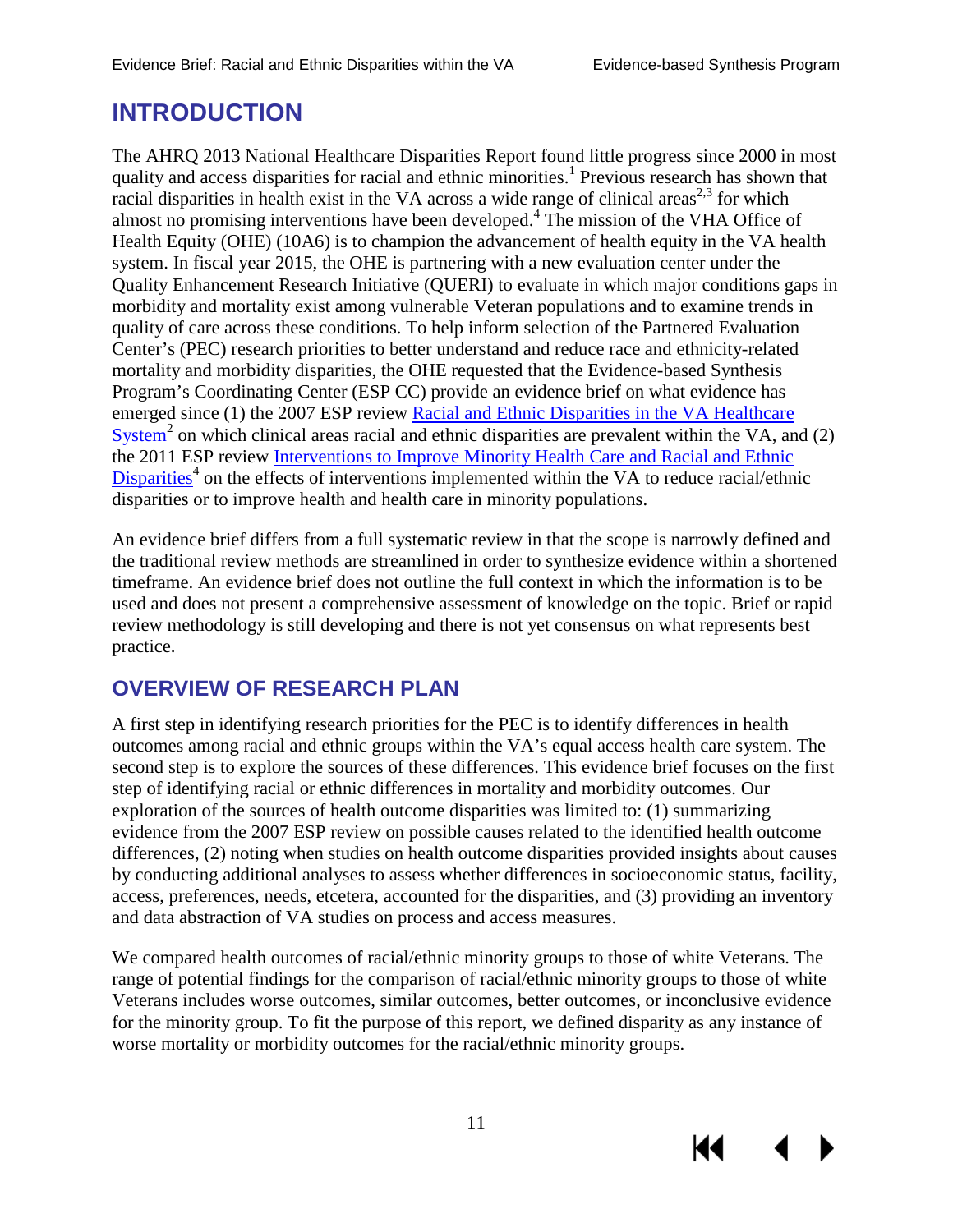Figure 1 illustrates the framework that guided our research recommendations.

<span id="page-14-1"></span>



# <span id="page-14-0"></span>**SCOPE**

The objective of this evidence brief is to update the findings of previous ESP reviews on the prevalence of and interventions for reducing racial and ethnic disparities within the VA. The ESP CC investigators and representatives of the OHE worked together to identify the population, comparator, outcome, timing, setting, and study design characteristics of interest. The OHE approved the following key questions and eligibility criteria to guide this review:

Key Question 1: In which clinical areas are racial and ethnic disparities prevalent within the VA?

Key Question 1 inclusion criteria:

- *Population:* Any VA population belonging to a racial or ethnic minority group
- *Intervention:* N/A
- *Comparison:* Minority versus non-minority Veterans
- *Outcomes:* Mortality, morbidity, process measures *(ie, offer and uptake of care, guideline*)  $\mathcal{L}^{\text{max}}$ adherence, *etc*), access (*eg*, wait times)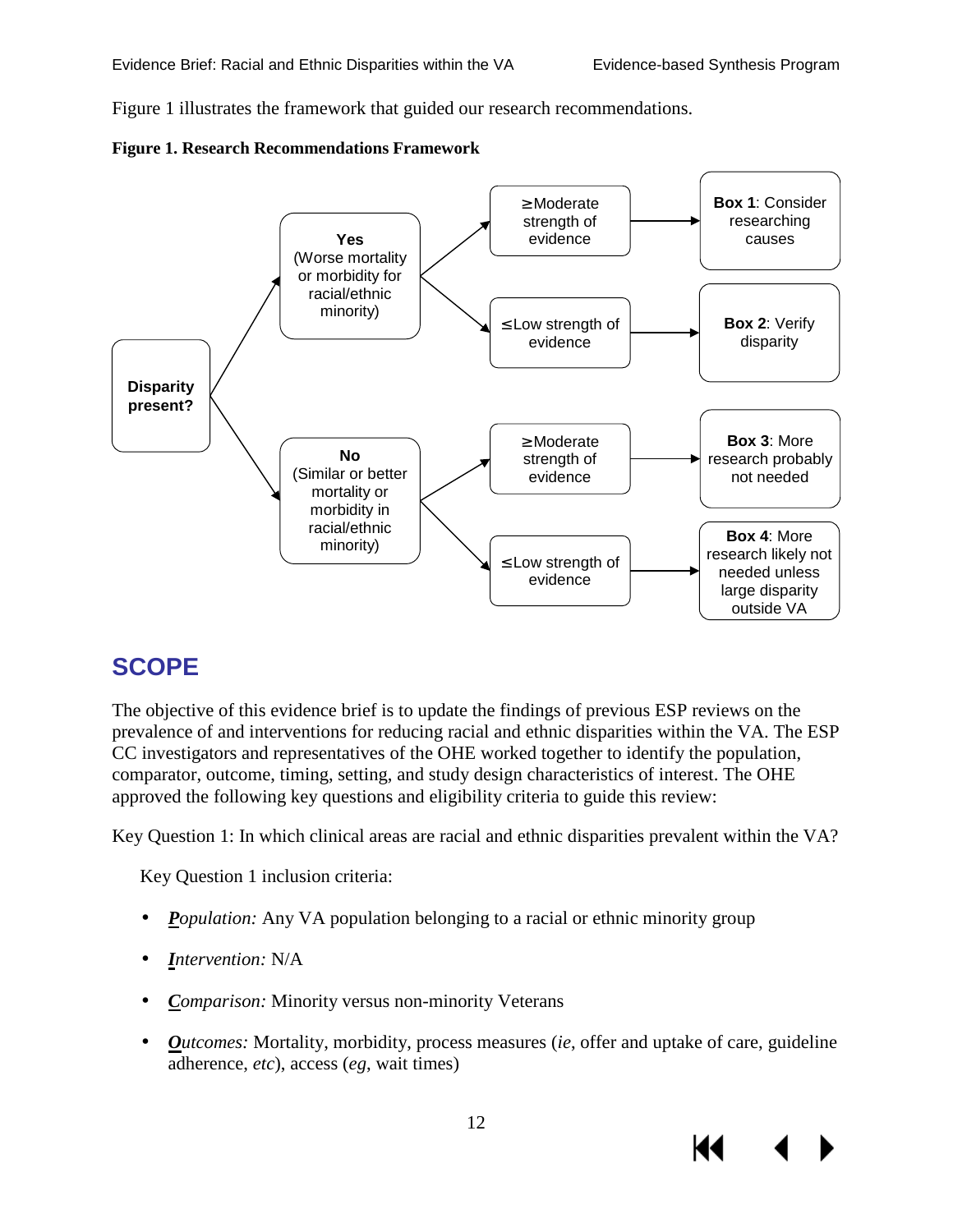- *Timing:* No restrictions  $\mathbb{Z}^{\mathbb{Z}}$
- *Setting:* VA
- *Study design:* Using a best evidence approach, we will prioritize evidence from systematic reviews and multisite studies that adequately controlled for potential patient-, provider-, and system-level confounding factors. Inferior study designs (*eg*, single-site, inadequate control for confounding) will only be accepted for particular racial or ethnic minority groups that lack adequate data from preferred study designs.

Key Question 2: What are the effects of interventions implemented within the VA to reduce racial and ethnic disparities?

Key Question 2 inclusion criteria:

- *Population:* Any VA population belonging to a racial or ethnic minority group
- *Intervention*: Any intervention primarily designed to reduce disparities or improve quality of care or outcomes for minority populations
- *Comparison*: Head-to-head comparisons of different interventions, comparisons of intervention to usual care, comparison of same intervention in different racial or ethnic groups or in VA versus non-VA population
- *Outcomes:* No restrictions
- *Timing:* No restrictions
- *Setting*: VA
- *Study design:* Systematic reviews, controlled studies, interrupted time series, repeated  $\mathcal{L}^{\text{max}}$ measures studies

# <span id="page-15-0"></span>**METHODS**

To identify relevant citations, we searched MEDLINE® (via PubMed®) and the Cochrane Central Register of Controlled Trials from 10/09/2006 to 2/13/2015 using terms for racial groups and disparities. To rate the internal validity of included studies, we used Cochrane's Risk of Bias Tool for controlled trials and the Drug Effectiveness Review Project's Tool for observational studies. We categorized level of adjustment for potential confounders as high, medium or low based on the degree to which studies accounted for (1) demographic, (2) illness severity, and (3) comorbidity variables, and also noted whether SES and treatment facility were included in the models and whether studies presented a conceptual model that explained covariate selection. For SES, we included studies whether or not they adjusted for SES. When studies adjusted for SES, we noted its impact. We graded the strength of the overall body of evidence using the AHRQ Methods Guide for Comparative Effectiveness Reviews, based on risk of bias of individual studies (study design and internal validity), consistency, directness, and precision. The complete

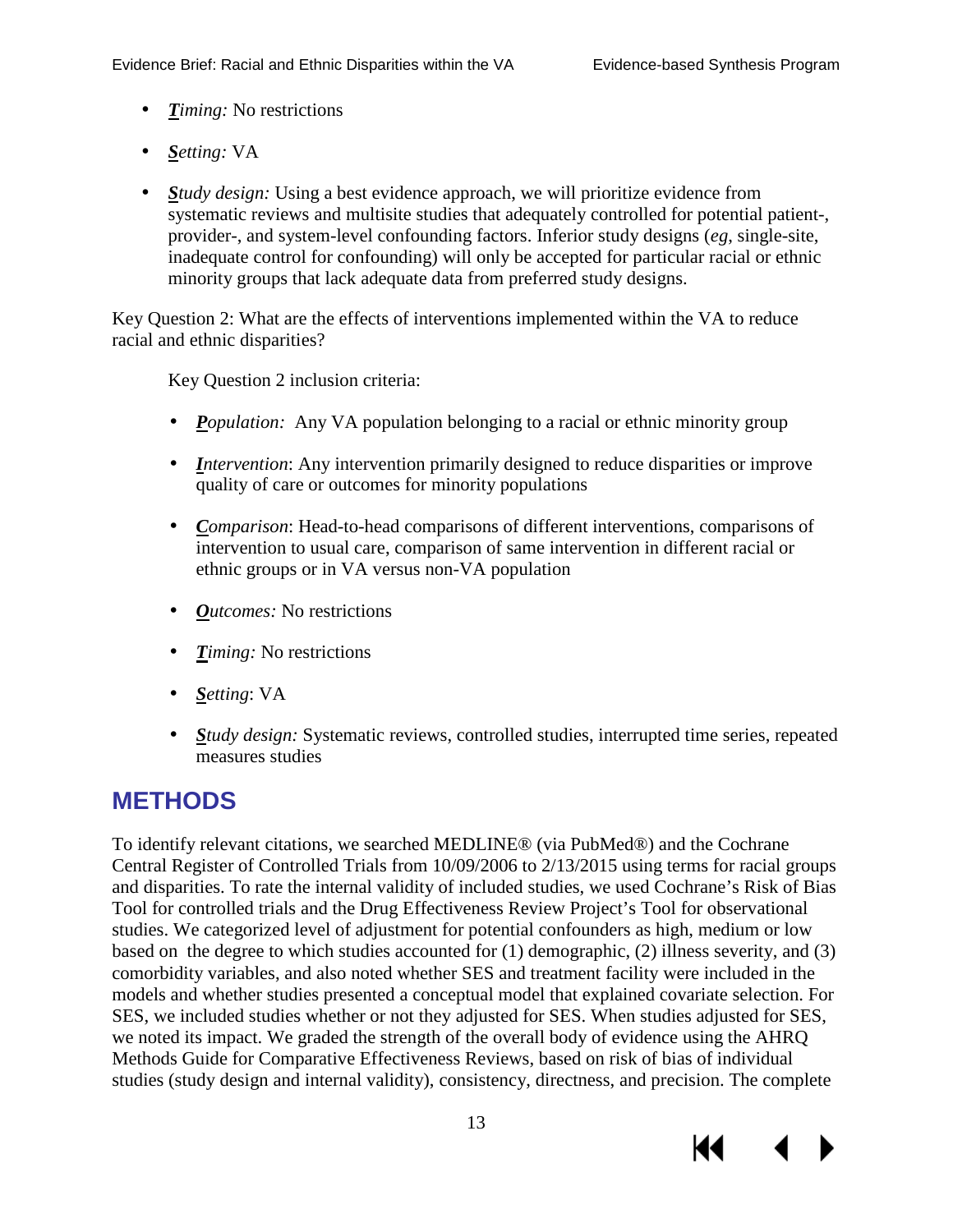description of our full methods can be found on the PROSPERO international prospective register of systematic reviews website [\(http://www.crd.york.ac.uk/PROSPERO/;](http://www.crd.york.ac.uk/PROSPERO/) registration number CRD42015015974). Six invited peer reviewers provided comments on the draft version of this evidence brief. See the supplemental materials for the peer review disposition table.

# <span id="page-16-0"></span>**SYNTHESIS**

# <span id="page-16-1"></span>**LITERATURE FLOW**

We screened 1,790 unique records and included 40 articles in this evidence brief (Figure 2): 4 articles on the 2 previous ESP systematic reviews that we were updating,  $2-5$  34 articles that include morbidity or mortality outcomes and describe multi-site studies (Key Question 1),<sup>[6-39](#page-36-5)</sup> and 2 articles that describe interventions to reduce disparities (Key Question 2).<sup>[40](#page-38-0)[,41](#page-38-1)</sup> Additionally, we included data abstraction of 64 articles that include process measure or access outcomes (see supplemental spreadsheet) and data abstraction of 12 articles that include morbidity or mortality outcomes and describe single-site studies (see supplemental materials). $42-53$  Among the 76 excluded studies, the majority were excluded for being in non-Veteran populations  $(N=18)$ , involving an ineligible study design (*eg*, cross-sectional) (N=16), or having ineligible outcomes (N=26). Types of ineligible outcomes included intermediate clinical outcomes such as glucose or blood pressure control, which could contribute to mortality or morbidity disparities, but which were outside of the scope of this evidence brief.

Of the 34 articles that include morbidity or mortality outcomes and describe multi-site studies, one was prospective.<sup>[27](#page-37-0)</sup> Twenty-nine studies were rated fair or good quality for at least one outcome.<sup>7,[8,](#page-36-7)[10-20](#page-36-8)[,22-27,](#page-37-1)[29-31,](#page-37-2)[33-39](#page-37-3)</sup> The majority of these studies reflected VA care use only, with only 28% supplemented with Medicare data to more completely capture the totality of care.<sup>[10,](#page-36-8)[11](#page-36-9)[,22](#page-37-1)[,26](#page-37-4)[,28](#page-37-5)[,31](#page-37-6)[,33](#page-37-3)[,37](#page-38-3)</sup> Three poor-quality studies failed to adjust for any potential confounders<sup>[6,](#page-36-5)[9,](#page-36-10)[28](#page-37-5)</sup> and one study was rated poor quality for the outcome of death for not adjusting for potential confounders, but rated fair quality for the outcome of complications.<sup>8</sup> We excluded outcomes rated poor quality from our strength of evidence ratings and review of findings, but data abstraction and quality assessment of these outcomes can be found in the supplemental materials.

Articles addressed morbidity and mortality disparities among only African American Veterans in the clinical areas of cancer (8 studies),  $15,18-20,30,33,39,45$  $15,18-20,30,33,39,45$  $15,18-20,30,33,39,45$  $15,18-20,30,33,39,45$  $15,18-20,30,33,39,45$  $15,18-20,30,33,39,45$  cardiovascular disease (5 studies),  $8,9,23,24,27$  $8,9,23,24,27$  $8,9,23,24,27$  $8,9,23,24,27$  $8,9,23,24,27$ diabetes (2 studies),  $^{11,25}$  $^{11,25}$  $^{11,25}$  inpatient and acute care (6 studies),  $^{16,21,31,32,36,38}$  $^{16,21,31,32,36,38}$  $^{16,21,31,32,36,38}$  $^{16,21,31,32,36,38}$  $^{16,21,31,32,36,38}$  $^{16,21,31,32,36,38}$  $^{16,21,31,32,36,38}$  $^{16,21,31,32,36,38}$  and kidney disease (2 studies).<sup>10,[26](#page-37-4)</sup> Other studies addressed morbidity and mortality disparities among only American Indian and Alaska Native Veterans in the clinical area of inpatient and acute care (2 studies), [6](#page-36-5)[,7](#page-36-6) and among multiple minority Veteran groups in the clinical areas of cancer  $(1 \text{ study})$ ,<sup>[12](#page-36-13)</sup> diabetes (1 study),<sup>37</sup> HIV/Hepatitis C (1 study),<sup>14</sup> inpatient and acute care (1 study),<sup>[29](#page-37-2)</sup> and mental health and substance abuse  $(4 \text{ studies})$ .<sup>13,[17,](#page-37-14)[22,](#page-37-1)[35](#page-38-8)</sup>

We screened 247 citations from the HSRProj Database and ClinicalTrials.gov to identify potential ongoing or unpublished studies. Of these, 5 were identified as ongoing studies that met our inclusion criteria (see supplemental materials for a complete list). These studies focused on African Americans with Hepatitis C, osteoarthritis, hypertension, and diabetes. Two studies assessed the presence of a disparity (Key Question 1) and 3 studies assessed an intervention to



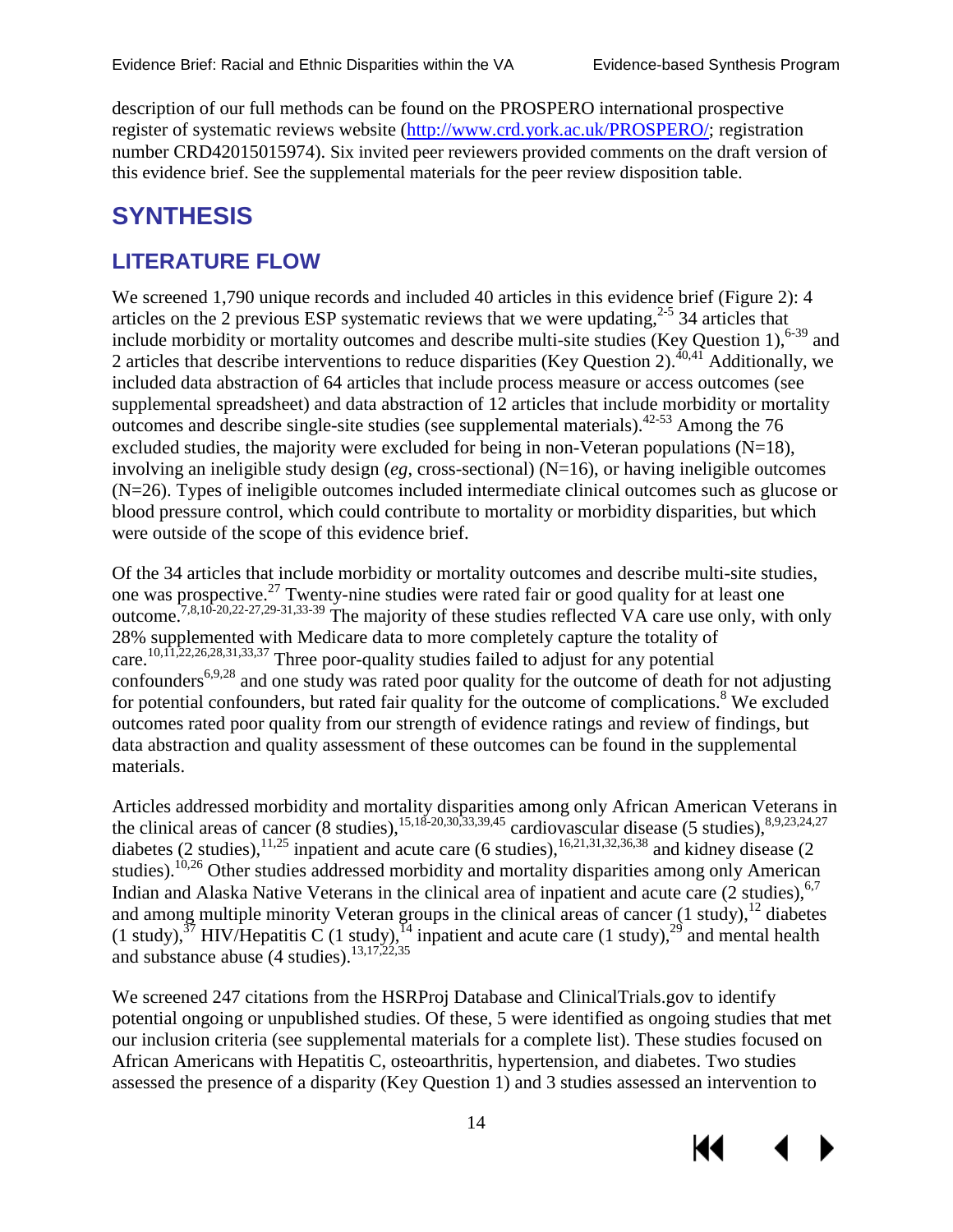address a disparity (Key Question 2). We did not identify any unpublished studies that met our inclusion criteria.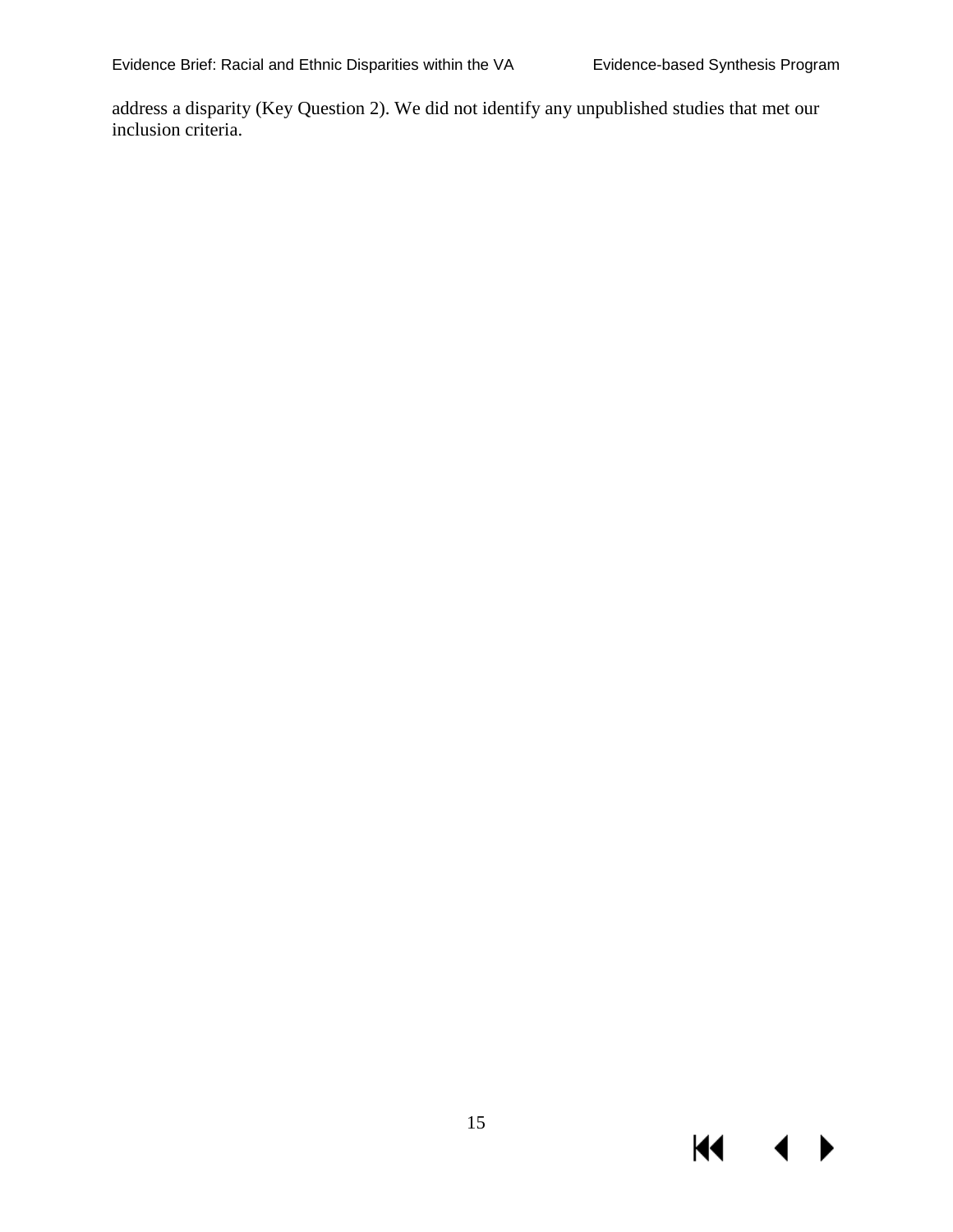#### <span id="page-18-1"></span>**Figure 2. Literature Flow Chart**



\* Total ≠ 188; many studies included more than one outcome

# <span id="page-18-0"></span>**KEY QUESTION 1: In which clinical areas are racial and ethnic disparities prevalent within the VA?**

The 2007 ESP systematic review found a higher risk of mortality for black and Hispanic Veterans compared to white Veterans based on a national sample of HIV-positive Veterans diagnosed between 1999 and 2001. Age-adjusted mortality was higher among black (HR=1.41;



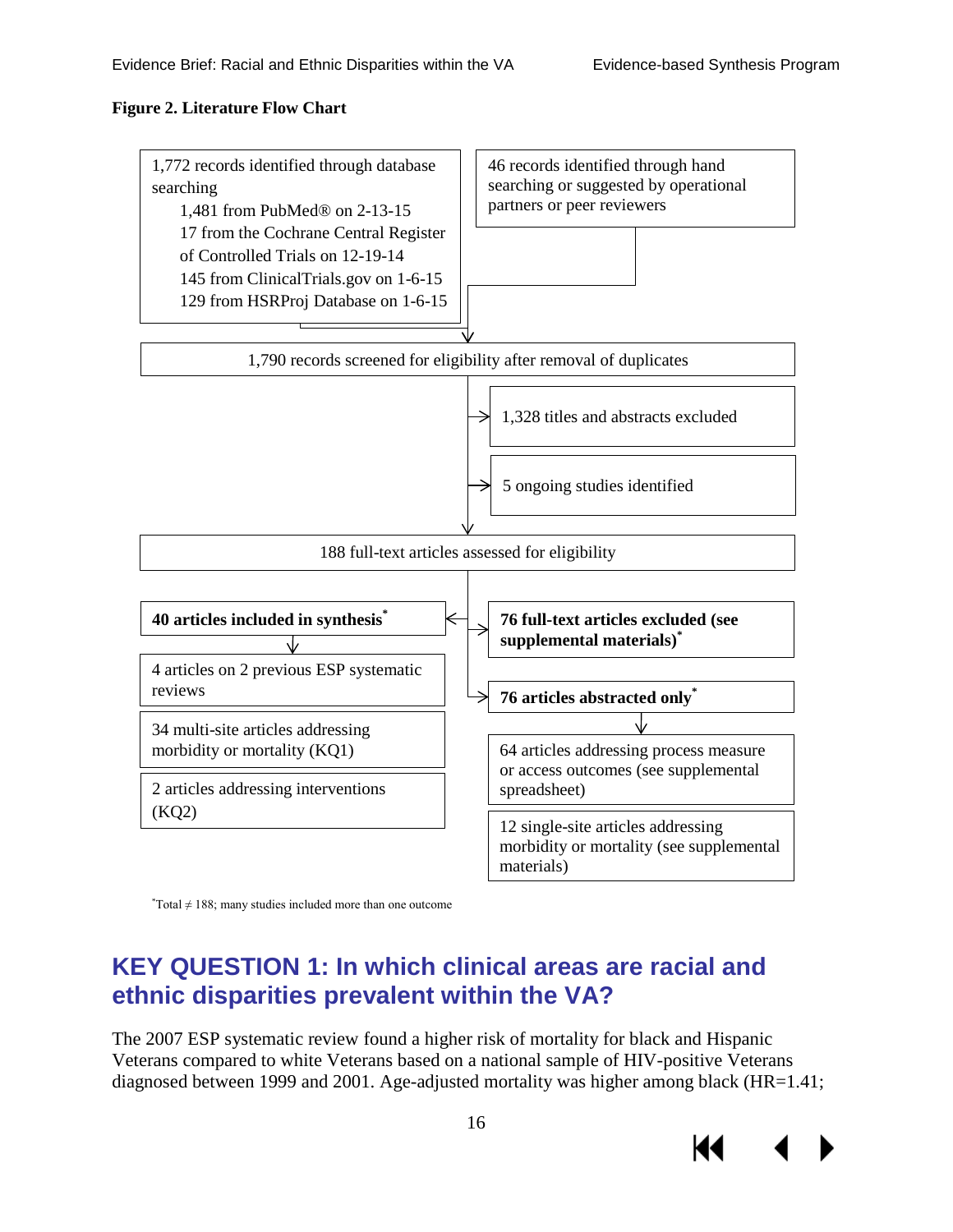95% CI: 1.19-1.66) and Hispanic Veterans (HR=1.41; 95% CI: 1.06-1.86) than among white Veterans.<sup>[54](#page-39-0)</sup> The main limitation of this study is that it did not control for between-groups variability in disease characteristics, comorbidity, treatment, or between-facility effects.

The 2007 ESP review found no differences between African Americans and whites with colorectal cancer in surgery (OR=0.92; 95% CI: 0.74-1.15), chemotherapy (OR=0.99; 95% CI: 0.78-1.24), and radiation (OR=1.10; 95% CI: 0.85-1.43).

# **2015 EVIDENCE BRIEF FINDINGS**

#### **Evidence suggesting the presence of disparities**

Table 1 summarizes (1) the magnitude and strength of evidence for each disparity, (2) information from the 2007 and 2011 ESP reports on their potential sources and promising interventions, and (3) results from our 2015 evidence brief update inventory of new process access measure studies that also may provide additional insights about potential sources of disparities.

#### *Moderate-strength evidence of higher mortality or morbidity*

African Americans with colon cancer, CKD, HIV, or stroke<sup>10,[11,](#page-36-9)33</sup> and Hispanics with hepatitis  $C^{14}$  $C^{14}$  $C^{14}$  are the four groups with the strongest evidence of a mortality or morbidity disparity. Each is supported by a single large, good-quality study.

*African American Veterans with colon cancer:* In a good-quality study of 4,642 Veterans from the VA Central Cancer Registry (VACCR) diagnosed with colon cancer between 2001 and 2004, African American Veterans with colon cancer had a lower rate of 3-year survival than white Veterans (absolute difference -7.9%, -11.5 to -4.3; OR=0.78, 0.64 to 0.96).<sup>33</sup> The authors speculated that racial differences in screening, early-stage diagnosis, clinician uncertainty, treatment preferences, and receipt of curative surgery might be factors. Other potential processand access-related causes include guideline-concordant screening and care,  $55-57$  receipt of wanted care,<sup>[58](#page-39-2)</sup> tumor characteristics,<sup>[51](#page-38-9)</sup> disease extent,<sup>51</sup> and treatment.<sup>51[,59](#page-39-3)</sup>

*African American Veterans with chronic kidney disease:* In a good-quality study by Choi and colleagues (2009) of 420,334Veterans that had a serum creatinine level recorded at a VA facility between October 2000 and September 2001, African American Veterans at all stages of CKD were at higher risk of end-stage renal disease (ESRD) at  $3.7$  years<sup>10</sup> The authors said the causes were poorly understood. Potential causes could include: inadequately controlled diabetes, hypertension, proteinuria, and lower achievement of quality of care goals. We did not identify any additional potential causes from the 2007 ESP report or from our scan of access and process measure studies.

*African American Veterans with HIV*: In one good-quality study by Choi and colleagues of 12,955 Veterans that had a serum creatinine level recorded at a VA facility between October 2000 and September 2001 and who were registered as having HIV in the Immunology Case Registry (ICR), African American Veterans had a much higher risk of developing ESRD than white Veterans (age- and sex-adjusted rate for ESRD per 1000 person-years: African American=7.3 (95% CI: 6.0-8.6) vs white=0.9 (95% CI: 0.4-1.4); adjusted hazard ratio (aHR)=5.97 (95% CI: 3.12-11)).<sup>11</sup> This study did not evaluate potential sources of the ESRD



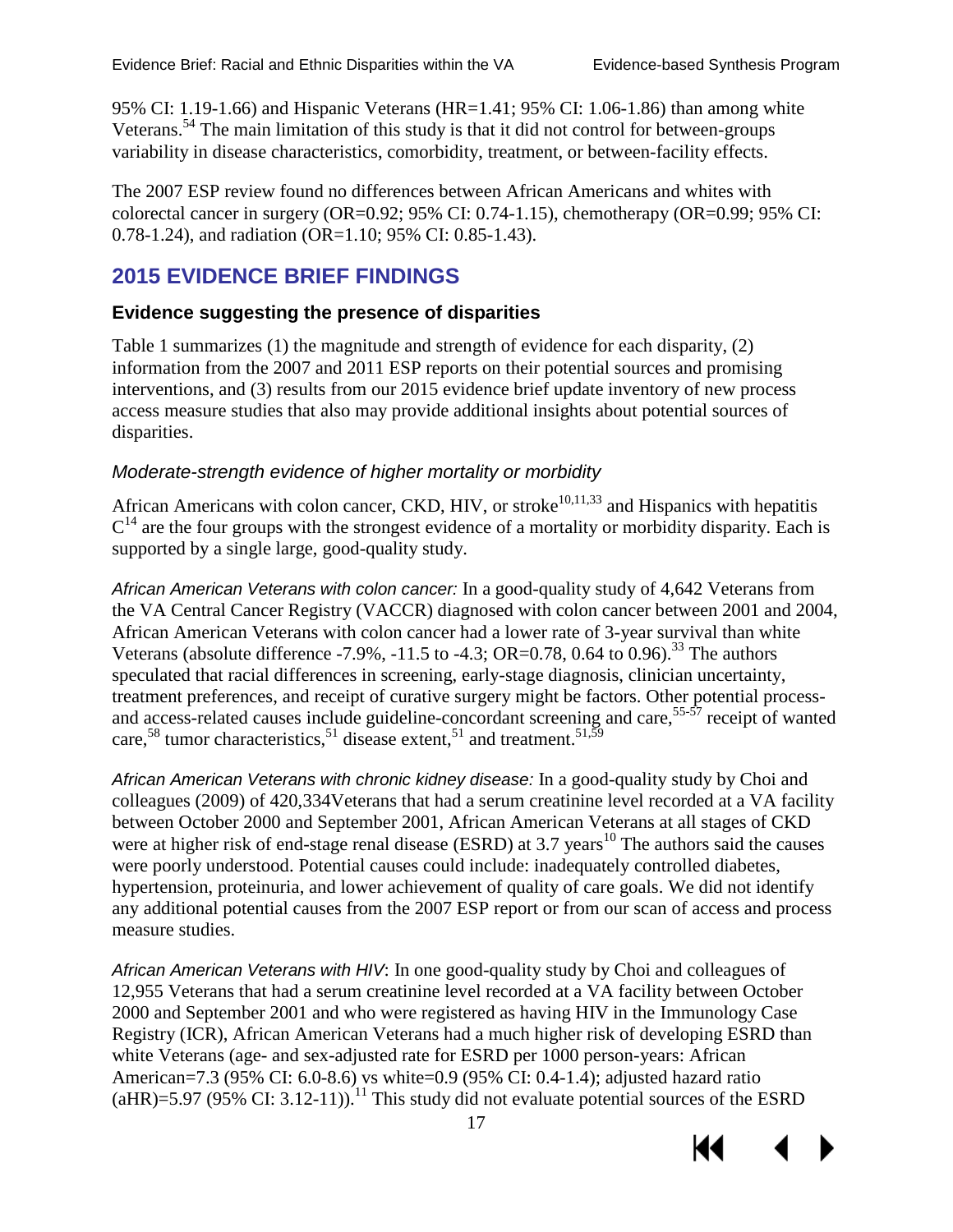КI

disparity, but the authors proposed differences in socioeconomic status (SES), patient preferences, comorbid illnesses, environmental factors, genetics, and access to antiretroviral therapy as potential contributors. Lower HIV medication adherence is another potential cause of the ESRD disparity.<sup>2,60</sup> We did not identify any additional potential causes from the 2007 ESP report or from our scan of access and process measure studies.

*Hispanic Veterans with hepatitis C*: In a good-quality study by El-Serag and colleagues (2014) of 8,925 Hispanic and 84,065 non-Hispanic white Veterans with confirmed viremia between 2000 and 2009 in the VA HCV Clinical Case Registry and at least 1 year of follow-up in the VA, Hispanics had higher incidence rates of cirrhosis (aHR 1.28; 95% CI: 1.21-1.37) and hepatocellular carcinoma (aHR 1.61; 95% CI: 1.44-1.80) after an average follow-up of 5.2 years. [14](#page-36-14) In terms of potential causes, El-Serag and colleagues ruled out diabetes, body mass index, and treatment, and suggested that future studies should explore the role of racial variation in overall care, rates of fatty liver, prevalence of PNPLA3 polymorphism, insulin resistance in nondiabetics, and adipose tissue amount and distribution.

#### *Low-strength evidence of higher mortality or morbidity*

Conditions with low-strength evidence of a mortality or morbidity disparity in outcomes include: (1) African American Veterans with diabetes, post-traumatic stress disorder (PTSD), stroke, and venous thromboembolism (VTE); (2) American Indian or Alaskan Native Veterans with PTSD or following major non-cardiac surgery; and (3) Hispanic Veterans with hepatitis C virus (HCV). Increased risk of pre-term birth in Veterans with PTSD is the only disparity that is present in multiple racial/ethnic minority groups, including African Americans and American Indian or Alaskan Natives. The main limitations of the majority of all other reported disparities included (1) the lack of statistical adjustment for between-facility differences and (2) that consistency was unknown because most were supported by only a single study. A few studies about the sources of disparities in diabetes and stroke have been published since our 2007 review. For diabetes, we identified studies on racial/ethnic differences in medication adherence, medication supply, and time between diagnosis and drug initiation.<sup>[61,](#page-39-5)62</sup> For stroke, we identified studies of racial/ethnic differences in provider recommendation for patient to receive carotid endarterectomy (CEA) and receipt of carotid artery imaging.[63,](#page-39-7)[64](#page-39-8)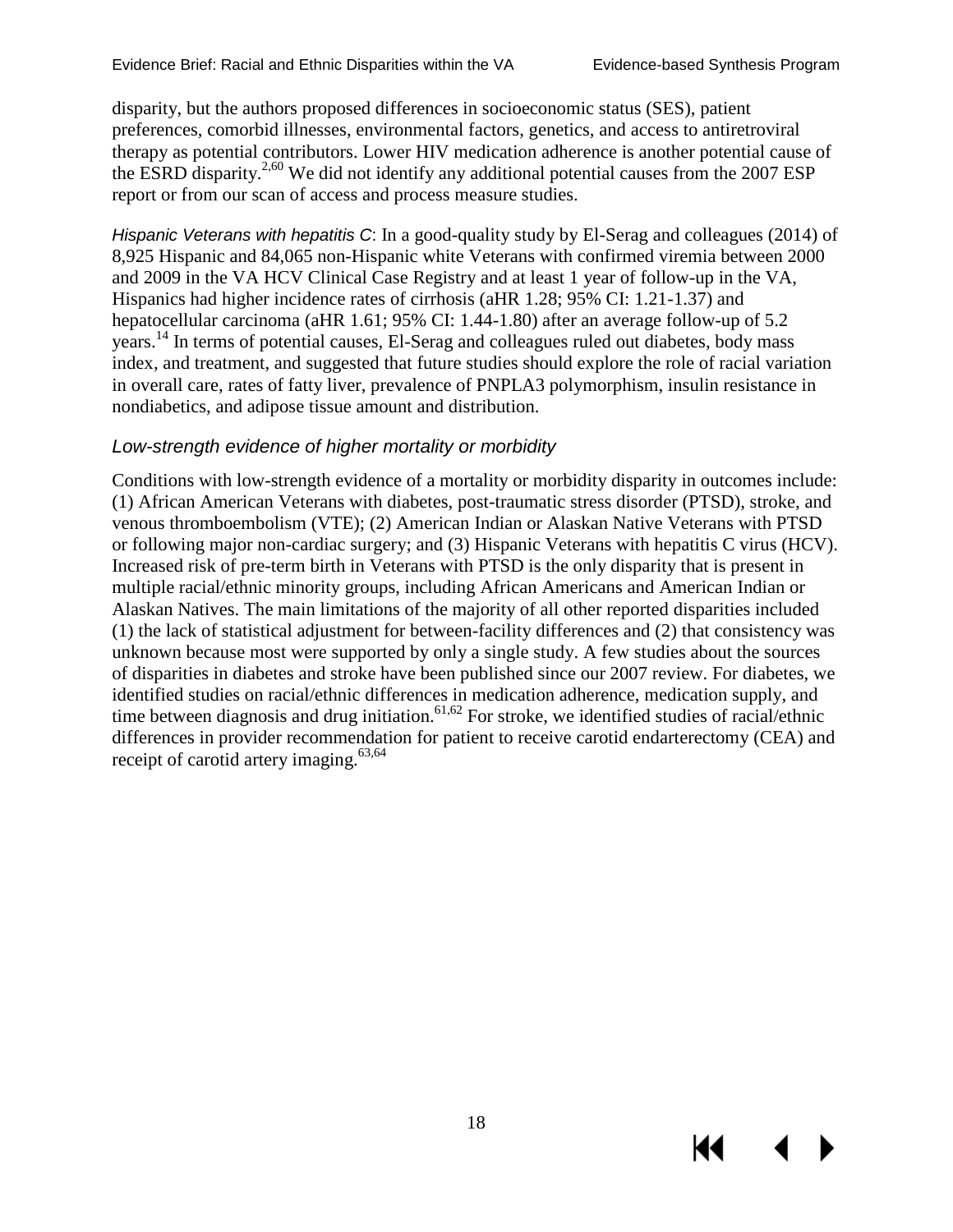<span id="page-21-0"></span>Table 1. Magnitude and strength of evidence of mortality and morbidity disparities found in 2015 evidence brief update, 2007 and 2011 ESP report findings on their potential sources and promising interventions, and inventory results of new process and access measure studies

| <b>Population:</b><br><b>Disparity</b><br>Strength of<br>Evidence:<br>«««««-High<br>«««<=Moderate<br>««ELow | <b>Finding</b><br># and type of studies<br>(timeframe); sample size;<br>main limitations                                                                                                                                                                                   | 2007 ESP report<br>identified potential<br>sources of<br>disparities?                                                                                                                                                             | <b>Promising</b><br>interventions<br>identified from this<br>update or 2011<br><b>ESP report?</b>                                                                                                                                                                                                                                                                                                                                                                                                   | # of new<br>process/access<br>measure studies<br>and types of<br>outcomes<br>identified in this<br>brief                         |
|-------------------------------------------------------------------------------------------------------------|----------------------------------------------------------------------------------------------------------------------------------------------------------------------------------------------------------------------------------------------------------------------------|-----------------------------------------------------------------------------------------------------------------------------------------------------------------------------------------------------------------------------------|-----------------------------------------------------------------------------------------------------------------------------------------------------------------------------------------------------------------------------------------------------------------------------------------------------------------------------------------------------------------------------------------------------------------------------------------------------------------------------------------------------|----------------------------------------------------------------------------------------------------------------------------------|
| African-American vs white                                                                                   |                                                                                                                                                                                                                                                                            |                                                                                                                                                                                                                                   |                                                                                                                                                                                                                                                                                                                                                                                                                                                                                                     |                                                                                                                                  |
| CKD all stages:<br>$\leq 3.7$ year<br><b>ESRD</b><br>$\alpha$                                               | aHR (95% CI:): 1=2.14 (1.72-<br>$2.65$ ), $2=2.30$ (2.02-2.61),<br>3A=3.08 (2.74-3.46), 3B=2.47<br>$(2.26-2.70), 4=1.86$ $(1.75-1.98)$<br>and $5=1.23$ (1.12-1.34); 1 good<br>VA NPCD study (2000-2001);<br>N=2,015,891; unknown<br>consistency (Choi, 2009) <sup>10</sup> | No studies                                                                                                                                                                                                                        | No studies                                                                                                                                                                                                                                                                                                                                                                                                                                                                                          | No studies                                                                                                                       |
| Colon cancer:<br>$\hat{\mathbf{e}}$ 3y survival<br><b>««</b>                                                | Absolute difference -7.9% (-11.5<br>to -4.3); OR (95% CI)=0.78<br>(0.64-0.96); 1 good VACCR<br>study (2001-2004); N=4,642;<br>unknown consistency (Samuel,<br>$2014)^{33}$                                                                                                 | No; Surgery,<br>chemotherapy,<br>radiation, and screening.                                                                                                                                                                        | No studies                                                                                                                                                                                                                                                                                                                                                                                                                                                                                          | 6 studies: guideline<br>concordant care;<br>receipt of wanted<br>care, tumor<br>characteristics,<br>disease extent,<br>treatment |
| Diabetes: $\acute{\mathbf{e}}$<br>All-cause<br>mortality<br>overall<br><b>&lt;&lt;&lt;&lt;</b>              | Mortality: aHR $(95\% \text{ CI})=1.23$<br>$(1.02-1.47);$ 1 fair study of 2<br>VAMCs in WA DC and Palo<br>Alto, CA (1986-2007); N=3,148;<br>unknown handling of missing<br>data, unknown consistency<br>(Kokkinos 2009) <sup>25</sup>                                      | Yes; $\hat{\mathbf{e}}$ quality of<br>diabetes care<br>(appropriate test<br>ordering, control of<br>blood pressure, glucose,<br>and lipids) $\hat{\mathbf{e}}$ adherence<br>among black and<br>Hispanic $\acute{\mathbf{e}}$ limb | 2015 update: Peer<br>mentoring $\hat{\mathbf{e}}$ mean<br>HbA1c by 1 point<br>(95% CI: -1.84, -0.31;<br>$P=0.006$ ; 1 good<br>RCT, $N=117^{41}$<br>2011 report:                                                                                                                                                                                                                                                                                                                                     | 2 studies: medication<br>adherence,<br>medication supply,<br>time between<br>diagnosis and drug<br>initiation                    |
| $\epsilon$ ESRD in<br>HIV-infected<br>Veterans<br><b>««&lt;&lt;&lt;&lt;</b>                                 | <b>ESRD</b> in HIV-infected Veterans<br>with diabetes: aHR (95%)<br>CI $)=2.33(1.02-5.35); 1 good VA$<br>NPCD, Medicare cohort (2000-<br>2001); N=2,180; unknown<br>consistency (Choi, $2007$ ) <sup>11</sup>                                                              | amputation for<br>American Indian, black,<br>and Hispanic.                                                                                                                                                                        | Culturally tailored<br>health education: $\hat{\mathbf{e}}$<br>$HbA1c$ , $\triangleq$ knowledge<br>Interpersonal<br>interventions: $\acute{\mathbf{e}}$<br>dietary habits, physical<br>activity, and self-<br>management<br>Self-care<br>interventions: $\acute{\mathbf{e}}$<br>glycemic control<br>Use of non-physician<br>providers: $\hat{\mathbf{e}}$ diabetes<br>control, knowledge,<br>and satisfaction, $\hat{\mathbf{e}}$<br>onset of retinopathy,<br>ER visits, and hospital<br>admissions |                                                                                                                                  |
| $HIV: \mathbf{\mathbf{\acute{e}\,}}$ ESRD<br><b>««&lt;&lt;&lt;&lt;</b>                                      | Age- and sex-adjusted rate for<br>ESRD per 1000 person-years                                                                                                                                                                                                               | Yes; $\hat{\mathbf{e}}$ medication<br>adherence, $\acute{\mathbf{e}}$ later stage                                                                                                                                                 | No studies                                                                                                                                                                                                                                                                                                                                                                                                                                                                                          | No studies                                                                                                                       |
|                                                                                                             |                                                                                                                                                                                                                                                                            | 1 <sub>0</sub>                                                                                                                                                                                                                    |                                                                                                                                                                                                                                                                                                                                                                                                                                                                                                     |                                                                                                                                  |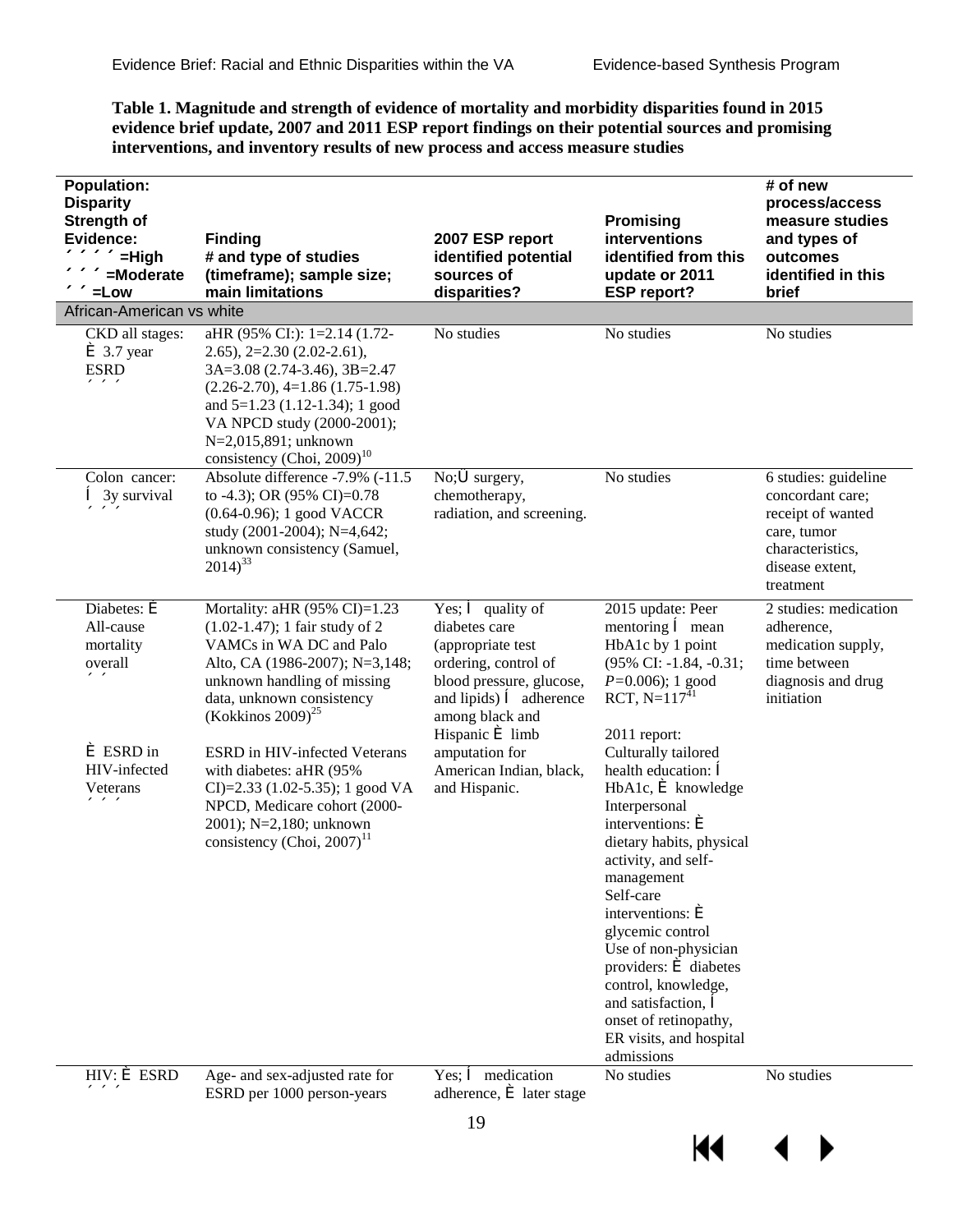| Population:<br><b>Disparity</b><br>Strength of<br>Evidence:<br><b>««««&lt;</b> =High<br>«««<=Moderate<br><b>««</b> ELow | <b>Finding</b><br># and type of studies<br>(timeframe); sample size;<br>main limitations                                                                                                                                                                                                                         | 2007 ESP report<br>identified potential<br>sources of<br>disparities?                                                                         | <b>Promising</b><br>interventions<br>identified from this<br>update or 2011<br><b>ESP report?</b> | # of new<br>process/access<br>measure studies<br>and types of<br>outcomes<br>identified in this<br>brief                         |
|-------------------------------------------------------------------------------------------------------------------------|------------------------------------------------------------------------------------------------------------------------------------------------------------------------------------------------------------------------------------------------------------------------------------------------------------------|-----------------------------------------------------------------------------------------------------------------------------------------------|---------------------------------------------------------------------------------------------------|----------------------------------------------------------------------------------------------------------------------------------|
|                                                                                                                         | (95% CI): African American=7.3<br>$(6.0-8.6)$ vs white=0.9 $(0.4-1.4)$ ;<br>aHR=5.97 (3.12-11); 1 good VA<br>NPCD, Medicare cohort (2000-<br>2001); N=12,955; unknown<br>consistency (Choi, $2007$ ) <sup>11</sup>                                                                                               | diagnosis.                                                                                                                                    |                                                                                                   |                                                                                                                                  |
| $PTSD:$ $\acute{\mathbf{e}}$ risk<br>of preterm birth<br>$\ll$                                                          | aOR (95% CI)=1.49 (1.29-1.71);<br>1 fair study of national clinical<br>and administrative databases<br>$(2000-2012)$ ; N = 13,935;<br>medium-level adjustment for<br>confounders, unknown<br>consistency (Shaw, 2014) <sup>35</sup>                                                                              | No; $\ddot{\bullet}$ mental health<br>services;<br><b>é</b> improvement in<br>PTSD severity and<br>treatment commitment                       | No studies                                                                                        | No studies                                                                                                                       |
| Rectal cancer:<br><b>ê</b> all-cause<br>survival at 3y<br>くくくく                                                          | -9.7% (-17.5% to 1.9%) lower 3-<br>year all-cause survival;<br>aOR=0.61 (0.42-0.87) without<br>adjustment for hospital fixed<br>effects and 0.66 (0.43 to 1.00)<br>with adjustment for hospital fixed<br>effects; 1 good VACCR study;<br>N=1,301; unknown consistency,<br>imprecise (Samuel, 2014) <sup>33</sup> | No; $\mathbf{\tilde{\in}}$ surgery,<br>chemotherapy,<br>radiation, and screening.                                                             | No studies                                                                                        | 6 studies: guideline<br>concordant care;<br>receipt of wanted<br>care, tumor<br>characteristics.<br>disease extent.<br>treatment |
| Stroke: $\boldsymbol{\epsilon}$ 2y<br>mortality<br>くくくく                                                                 | OR= $2.5$ (p<.05); 1 fair<br>MedPAR/VA PTF study (1998-<br>2002); N=155,529; unknown<br>handling of missing data,<br>unknown consistency (Polsky,<br>$2008)^{31}$                                                                                                                                                | <b><math>\hat{e}</math></b> invasive procedures<br>for stroke (ultrasound or<br>angiography), CEA; $\boldsymbol{\epsilon}$<br>aversion to CEA | No studies                                                                                        | 2 studies: provider<br>recommendation for<br>patient to receive<br>CEA, receipt of<br>carotid artery imaging                     |
| VTE: $\boldsymbol{\in}$ 90-day<br>complications<br>ベベ                                                                   | OR (95% CI)=5.2 (1.3-21.6); 1<br>fair study of 2 Philadelphia VA<br>centers (2000-2002); N=168;<br>unknown handling of missing<br>data, unknown consistency,<br>imprecise (Aujesky, 2007) <sup>8</sup>                                                                                                           | No studies                                                                                                                                    | No studies                                                                                        | No studies                                                                                                                       |
|                                                                                                                         | American Indian or Alaskan Native (Al/AN)                                                                                                                                                                                                                                                                        |                                                                                                                                               |                                                                                                   |                                                                                                                                  |
| Post major,<br>noncardiac<br>surgery: $\boldsymbol{\epsilon}$ risk<br>of 30-day post-<br>op mortality<br>くくくく           | aOR (95% CI)=1.6 (1.0-2.4); 1<br>good VA NSQIP study (1991-<br>2002); N=4,419; unknown<br>consistency, imprecise (Alvord,<br>$2005$ <sup>7</sup>                                                                                                                                                                 | Unclear; $\boldsymbol{\acute{\in}}$ inability to<br>get needed medical<br>care) for AI/AN and<br>Hispanics                                    | No studies                                                                                        | No studies                                                                                                                       |
| $PTSD:$ $\acute{\mathbf{e}}$ risk<br>of preterm birth<br>くくくく                                                           | aOR 1.99 (1.15-3.45); 1 fair study<br>of national clinical and<br>administrative databases (2000-<br>2012); N=10,449; medium-level<br>adjustment for confounders,<br>unknown consistency, imprecise<br>(Shaw, 2014) <sup>35</sup>                                                                                | No studies                                                                                                                                    | No studies                                                                                        | No studies                                                                                                                       |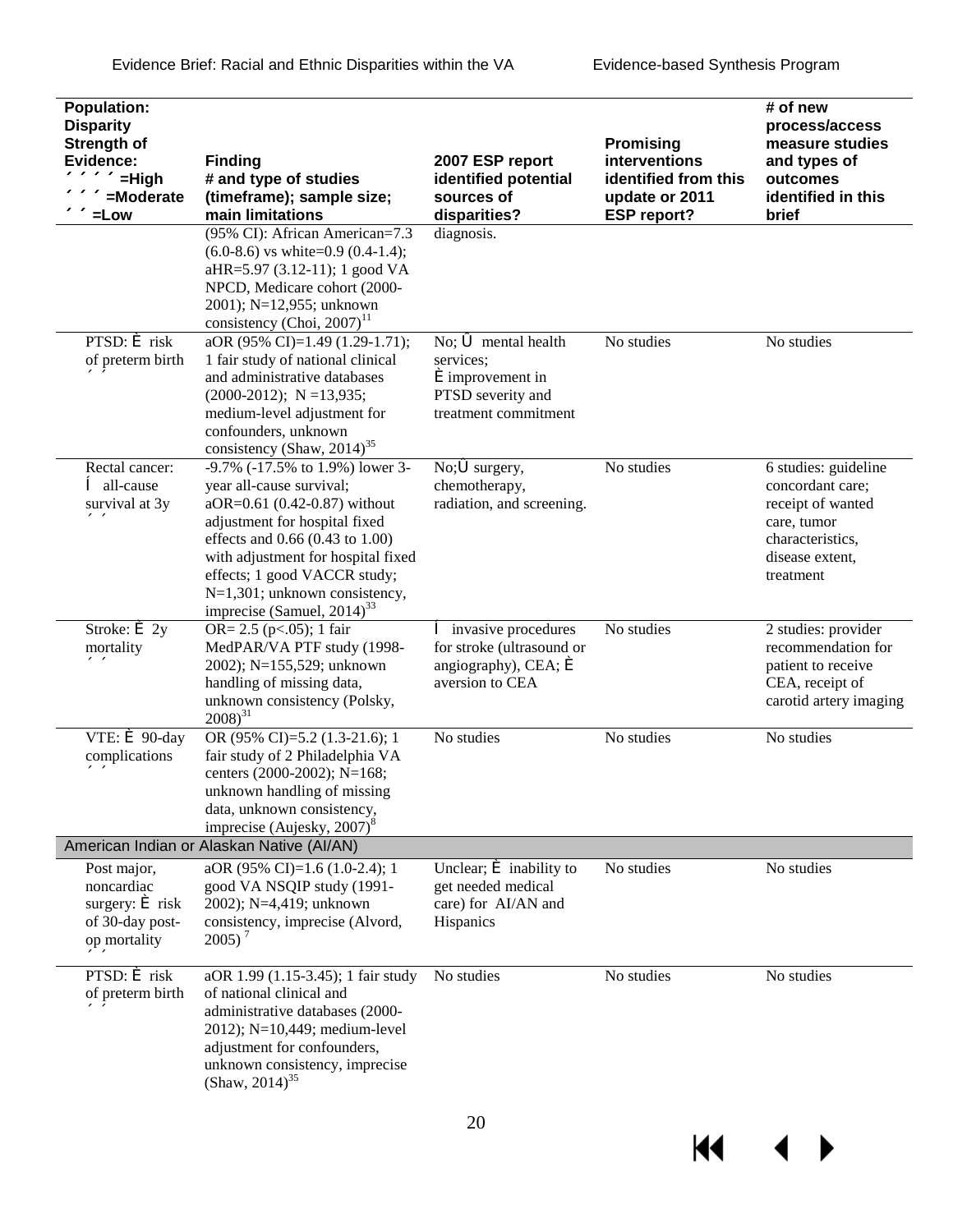| <b>Population:</b><br><b>Disparity</b><br>Strength of<br>Evidence:<br>««««<=High<br>««««=Moderate<br><b>««</b> =Low | <b>Finding</b><br># and type of studies<br>(timeframe); sample size;<br>main limitations                                                                                     | 2007 ESP report<br>identified potential<br>sources of<br>disparities?                                                 | <b>Promising</b><br><b>interventions</b><br>identified from this<br>update or 2011<br><b>ESP report?</b> | # of new<br>process/access<br>measure studies<br>and types of<br>outcomes<br>identified in this<br><b>brief</b> |
|---------------------------------------------------------------------------------------------------------------------|------------------------------------------------------------------------------------------------------------------------------------------------------------------------------|-----------------------------------------------------------------------------------------------------------------------|----------------------------------------------------------------------------------------------------------|-----------------------------------------------------------------------------------------------------------------|
| Hispanic                                                                                                            |                                                                                                                                                                              |                                                                                                                       |                                                                                                          |                                                                                                                 |
| $HCV: \Leftrightarrow$<br>incident<br>cirrhosis and<br>incident<br>hepatocellular<br>carcinoma<br>(HCC)<br>$\alpha$ | Cirrhosis: aHR=1.28 (1.21-1.37)<br>HCC: aHR= $1.61$ (1.44-1.80);<br>1 good VA HCV CCR cohort<br>$(2000-2009)$ ; N=149,407;<br>unknown consistency (El-Serag,<br>$2014)^{14}$ | Yes; $\hat{\mathbf{e}}$ receipt of<br>antiviral treatment, $\boldsymbol{\acute{\in}}$<br>treatment<br>discontinuation | No studies                                                                                               | No studies                                                                                                      |
| Combined racial/ethnic minority groups (excluding African Americans) vs African American                            |                                                                                                                                                                              |                                                                                                                       |                                                                                                          |                                                                                                                 |
| Alcohol use<br>disorders<br>$(AUD): \Leftrightarrow$<br>injury-related<br>death «                                   | HR $(95\% \text{ CI})=1.59 (1.40-1.80)$<br>1 fair NPCD study (FY01);<br>$N=2,545$ ; medium-level<br>adjustment for confounders<br>(Fudalej, $2010$ ) <sup>17</sup>           | No; $\acute{\mathbf{\bullet}}$ inpatient and<br>residential treatment                                                 | No studies                                                                                               | No studies                                                                                                      |

**(**é=higher; ê=lower; óno difference)

#### **Evidence suggesting similar or better mortality or morbidity for racial/ethnic minority groups**

In 21 studies, mortality and morbidity outcomes were similar or better among racial and ethnic minority groups compared to white Veterans. Table 2 below categorizes these studies by racial and ethnic group and clinical area and provides information about the magnitude and strength of evidence of each finding.

There is high-strength evidence that African American Veterans with stage 4-5 CKD have similar mortality outcomes compared to white Veterans. This finding is supported by 2 good-quality studies.<sup>[10,](#page-36-8)[26](#page-37-4)</sup>

There is moderate-strength evidence that African American Veterans with prostate cancer, lung cancer, hepatitis C, those hospitalized for pneumonia, COPD, CHF, GI bleed, hip fracture, stroke, or AMI, or those classified as in a low-mortality diagnosis related group have similar mortality and morbidity outcomes to white Veterans. The finding of similar mortality outcomes among African American and white Veterans with prostate cancer is supported by 4 fair-quality studies.<sup>12,[15,](#page-36-11)[19,](#page-37-15)30</sup> The findings of similar mortality or morbidity outcomes among African American and white Veterans with lung cancer,  $33$  stroke,  $24$  hepatitis C,  $14$  hospitalized for pneumonia, CHF, GI bleed, hip fracture, stroke, or AMI,<sup>38</sup> admitted to a medical ward or ICU for pneumonia,<sup>16</sup> admitted for COPD exacerbation,<sup>[34](#page-37-16)</sup> or classified as in a low-mortality diagnosis related group<sup>36</sup> are each supported by a single adequately powered, good-quality study that sufficiently controlled for all important confounding variables.

All other findings of similar or better mortality or morbidity for racial/ethnic minority groups are low strength. The primary limitations of the low-strength evidence studies were medium to low levels of adjustment for potential confounders, unknown consistency, and/or imprecision.



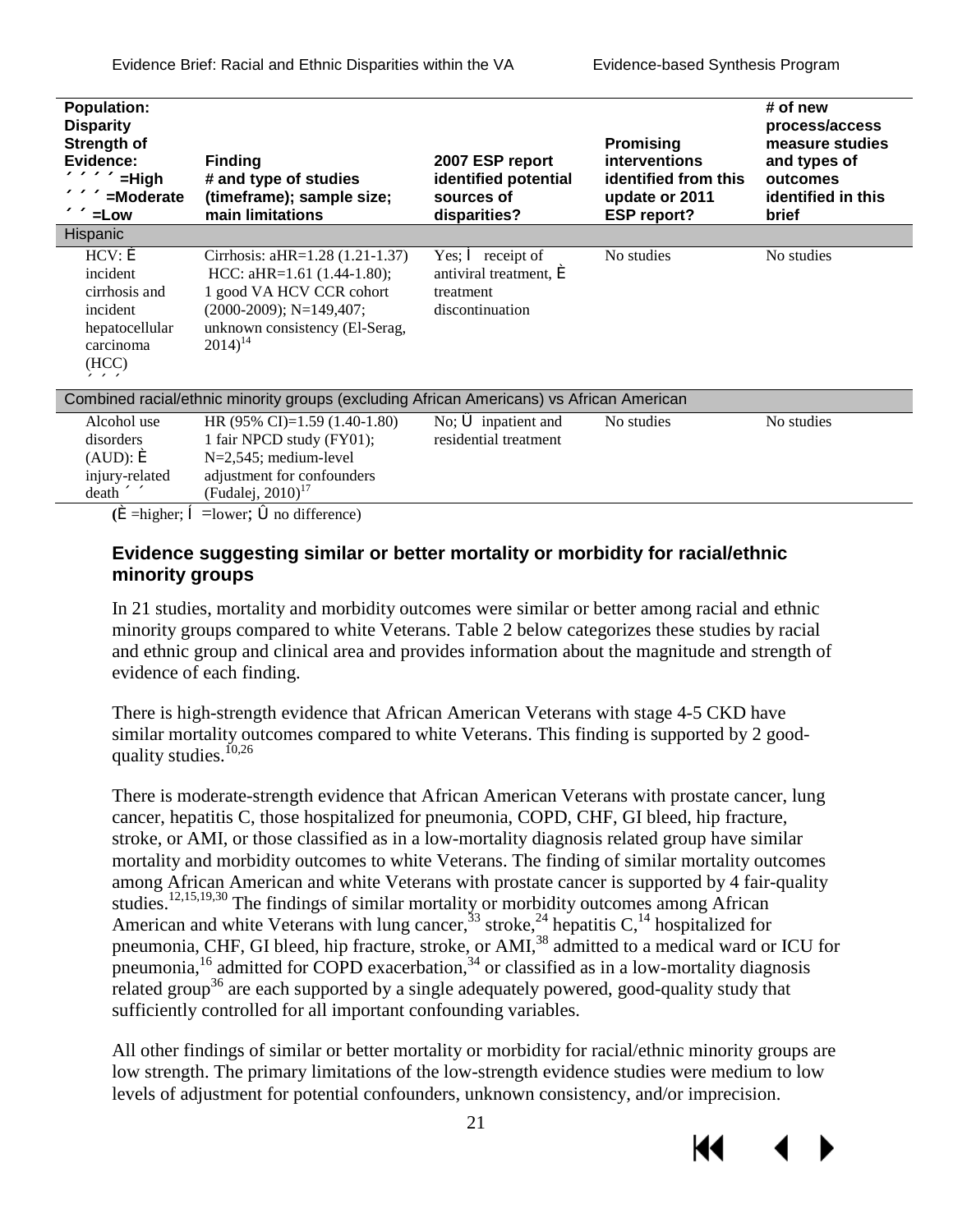#### <span id="page-24-0"></span>Table 2. Magnitude and strength of evidence of similar or better mortality or morbidity for racial and ethnic minority groups, organized by racial and ethnic group and clinical area

| <b>Clinical area</b>                      |                                                                                                                                                                                                       |
|-------------------------------------------|-------------------------------------------------------------------------------------------------------------------------------------------------------------------------------------------------------|
| <b>Population:</b>                        |                                                                                                                                                                                                       |
| <b>Equity</b>                             |                                                                                                                                                                                                       |
| <b>Strength of Evidence:</b>              |                                                                                                                                                                                                       |
| «««««=High                                |                                                                                                                                                                                                       |
| «««=Moderate                              |                                                                                                                                                                                                       |
| ««<=Low                                   | Finding; # and type of studies; # of patients; main limitations                                                                                                                                       |
| <b>African American</b>                   |                                                                                                                                                                                                       |
| Cardiovascular                            |                                                                                                                                                                                                       |
| Advanced chronic                          | 2y all-cause mortality: aHR=1.14 (95% CI: 0.86-1.50); 1 good study of VA hospitals                                                                                                                    |
| systolic heart failure: $\ddot{\bullet}$  | participating in BEST trial; N=898; unknown consistency, imprecise (Jones, $2014$ ) <sup>23</sup>                                                                                                     |
| all-cause mortality at 2y                 |                                                                                                                                                                                                       |
| くくくく                                      |                                                                                                                                                                                                       |
| Coronary artery disease:                  | No disparity on SF-12 physical and mental components and SAQ physical limitations, treatment                                                                                                          |
| $\acute{\bullet}$ functional status at 1y | satisfaction, angina frequency, angina stability, disease perception; 1 fair <i>prospective</i> study of 5                                                                                            |
| くくくく                                      | VA Medical Centers with on-site cardiac catheterization; N=1,022; medium-level adjustment for                                                                                                         |
|                                           | confounders, unknown consistency, imprecise (Kressin, $2007$ ) <sup>27</sup>                                                                                                                          |
| Stroke: $\hat{\bullet}$ post-stroke       | $\hat{ }$ Post-stroke depression for black vs white: 30.7% vs 42.5%; OR=0.57 (95% CI: 0.49-0.66); 1                                                                                                   |
| depression at 1y                          | fair study of several national VA sources; $N=5,100$ ; unknown handling of missing data,                                                                                                              |
| $\ll$                                     | unknown consistency (Jia, 2010) <sup>22</sup>                                                                                                                                                         |
|                                           |                                                                                                                                                                                                       |
| Stroke: ê all-cause                       | 1-year mortality higher for whites: $13.1\%$ vs 12.2%; absolute difference = 0.9%; HR=1.06 (95%)                                                                                                      |
| mortality after 1y                        | CI:1.02-1.10); 1 good VA PTF study; N=55,094; unknown consistency (Kamalesh, $2007$ ) <sup>24</sup>                                                                                                   |
| $\alpha$                                  |                                                                                                                                                                                                       |
| Cancer                                    |                                                                                                                                                                                                       |
| Lung cancer, any stage:                   | 5y mortality: aHR=0.94 (95% CI: 0.92-0.96); 1 fair VACCR study; N=81,823; medium-level                                                                                                                |
| $\hat{\mathbf{e}}$ mortality at 5y        | adjustment for confounders, unknown consistency (Ganti, 2014) <sup>18</sup>                                                                                                                           |
| <b>&lt;&lt;&lt;&lt;</b>                   |                                                                                                                                                                                                       |
| Lung cancer, late stage:                  | 133 vs 117; aHR=1.31 (95%CI: 1.14-1.50); 1 fair VACCR study; N=2,200; medium-level                                                                                                                    |
| $\triangle$ days from diagnosis to        | adjustment for confounders, unknown consistency, imprecise $(Zullig, 2013)^{39}$                                                                                                                      |
| death at 2y                               |                                                                                                                                                                                                       |
| くくくく                                      |                                                                                                                                                                                                       |
| Lung cancer, any stage:                   | 1-year survival NSCLC: 39.5% (black) vs 40.6% (white), aOR=1.05 (95% CI: 0.96-1.15) SCLC:                                                                                                             |
| $\bullet$ survival at 1y                  | 26.2% (black) vs 26.6% (white), aOR=1.07 (95% CI: 0.82-1.39); 1 good national registry study;                                                                                                         |
| $\alpha$                                  | N=4,642; unknown consistency (Samuel, $2014$ ) <sup>33</sup>                                                                                                                                          |
| Prostate cancer: 6all-                    | All-cause mortality largest effect size: HR=1.50 (95% CI: 0.94-2.38); 2 fair multicenter studies;                                                                                                     |
| cause mortality at 5-5.7                  | $N=1,991$ ; medium- to low-level adjustment for confounders, imprecise (Freeman, 2003;                                                                                                                |
| years                                     | Optenberg, $1995$ <sup>15,30</sup>                                                                                                                                                                    |
| <b>««&lt;&lt;&lt;&lt;</b>                 |                                                                                                                                                                                                       |
| Prostate cancer: $\ddot{\bullet}$         | Prostate cancer mortality: HR at 5.7 years=1.36 (95% CI: 0.62-2.96); HR at 11-16 years=0.90                                                                                                           |
| prostate-cancer mortality                 | (95% CI: 0.58-1.40); 3 multicenter studies; $N=2,892$ ; medium-level adjustment for confounders                                                                                                       |
| at 5.7y-16y                               | (Daskivich, 2015; Freeman, 2003; Graham-Steed, 2013) <sup>12,15,19</sup>                                                                                                                              |
| $\alpha$                                  |                                                                                                                                                                                                       |
| Chronic kidney disease                    |                                                                                                                                                                                                       |
| CKD stage 4 or 5: $\ddot{\bullet}$        | Among Veterans with CKD Stage 4 or 5, black race is not associated with mortality risk; rate                                                                                                          |
| mortality at 4.7-4.8y                     | range: 9% to 11% in one study <sup>10</sup> ; aHR range: Stage 4=1.01 (95% CI: 0.81-1.27) to 1.07 (p>.05)                                                                                             |
| $\alpha$                                  | and stage $5=0.83$ (95% CI: 0.48-1.44) to 0.97 (p>.05), respectively; 1 good VA NPCD study;<br>N=32,578 (2000-2001) (Choi, 2009) <sup>10</sup> and 1 good VA inpatient and outpatient study; N=38,266 |
|                                           | $(2004-2006)$ (Kovesdy, 2013) <sup>26</sup>                                                                                                                                                           |
|                                           |                                                                                                                                                                                                       |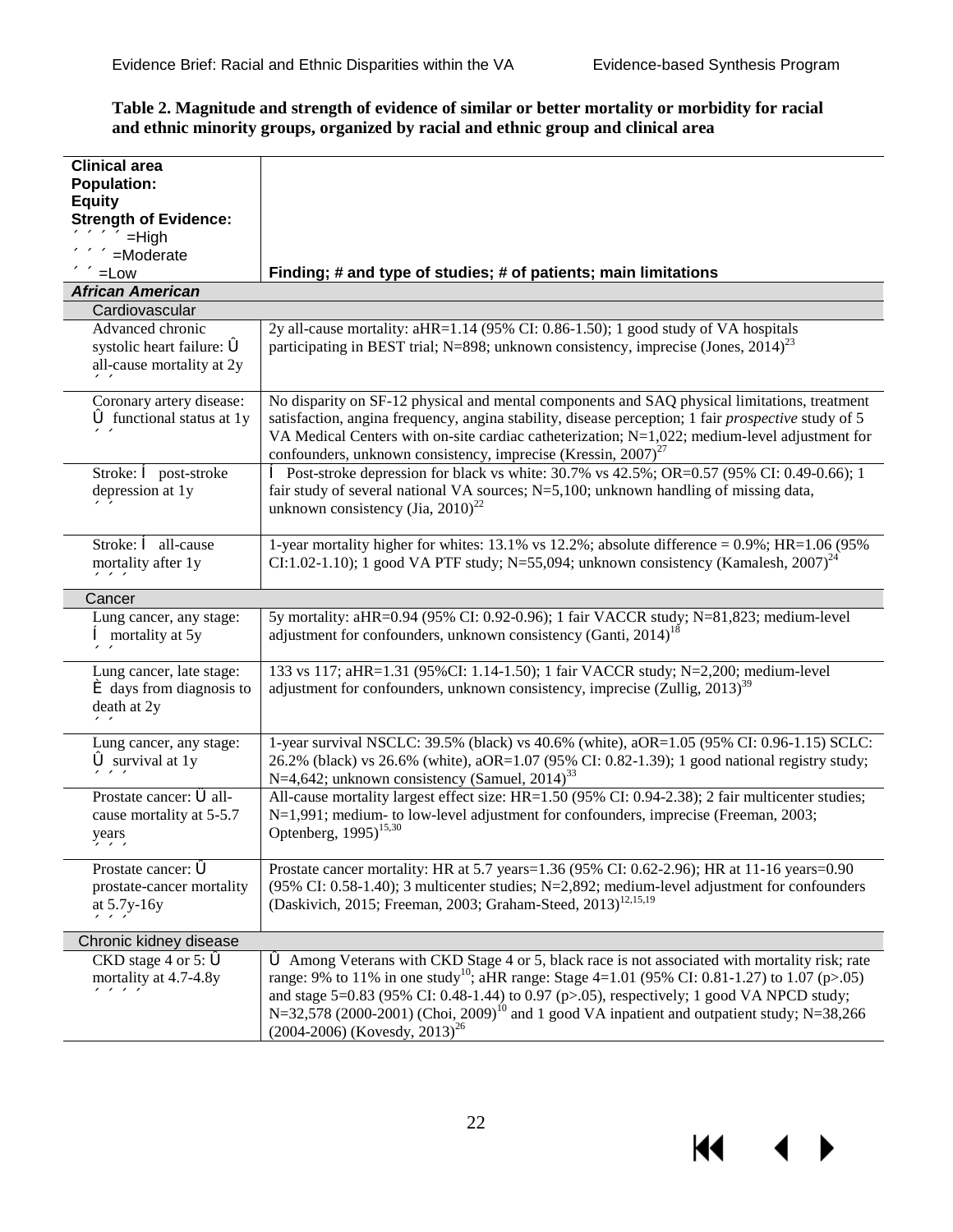К

| <b>Clinical area</b>                                            |                                                                                                                                                                       |
|-----------------------------------------------------------------|-----------------------------------------------------------------------------------------------------------------------------------------------------------------------|
| <b>Population:</b>                                              |                                                                                                                                                                       |
| <b>Equity</b>                                                   |                                                                                                                                                                       |
| <b>Strength of Evidence:</b>                                    |                                                                                                                                                                       |
| ««««<<=High                                                     |                                                                                                                                                                       |
| «««<=Moderate                                                   |                                                                                                                                                                       |
| ««ELow                                                          | Finding; # and type of studies; # of patients; main limitations                                                                                                       |
| <b>Diabetes</b>                                                 |                                                                                                                                                                       |
| Type 1 and 2 DM: $\bullet$ rate                                 | <b>S</b> Rate of decline in initial lower extremity amputation (ILEA) is not different between black                                                                  |
| of amputation over 5y                                           | and white Veterans; 5-year reduction: -24.8% (black) vs -34% (white), $p=37$ ; 1 good VA                                                                              |
| $\ll$                                                           | Diabetes Epidemiology Cohorts data study (2000-2004); N=405,580 to 739,377; unknown                                                                                   |
|                                                                 | consistency, imprecise (Tseng, $2011$ ) <sup>37</sup>                                                                                                                 |
| Infectious disease                                              |                                                                                                                                                                       |
| $HCV:$ $\hat{\bullet}$ incident                                 | <b>A</b> Incident cirrhosis and incident HCC among black vs white Veterans with HCV; cirrhosis:                                                                       |
| cirrhosis and                                                   | 13.3% (black) vs 21.6% (white); HCC: 3.9% (black) vs 4.7% (white); aHR=0.58 (95% CI: 0.55-                                                                            |
| hepatocellular carcinoma                                        | 0.60) and aHR=0.77 (95% CI: 0.71-0.83), respectively; 1 good VA HCVCCR study (2000-                                                                                   |
| $HCC$ ) at 5.2y                                                 | 2009); N=149,407; unknown consistency (El-Serag, 2014) <sup>14</sup>                                                                                                  |
| $\alpha$                                                        |                                                                                                                                                                       |
| Inpatient/acute care                                            |                                                                                                                                                                       |
| Hospitalization: $\acute{\mathbf{\circ}}$ or $\hat{\mathbf{e}}$ | 6 Black race not associated with mortality among Veterans under 65 hospitalized for                                                                                   |
| mortality at 30 days                                            | pneumonia (6.8% (black) vs 7.5% (white); aOR=1.09 (95% CI: 0.98-1.21)), GI bleed (4.4% vs                                                                             |
| $\alpha$                                                        | 5.3%; aOR=0.93 (95% CI: 0.78-1.10)), hip fracture (2.1% vs 3.3%; OR=0.66 (95% CI: 0.28-                                                                               |
|                                                                 | 1.55)), stroke (6.7% vs 6.3%; OR=1.12 (95% CI: 0.95-1.32)), and AMI (5.5% vs 4.9%; OR=1.19                                                                            |
|                                                                 | $(95\% \text{ CI: } 0.99-1.43)$                                                                                                                                       |
|                                                                 | <b>A</b> Black race associated with lower mortality among Veterans under 65 hospitalized for CHF                                                                      |
|                                                                 | $(3.3\% \text{ vs } 4.9\% \text{ OR} = 0.71 \text{ (95\% CI: } 0.62 - 0.82)$ , and among Veterans 65 and older hospitalized                                           |
|                                                                 | for pneumonia (16.9% vs 16%; OR=0.90 (95% CI: 0.85-0.95)), CHF (6.3% vs 9.1%; OR=0.70                                                                                 |
|                                                                 | (95% CI: 0.65-0.76)), GI bleed (6.7% vs 7.3%; OR=0.88 (95% CI: 0.79-0.99)), hip fracture                                                                              |
|                                                                 | $(7.4\% \text{ vs } 10.4\%; \text{OR} = 0.73 \ (95\% \text{ CI}: 0.58-0.90)),$ stroke $(10.9\% \text{ vs } 12.7\%; \text{OR} = 0.81 \ (95\% \text{ CI}: 0.58-0.90)).$ |
|                                                                 | 0.74-0.89)), and AMI (13.0% vs 15.3%; OR=0.75 (95% CI: 0.67-0.84)).                                                                                                   |
|                                                                 | 1 good VA PTF study (1996-2002); N=283,912; unknown consistency (Volpp, 2007) <sup>38*</sup>                                                                          |
| Low-mortality diagnosis                                         | 6 Black race not associated with death in low-mortality DRG; 0.3% vs 0.3%, aOR=1.18                                                                                   |
| related groups (DRGs):                                          | $(p>0.05)$ ; 1 good VA study using inpatient and outpatient files (2001-2005); N=294,381;                                                                             |
| $\ddot{\bullet}$ in-hospital mortality                          | unknown consistency (Shimada, $2008$ ) <sup>36</sup>                                                                                                                  |
| $\alpha$                                                        |                                                                                                                                                                       |
| Hospitalization: 6 in-                                          | 6 Black race not associated with hospital death; rate range: 1.4% to 10.6% (black) vs 1.7% to                                                                         |
| hospital mortality                                              | 11.4% (white); aOR=0.95 (95% CI: 0.92-1.26); 1 good MHS study (2000-2004); N=14,122;                                                                                  |
| ベベ                                                              | unknown consistency, imprecise (Meyers, $2008)^{29}$                                                                                                                  |
| Admission to medical                                            | Black race not associated with mortality within 30 days of admission to a medical ward for                                                                            |
| ward for pneumonia: $\ddot{\bullet}$                            | pneumonia; 9% (black) vs 8% (white); aOR=0.98 (95% CI: 0.87-1.10); 1 good VA                                                                                          |
| mortality at 30 days                                            | administrative data study (2002-2007); N=35,706; unknown consistency (Frei, 2010) <sup>16</sup>                                                                       |
| $\alpha$                                                        |                                                                                                                                                                       |
| Admission to ICU for                                            | <b>A</b> Black race associated with lower mortality within 30 days of admission to ICU for                                                                            |
| pneumonia: $\hat{\mathbf{e}}$ mortality                         | pneumonia; 29% (black) vs 31% (white); aOR=0.82 (95% CI: 0.68-0.99); 1 good VA                                                                                        |
| at 30 days                                                      | administrative data study (2002-2007); N=5,172; unknown consistency (Frei, 2010) <sup>16</sup>                                                                        |
| $\alpha$                                                        |                                                                                                                                                                       |

<span id="page-25-0"></span><sup>&</sup>lt;sup>\*</sup>We are aware of 2 additional studies by some of the same authors that performed additional analyses of the same data set.<sup>21, 32</sup> We considered Volpp 2007 to be the primary publication because it was the earliest publi largest sample size, and its primary focus was on comparing 30-day mortality between blacks and whites in the VA.<br>Polsky 2007 additionally found that better outcomes for blacks are not unique to the VA.<sup>32</sup> Jha 2010 found disparity are due to their adjustment for SES, as the additional analyses in Jha 2010 and Polsky 2007 did not adjust for SES and also found no disparity.<sup>32</sup>

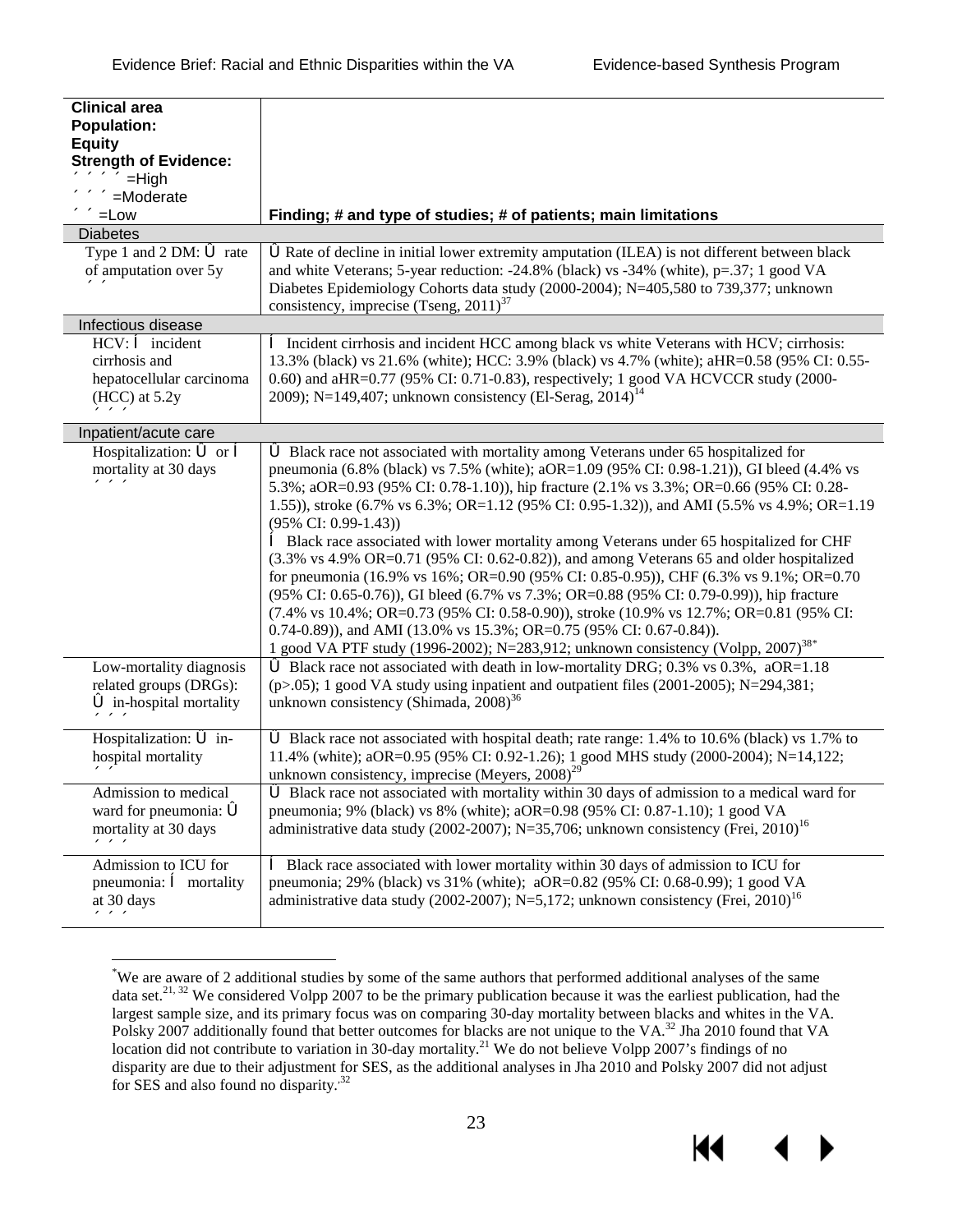| <b>Clinical area</b>                                             |                                                                                                                                          |
|------------------------------------------------------------------|------------------------------------------------------------------------------------------------------------------------------------------|
| <b>Population:</b>                                               |                                                                                                                                          |
| <b>Equity</b>                                                    |                                                                                                                                          |
| <b>Strength of Evidence:</b>                                     |                                                                                                                                          |
| ««««<<=High                                                      |                                                                                                                                          |
| «««=Moderate                                                     |                                                                                                                                          |
| ««ELow                                                           | Finding; # and type of studies; # of patients; main limitations                                                                          |
| <b>Admission for COPD</b>                                        | <sup>6</sup> Black race is associated with lower in-hospital or 30-day mortality after admission for COPD                                |
| exacerbation: $\hat{e}$ in-                                      | exacerbation; 7.1% vs 9.2% (p<.001); aOR=0.69 (95% CI: 0.62-0.77); 1 good VA PTF/OPC                                                     |
| hospital or mortality at                                         | study (2002-2006); N=50,979; unknown consistency (Sarrazin, 2009) <sup>34</sup>                                                          |
| 30 days                                                          |                                                                                                                                          |
| $\alpha$                                                         |                                                                                                                                          |
| Mental, behavioral health                                        |                                                                                                                                          |
| Traumatic brain injury                                           | 6 2y mortality for black vs white: $2.7\%$ vs $2.9\%$ ; HR=1.25 (95% CI: 0.90-1.73); 1 fair national                                     |
| (TBI): $\bullet$ mortality at 2y                                 | VA DB study; N=9,633; medium-level adjustment for confounders, unknown consistency,                                                      |
| くくくく                                                             | imprecise (Egede, $2012$ ) <sup>13</sup>                                                                                                 |
| Alcohol use disorders                                            | $\triangle$ Injury-related HR=2.16 (95% CI: 1.93-2.42) and non-injury-related death HR=1.32 (95% CI:                                     |
| $(AUD)$ : $\acute{\mathbf{\bullet}}$ injury-related              | 1.28-1.38) for white vs black; 1 fair NPCD study; $N=2,545/N=19,381$ ; medium-level adjustment                                           |
| and non-injury-related                                           | for confounders, unknown consistency (Fudalej, 2010) <sup>17</sup>                                                                       |
| death for whites at 5y                                           |                                                                                                                                          |
| くくくく                                                             |                                                                                                                                          |
| Other<br>Ulcerative colitis: $\ddot{\bullet}$                    | $\bullet$ Colorectal cancer: 1% vs 0.9%; HR=1.10 (95% CI: 0.65-1.87); 1 study of PTF and OPC files;                                      |
| colorectal cancer                                                |                                                                                                                                          |
|                                                                  | $N=16,490$ ; unknown handling of missing data, unknown consistency, imprecise (Hou, 2012) <sup>20</sup>                                  |
| くくくく                                                             |                                                                                                                                          |
| <b>American Indian and Alaska Native</b>                         |                                                                                                                                          |
| Inpatient/acute care                                             |                                                                                                                                          |
| Post-operation: $\acute{\bullet}$                                | AI/AN race not associated with risk of 30-day postop morbidity; 11.2% (AI/AN) vs 11.6%                                                   |
| morbidity at 30 days                                             | (white); aOR=0.9 (95% CI: 0.8-1.1); 1 good VA NSQIP study; $N=4,419$ ; unknown consistency,                                              |
| くくくく                                                             | imprecise (Alvord, $2005$ ) <sup>7</sup><br><b>6</b> American Indian race not associated with death in low-mortality DRGs; 0.2% vs 0.3%; |
| Low-mortality diagnosis                                          | aOR=0.94 (p>.05); 1 good study using VA Inpatient and Outpatient files (2001-2005);                                                      |
| related groups (DRGs):<br>$\ddot{\bullet}$ in-hospital mortality |                                                                                                                                          |
|                                                                  | N=236,369; unknown consistency, imprecise (Shimada, $2008$ ) <sup>36</sup>                                                               |
| くくくく<br><b>Asian</b>                                             |                                                                                                                                          |
| Cancer                                                           |                                                                                                                                          |
| Lung cancer: $\tilde{\bullet}$                                   | aHR=0.96 (95% CI: 0.84-1.09); 1 fair study of VA CCR; N=67,332; unknown consistency,                                                     |
|                                                                  | medium-level adjustment for confounders, unknown consistency (Ganti, 2014) <sup>18</sup>                                                 |
| mortality at 4y                                                  |                                                                                                                                          |
| <b>&lt;&lt;&lt;&lt;</b><br>Inpatient/acute care                  |                                                                                                                                          |
| Low-mortality                                                    | Asian/Pacific Islander ethnicity not associated with death in low-mortality DRGs; 0.1% vs                                                |
| diagnosis related groups                                         | $0.3\%$ ; aOR=0.44 (p>.05); 1 good study using VA Inpatient and Outpatient files (2001-2005);                                            |
| (DRGs): $\bullet$ in-hospital                                    | N=236,845; unknown consistency, imprecise (Shimada, $2008$ ) <sup>36</sup>                                                               |
| mortality                                                        |                                                                                                                                          |
| くくくく                                                             |                                                                                                                                          |
| Mental, behavioral health                                        |                                                                                                                                          |
| PTSD: $\bullet$ risk of                                          | aOR=1.27 (95% CI: 0.82-1.96); 1 fair study of national clinical and administrative databases;                                            |
| preterm birth                                                    | $N=10,518$ ; medium-level adjustment for confounders, unknown consistency, imprecise (Shaw,                                              |
| くくくく                                                             | $2014)^{35}$                                                                                                                             |
| <b>Hawaiian and Pacific Islander</b>                             |                                                                                                                                          |
| Mental, behavioral health                                        |                                                                                                                                          |
| PTSD: $\bullet$ risk of                                          | $\bullet$ Risk of preterm birth: aOR=1.35 (95% CI: 0.85-2.13); 1 fair study of national clinical and                                     |
| preterm birth                                                    | administrative databases; N=10,392; medium-level adjustment for confounders, unknown                                                     |
| くくくく                                                             | consistency, imprecise (Shaw, $2014$ ) <sup>35</sup>                                                                                     |
|                                                                  |                                                                                                                                          |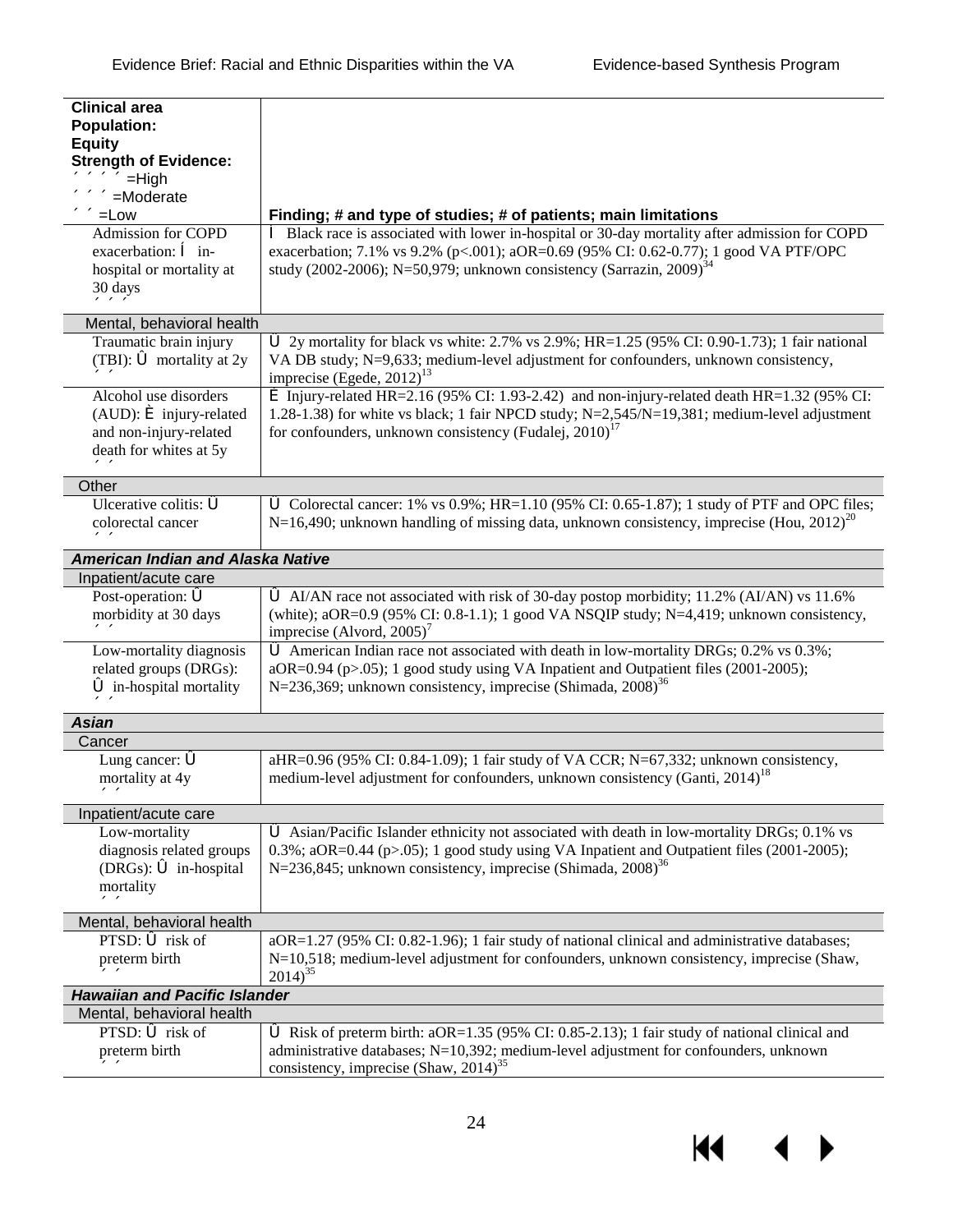| <b>Clinical area</b>                 |                                                                                                                                           |
|--------------------------------------|-------------------------------------------------------------------------------------------------------------------------------------------|
| <b>Population:</b>                   |                                                                                                                                           |
| <b>Equity</b>                        |                                                                                                                                           |
| <b>Strength of Evidence:</b>         |                                                                                                                                           |
| ««««<<=High                          |                                                                                                                                           |
| «««<<=Moderate                       |                                                                                                                                           |
| ««<=Low                              | Finding; # and type of studies; # of patients; main limitations                                                                           |
| <b>Hispanic</b><br>Cancer            |                                                                                                                                           |
| Prostate cancer: $\vec{\bullet}$     | 6.6y prostate cancer survival: HR=0.24 (95% CI: 0.03-1.82); 1 fair study of 2 Southern                                                    |
| survival at 6.6y                     | California VA hospitals (N=720); high level of incomplete data (22%), unknown consistency,                                                |
| くくくく                                 | imprecise (Daskivich, $2015$ ) <sup>12</sup>                                                                                              |
| Cardiovascular                       |                                                                                                                                           |
| Stroke: $\hat{\bullet}$ post-stroke  | $\hat{ }$ Post-stroke depression for Hispanic vs white: 41.7% vs 42.5%; OR=0.78 (95% CI: 0.56-1.08);                                      |
| depression at 1y                     | 1 fair study of several national VA sources; N=4,226; unknown handling of missing data,                                                   |
| くくくく                                 | unknown consistency (Jia, 2010) <sup>22</sup>                                                                                             |
| <b>Diabetes</b>                      |                                                                                                                                           |
| Type 1 and 2 DM: $\acute{\bullet}$   | <b>S</b> Rate of decline in initial lower extremity amputation (ILEA) is not different between Hispanic                                   |
| rate of amputation over              | and white Veterans ; 5-year reduction: -14.6% (Hispanic) vs -34% (white), p=.91; 1 good serial                                            |
| 5y                                   | cross-sectional study; N=405,580 to 739,377; unknown consistency, imprecise (Tseng, $2011$ ) <sup>37</sup>                                |
| くくくく                                 |                                                                                                                                           |
| Inpatient/acute care                 |                                                                                                                                           |
| Low-mortality                        | <b>6</b> Hispanic/Latino ethnicity not associated with death in low-mortality DRGs; 0.3% vs 0.3%;                                         |
| diagnosis related                    | $aOR=1.32$ (p>.05); 1 good study of VA Inpatient and Outpatient files (2001-2005); N=244,397                                              |
| groups (DRGs): $\bullet$ in-         | unknown consistency, imprecise (Shimada, $2008$ ) <sup>36</sup>                                                                           |
| hospital mortality<br>$\ll$          |                                                                                                                                           |
| Mental, behavioral health            |                                                                                                                                           |
| TBI: $\bullet$ mortality at 2y       | $\bullet$ 2y mortality for Hispanic vs white: 6.7% vs 2.9%; HR=1.61 (95% CI: 1.00-2.58); 1 fair                                           |
| くくくく                                 | national VA DB study; N=8,199; medium-level adjustment for confounders, unknown                                                           |
|                                      | consistency, imprecise (Egede, $2012$ ) <sup>13</sup>                                                                                     |
| <b>Other Clinical Areas</b>          |                                                                                                                                           |
| Ulcerative colitis: $\ddot{\bullet}$ | G Colorectal cancer: 1.1% vs $0.9\%$ ; HR=1.17 (95% CI: 0.55-2.51); 1 study of PTF and OPC                                                |
| colorectal cancer                    | files; N=15,573; unknown handling of missing data, unknown consistency, imprecise (Hou,                                                   |
| <<<<                                 | $2012)^{20}$                                                                                                                              |
| <b>Native American</b>               |                                                                                                                                           |
| Cancer                               |                                                                                                                                           |
| Lung cancer: $\tilde{\bullet}$       | aHR=1.05 (95% CI: 0.93-1.20); 1 fair study of VA CCR; N=67,323; unknown consistency,                                                      |
| mortality at 5y                      | medium-level adjustment for confounders, unknown consistency (Ganti, 2014) <sup>18</sup>                                                  |
| <b>&lt;&lt;&lt;&lt;</b>              |                                                                                                                                           |
|                                      | <b>Combined Race/Ethnic Groups (excluding African American) vs white</b>                                                                  |
| Cardiovascular                       |                                                                                                                                           |
| Stroke: $\hat{e}$ post-stroke        | $\hat{ }$ Post-stroke depression for other vs white: 31.3% vs 42.5%; OR=0.64 (95% CI: 0.50-0.83); 1                                       |
| depression<br>९९९९                   | fair study of several national VA sources; $N=4,141$ ; unknown handling of missing data,<br>unknown consistency (Jia, 2010) <sup>22</sup> |
| Mental and behavioral health         |                                                                                                                                           |
| Alcohol use disorder                 | 6 Non-injury-related death HR=0.97 (95% CI: 0.92-1.01); 1 fair NPCD study; N=2,545;                                                       |
| $(AUD)$ : $\bullet$ non-injury-      | medium-level adjustment for confounders, unknown consistency (Fudalej, 2010) <sup>17</sup>                                                |
| related death at 5y                  |                                                                                                                                           |
| くくくく                                 |                                                                                                                                           |
| <b>Other Clinical Areas</b>          |                                                                                                                                           |
| Ulcerative colitis: $\ddot{\bullet}$ | G Colorectal cancer: 0.9% vs 0.9%; HR=1.04 (95% CI: 0.33-3.27); 1 study of PTF and OPC                                                    |
| colorectal cancer                    | files; N=15,274; unknown handling of missing data, unknown consistency, imprecise (Hou,                                                   |
| <b>&lt;&lt;&lt;&lt;</b>              | $2012)^{20}$                                                                                                                              |

 $(\hat{\mathbf{e}}$ =higher;  $\hat{\mathbf{e}}$ =lower;  $\hat{\mathbf{o}}$ no difference)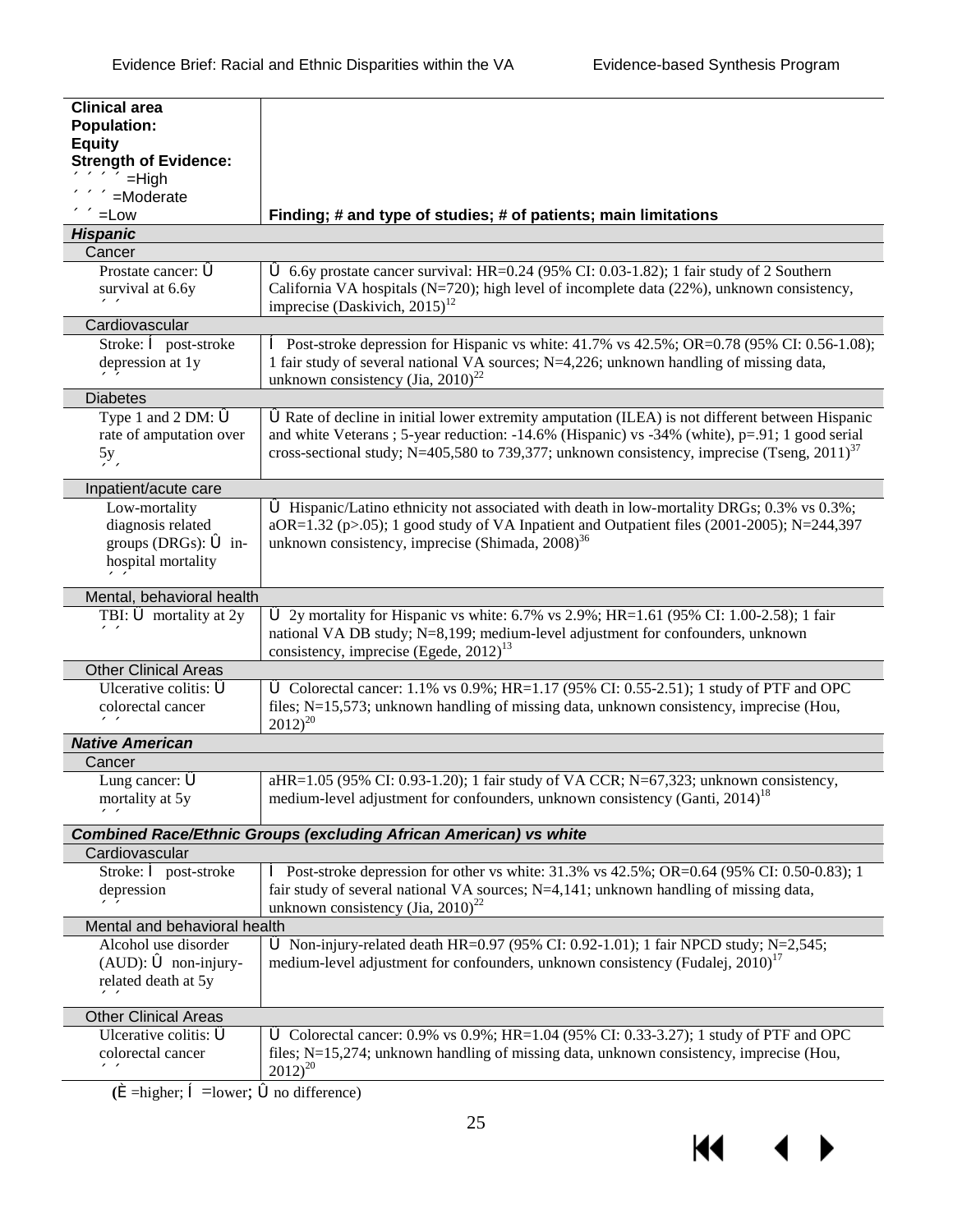К

#### **Insufficient evidence about the presence of a racial/ethnic difference in mortality/morbidity**

For African American Veterans with CKD Stage 3A or 3B, there is insufficient evidence to draw conclusions about the risk of mortality compared to whites because 2 studies had conflicting findings[.10,](#page-36-8)[26](#page-37-4) Mortality at 4.8 years was higher in a good-quality study by Choi and colleagues of 387,756 individuals treated between 2000-2001 (aHR: 3A=1.32; 95% CI:1.27-1.36 and 3B=1.21,  $p<.05$ ,<sup>10</sup> but was lower at 4.7 years in a good-quality study by Kovesdy and colleagues of 532,542 individuals treated between 2004-2006 (aHR: 3A=0.88; 95% CI: 0.81-0.97 and  $3B=0.81$ ; 95% CI: 0.71-0.92).<sup>26</sup> In the study by Choi and colleagues, African American Veterans were also at higher risk of end-stage renal disease (ESRD) (3A=2.30; 95% CI: 2.02-2.61 and 3B=3.08; 95% CI: 2.74-3.46), which may have contributed to the higher risk of mortality, but Kovesdy and colleagues did not report ESRD. While there are many methodological differences between the studies, we could not find a satisfactory explanation for the discrepant results.

# <span id="page-28-0"></span>**KEY QUESTION 2: What are the effects of interventions implemented within the VA to reduce race/ethnic disparities?**

# <span id="page-28-1"></span>**2011 ESP REVIEW**

The 2011 ESP review<sup>4</sup> found that care coordination and in-home messaging improved 12-month glycemic control in African Americans, but not in white or Hispanic Veterans.<sup>[65](#page-39-9)</sup>

# <span id="page-28-2"></span>**2015 EVIDENCE BRIEF UPDATE**

### **Summary**

We identified only 2 new studies of interventions involving minority Veterans<sup>[40](#page-38-0),41</sup> published since the 2011 ESP review. For African American Veterans with diabetes, there is low-strength evidence that peer mentorship improves 6-month glucose control compared to usual care (mean HbA1c change, -1.08 vs -0.01; relative change: -1.07; 95% CI: -1.84 to -0.31), but that financial incentives do not (-0.46; relative change: -0.45; 95% CI: -1.23 to 0.32). For African American Veterans with knee osteoarthritis, there is low-strength evidence of no difference in 12-month attendance rates at the orthopedic surgeon between an attention control group who only received an educational booklet versus supplementation with a decision aid, motivational interviewing, or both.

### *Diabetes*

One good-quality RCT from the Philadelphia VAMC compared the 6-month change in HbA1c levels in African American Veterans with diabetes randomized to one of 3 intervention groups: peer mentoring, financial incentives, or control group[.41](#page-38-1) After enrollment, all 3 groups were notified of their baseline HbA1c level and informed of the HbA1c targets recommended by the American Diabetes Association and VA. Participants in the peer mentoring intervention group were matched to trained mentors by age and gender and participated in monthly calls regarding motivation and HbA1c level goals. Participants in the financial incentives group were offered up to \$200 for a 2-point drop in HbA1c level or to 6.5%. Participants in the control group were not offered any additional resources. After 6 months, the mean HbA1c level was significantly lower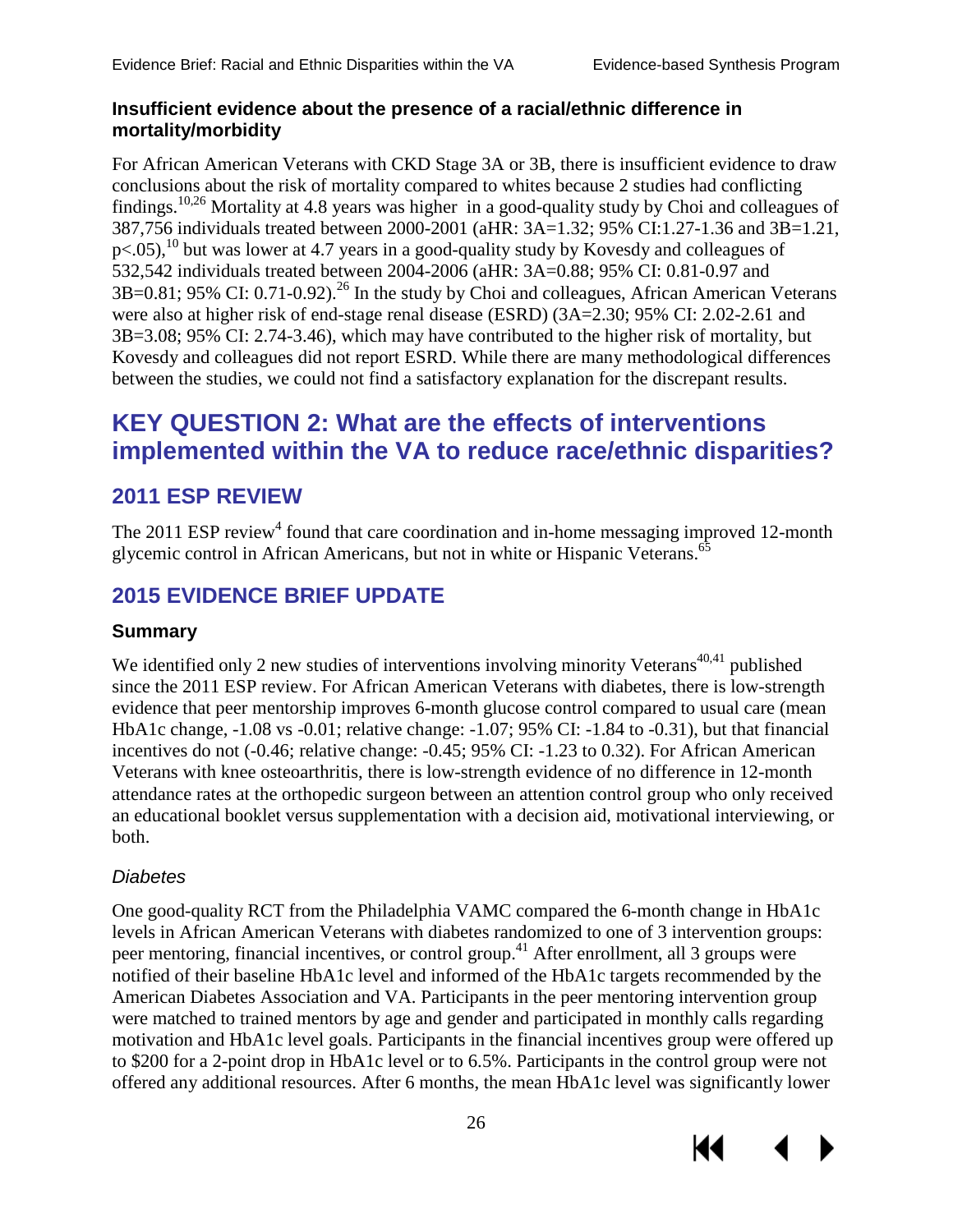by 1.07 point (95% CI: -1.84 to -0.31) in the peer mentoring group compared to the control group ( $p=0.006$ ), but not significantly lower in the financial incentives group ( $-0.45$ ; 95% CI:  $-$ 1.23 to 0.32).

#### *Arthritis and pain management*

There is low-strength evidence from a good-quality RCT of 639 African American Veterans from the Pittsburgh, Cleveland, and Philadelphia VAMCs that, compared to an attention control group who only received an educational booklet, there was no difference in 12-month orthopedic surgeon appointment attendance for a decision aid intervention group who watched a video on the risks and benefits of different treatment options (aOR 1.27; 95% CI: 0.54-3.00), a motivational interviewing intervention group that underwent a counseling session with a trained interventionist (aOR 1.79; 95% CI: 0.78-4.07), or for a decision aid and motivational interviewing group that watched the video before their counseling session (aOR 2.05; 95% CI:  $0.90 - 4.65$ .  $^{40}$ 

# <span id="page-29-0"></span>**SUMMARY AND DISCUSSION**

Although it would be useful to link interventions with any declines in disparities that were observed since the 2007 report, there was no opportunity to make this link. The only mortality/morbidity disparity observed in the 2007 report was higher mortality among African American Veterans with HIV, and we identified no subsequent studies of mortality among African American Veterans with HIV or of interventions to reduce disparities in African Americans with HIV.

Since 2007, there has been a steady stream of new research emerging, and for this update we identified 34 new studies of mortality and morbidity outcomes, primarily in cancer (9 studies), heart disease (6 studies), and acute care (6 studies). We found no studies in spinal cord injury, polytrauma, or blast-related injuries. In Table 3 below, we categorize the findings on prevalence of mortality and morbidity from this update by (1) whether a racial/ethnic mortality or morbidity disparity was found (greater mortality or morbidity or similar or better mortality or morbidity) and (2) the strength of the evidence (high, moderate, or low). We also make recommendations for future research.

### **Moderate strength evidence of a mortality or morbidity disparity (Box 1, Figure 1)**

African Americans with colon cancer, CKD, or HIV, and Hispanics with hepatitis C are the 4 groups with moderate-strength evidence of a mortality or morbidity disparity. For colon cancer, African Americans had a lower rate of survival after 3 years of follow-up. For CKD, African Americans had a higher rate of end-stage renal disease after 3.7 years of follow-up. For HIV, African Americans with or without comorbid diabetes had a higher rate of end-stage renal disease after 3.7 years of follow-up. For Hepatitis C, there was moderate-strength evidence that Hispanics had higher rates of incident cirrhosis and hepatocellular carcinoma after 5.2 years of follow-up.

In applying these findings, the OHE should consider 2 limitations of the evidence. First, all of these findings are based on VA cohorts from the early 2000s. Over the past 10 years, changes in the delivery system or in diagnostic and treatment approaches may have changed these

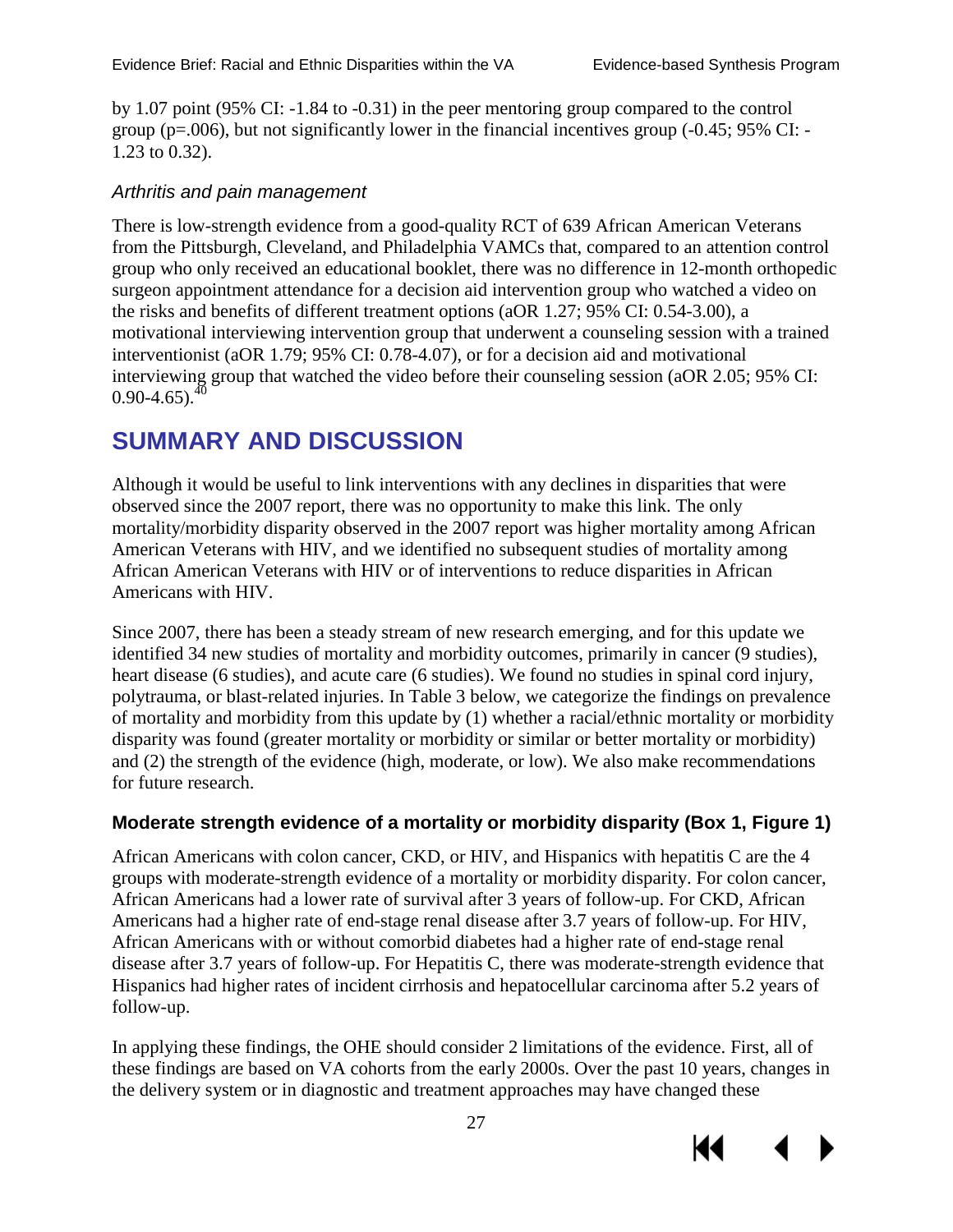KI

disparities. OHE can decide whether these findings are still current, or can fund studies to verify them in more recent cohorts. Second, some of these disparities may have more impact on health outcomes than others. The impact depends on the prevalence of each condition and the size of the disparity.

If 10-year-old data is acceptable, or if the mortality and morbidity disparity is verified in a more recent cohort, then new research should examine its sources. The 2007 ESP review reported on the literature assessing the sources of each disparity. A first step would be to update that report with respect to African Americans with colon cancer, CKD, or Hepatitis C. If the 2007 ESP report's findings on decreased medication adherence and increased later stage diagnosis are wellaccepted as causes for the ESRD disparity identified in our report, then an update of the 2007 ESP review may not need to cover African Americans with HIV. However, for Hepatitis C, the source identified in the 2007 report (under treatment with interferon-based regimens, which cause debilitating side effects) is not likely to be useful because the new Direct Acting Antiviral Agents such as sofosbuvir (Sovaldi) have fewer side effects. If an update finds low-strength or no evidence on sources for the colon cancer, CKD, or Hepatitis C disparities, then the PEC should undertake new original research on sources.

### **Low-strength evidence of a mortality or morbidity disparity (Box 2, Figure 1)**

African Americans with cancer, diabetes, PTSD, rectal cancer, or venous thromboembolism, American Indian or Alaska Natives with PTSD or following major non-cardiac surgery all had low-strength evidence of higher mortality or morbidity compared to whites. Additionally, in Veterans with Alcohol Use Disorders, non-African American minority Veterans had higher injury-related death than African Americans. Each of these low-strength findings is supported by a single retrospective study that only had a medium level of adjustment for potential confounders and had unknown consistency in the magnitude or direction of effect. Because of these limitations, for these groups we need original studies of VA populations to verify the potential disparities. However, for PTSD, because the higher risk of preterm birth was consistently found across 2 minority groups, we recommend considering examining sources as the next step for future research.

#### **Low-strength evidence of similar or better mortality or morbidity for racial/ethnic minorities (Box 4, Figure 1)**

For many conditions, there is low-strength evidence that African Americans and Hispanics have similar or better mortality or morbidity outcomes than whites. Conditions with low-strength evidence of similar or better mortality or morbidity compared to whites are much fewer for American Indian/Alaskan Native, Asian, and Hawaiian and Pacific Islanders. Although each of these low-strength findings is supported by a single retrospective study with methodological limitations, there is probably not a need for more research to verify the presence or absence of a disparity. One exception of cause for verification is when there is a large proven disparity outside of the VA.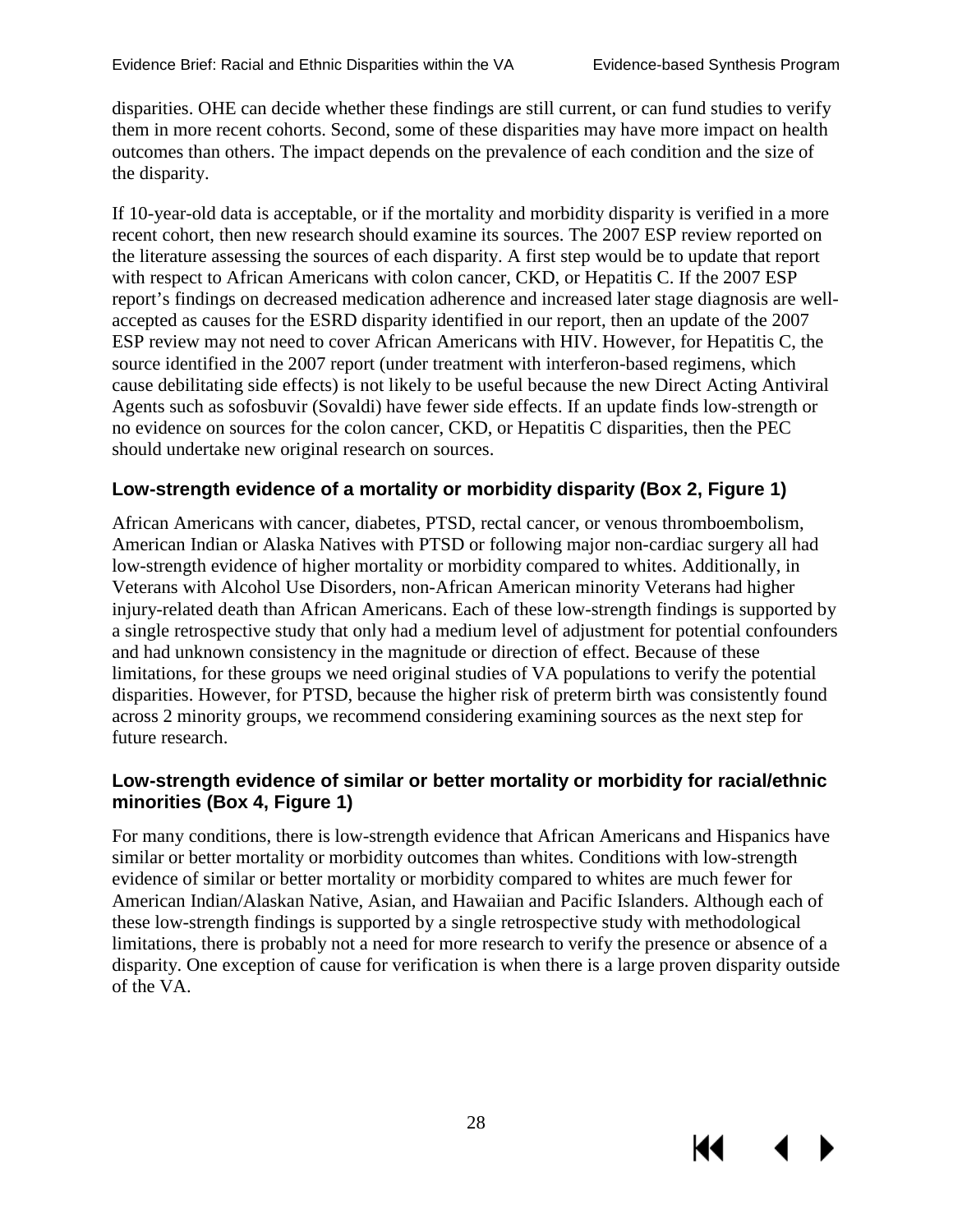KI

#### **High or moderate-strength evidence of similar or better mortality or morbidity for racial/ethnic minorities (Box 3, Figure 1)**

For African American Veterans with stage 4-5 CKD, there is high-strength evidence from 2 good-quality studies of no mortality disparity compared with whites. There is moderate-strength evidence from multiple fair-quality studies or single good-quality studies that African American Veterans with prostate cancer, lung cancer, hepatitis C, those hospitalized for pneumonia, COPD, CHF, GI bleed, hip fracture, stroke, or AMI, or those classified as in a low-mortality diagnosis related group have similar mortality and morbidity outcomes to white Veterans. Since these findings are likely to be stable, more research is likely not needed.

#### **Evidence Gaps**

As most of the mortality and morbidity disparity prevalence studies focused on African Americans or Hispanic minority groups and on cancer, heart disease, or acute care conditions, more work is needed to evaluate prevalence of disparities in other racial/ethnic minority groups and for OHE PEC's other priority conditions, including HIV, hepatitis C, mental illness, spinal cord injury, substance use disorders, polytrauma, and blast-related injuries. To more completely capture the totality of patients' care, future studies should supplement VHA data with Medicare data whenever possible. For morbidity outcomes, to maximize generalizability to the broadest disease populations, studies should examine multiple relevant outcomes, not just a single rare outcome in isolation. For example, future studies of rates of ESRD in HIV should be done in the context of other more common outcomes, such as severe bacterial infections or AIDS events.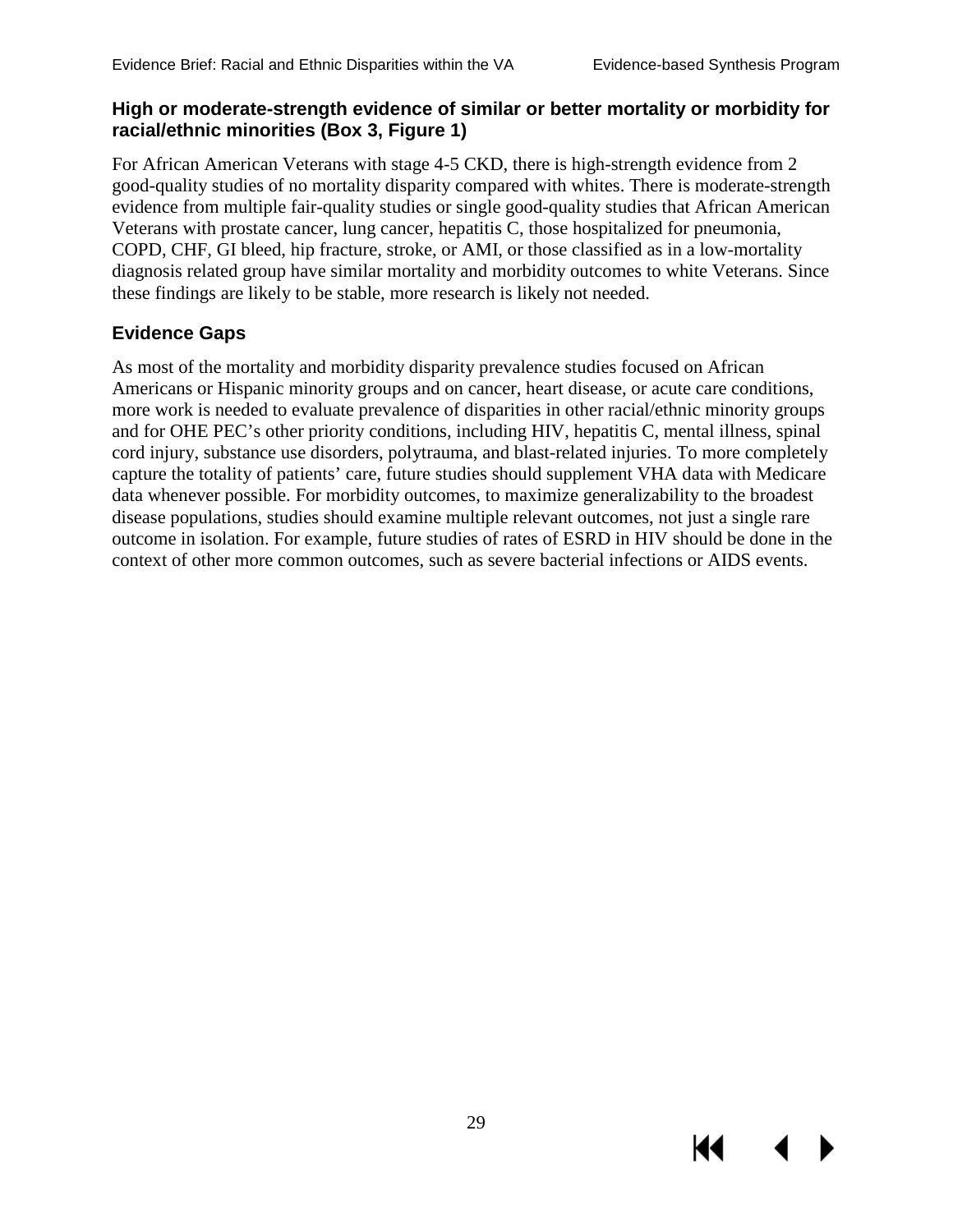<span id="page-32-0"></span>

| <b>Findings: Strength of evidence</b><br>and direction                                                                                       | Findings: Racial/ethnic minority group, conditions, outcomes<br>$(\hat{\mathbf{e}})$ =higher; $\hat{\mathbf{e}}$ =lower; $\hat{\mathbf{o}}$ no difference)                                                                                                                                                                                                                                                                                                                                                                                                                                                                                                                                                                                                                                    | <b>Future Research</b><br><b>Recommendations</b>                                                                                                                                                                                                                                                                                                                                                                                                            |
|----------------------------------------------------------------------------------------------------------------------------------------------|-----------------------------------------------------------------------------------------------------------------------------------------------------------------------------------------------------------------------------------------------------------------------------------------------------------------------------------------------------------------------------------------------------------------------------------------------------------------------------------------------------------------------------------------------------------------------------------------------------------------------------------------------------------------------------------------------------------------------------------------------------------------------------------------------|-------------------------------------------------------------------------------------------------------------------------------------------------------------------------------------------------------------------------------------------------------------------------------------------------------------------------------------------------------------------------------------------------------------------------------------------------------------|
| Moderate-strength evidence of<br>greater mortality or morbidity in<br>racial/ethnic minority groups in the<br>VA<br>See Figure 1, Box 1      | African American vs white<br>• Chronic kidney disease (CKD): $\acute{\mathbf{e}}$ End-stage renal disease (ESRD)<br>after 3.7y of follow-up<br>• Colon cancer: $\hat{\mathbf{e}}$ survival 3y after diagnosis<br>$\cdot$ HIV: $\epsilon$ ESRD after 3.7y of follow-up, with or without comorbid<br>diabetes<br>Hispanic vs white<br>$\cdot$ Hepatitis C: $\acute{\mathbf{e}}$ incident cirrhosis and hepatocellular carcinoma (HCC)<br>at 5.2y after diagnosis                                                                                                                                                                                                                                                                                                                                | As findings are based on VA cohorts<br>from the early 2000s, and changes<br>are possible in the past 10 years,<br>consider the need to verify the<br>disparity in a more recent VA cohort.<br>If evidence from the early 2000s is<br>acceptable or if findings are verified<br>in later cohort, then consider the need<br>to identify the sources of the<br>mortality/morbidity disparities and<br>effective interventions to improve<br>minority outcomes. |
| Low-strength evidence of greater<br>mortality or morbidity in<br>racial/ethnic minority groups in the<br>VA<br>See Figure 1, Box 2           | African American vs white<br>• Diabetes: $\triangleq$ All-cause mortality<br>· Post-traumatic stress disorder (PTSD): $\acute{\mathbf{e}}$ risk of preterm birth<br>• Rectal cancer: $\hat{\mathbf{e}}$ 3-y all-cause survival 3y after diagnosis<br>Stroke: $\bullet$ mortality at 2y post-hospitalization<br>• Venous thromboembolism (VTE): $\acute{\mathbf{e}}$ complications at 90 days after<br>event<br>American Indian or Alaskan Native vs white<br>• Post major, noncardiac surgery: $\acute{\mathbf{\in}}$ risk of 30-day post-op mortality<br>$\cdot$ PTSD: $\acute{\mathbf{e}}$ risk of preterm birth<br>Combined racial/ethnic minority groups (excluding African<br>Americans) vs African American<br>· Alcohol use disorders (AUD): $\acute{\mathbf{e}}$ injury-related death | More research is needed to establish<br>the <i>presence/absence</i> of disparity in<br>health outcomes                                                                                                                                                                                                                                                                                                                                                      |
| Low-strength evidence of similar<br>or better mortality or morbidity in<br>racial/ethnic minority groups in the<br>VA<br>See Figure 1, Box 4 | African American vs white<br>· Advanced chronic systolic heart failure: 6 all-cause mortality after<br>2y of follow-up<br>• AUD: $\hat{e}$ injury-related and non-injury-related death<br>• CKD Stage 3A or 3B: Insufficient evidence to draw a conclusion<br>about mortality<br>$\cdot$ Diabetes: $\bullet$ amputation<br>$\cdot$ Hospitalized for common medical diagnoses: $\bullet$ hospital mortality<br>$\cdot$ Likely coronary artery disease per positive nuclear imaging: $\delta$<br>functional status after 1y follow-up                                                                                                                                                                                                                                                           | More research to establish the<br>presence/absence of a disparity in<br>health outcomes is probably not<br>needed unless there is a large proven<br>disparity outside of the VA                                                                                                                                                                                                                                                                             |

#### **Table 3. Summary of findings and future research recommendations**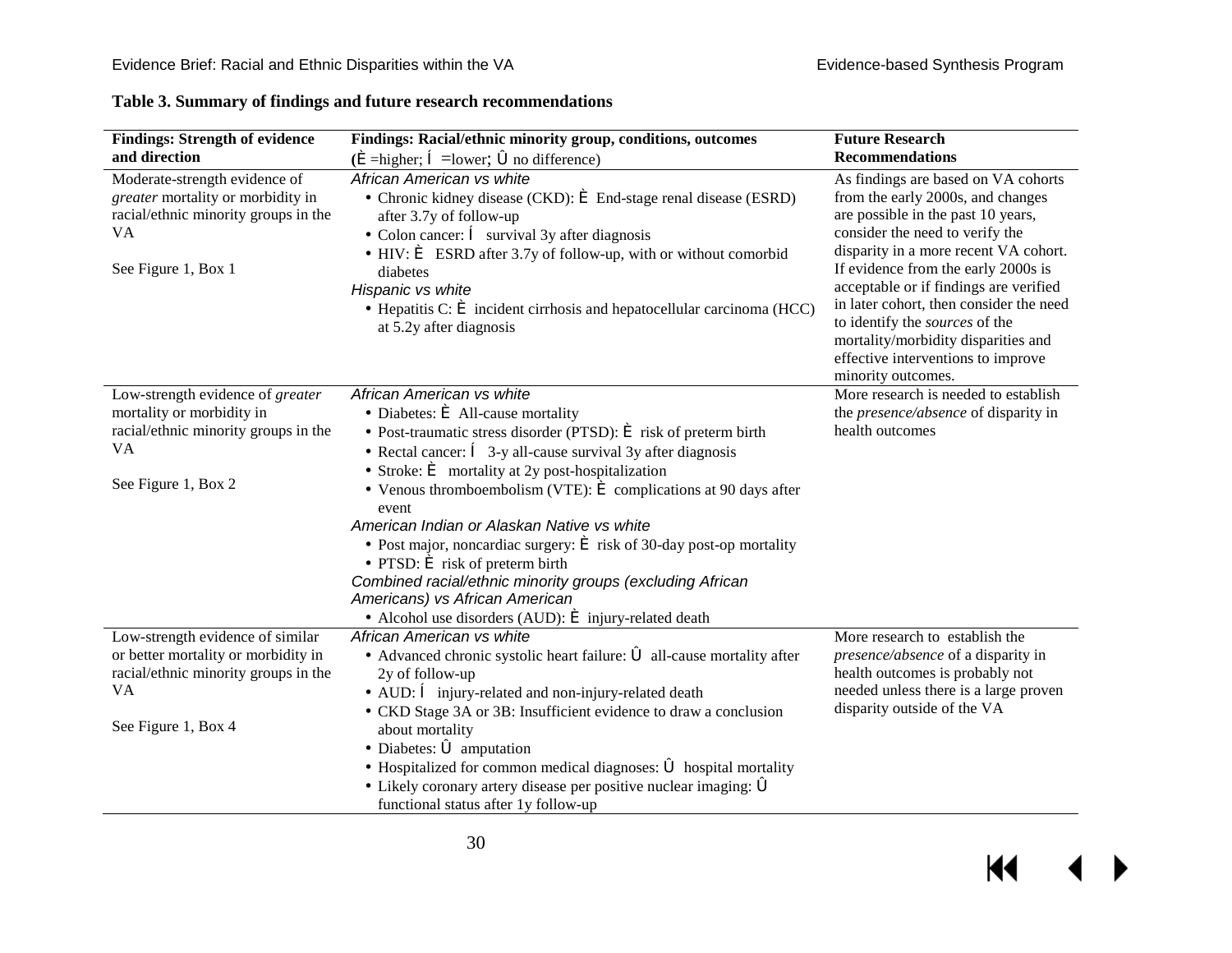$\blacksquare$ 

 $\blacktriangleright$ 

| <b>Findings: Strength of evidence</b> | Findings: Racial/ethnic minority group, conditions, outcomes                                             | <b>Future Research</b>                      |
|---------------------------------------|----------------------------------------------------------------------------------------------------------|---------------------------------------------|
| and direction                         | $(\hat{\mathbf{e}})$ =higher; $\hat{\mathbf{e}}$ =lower; $\hat{\mathbf{o}}$ no difference)               | <b>Recommendations</b>                      |
|                                       | $\cdot$ Lung cancer, any stage: $\hat{e}$ mortality after 5y of follow-up                                |                                             |
|                                       | $\cdot$ Lung cancer, late stage: $\triangleq$ days from diagnosis to death at 2y                         |                                             |
|                                       | $\cdot$ Stroke: $\hat{e}$ post-stroke depression                                                         |                                             |
|                                       | Traumatic brain injury (TBI) $\blacklozenge$ mortality after 2y of follow-up                             |                                             |
|                                       | $\cdot$ Ulcerative colitis: $\bullet$ colorectal cancer                                                  |                                             |
|                                       | American Indian/Alaska Native vs white                                                                   |                                             |
|                                       | • Low-mortality diagnosis related groups (DRGs): 6 death                                                 |                                             |
|                                       | • Major, noncardiac surgery patients: $\bullet$ 30-day morbidity                                         |                                             |
|                                       | • Lung cancer: $\vec{\bullet}$ mortality after 5y of follow-up                                           |                                             |
|                                       | Asian vs white                                                                                           |                                             |
|                                       | • Low-mortality DRGs: $\vec{\bullet}$ death                                                              |                                             |
|                                       | • Lung cancer: $\vec{\bullet}$ mortality after 4y of follow-up                                           |                                             |
|                                       | $\cdot$ PTSD: $\bullet$ risk of preterm birth                                                            |                                             |
|                                       | Hawaiian and Pacific Islander vs white                                                                   |                                             |
|                                       | • PTSD: $\vec{\bullet}$ risk of preterm birth                                                            |                                             |
|                                       | Hispanic vs white                                                                                        |                                             |
|                                       | $\cdot$ Diabetes: $\bullet$ amputation                                                                   |                                             |
|                                       | • Low-mortality DRGs: $\bullet$ death                                                                    |                                             |
|                                       | $\cdot$ Prostate cancer: $\bullet$ prostate cancer survival 6.6y post-treatment                          |                                             |
|                                       | $\cdot$ Stroke: $\hat{\mathbf{e}}$ post-stroke depression                                                |                                             |
|                                       | $\cdot$ TBI: $\bullet$ mortality after 2y of follow-up                                                   |                                             |
|                                       | $\cdot$ Ulcerative colitis: $\bullet$ colorectal cancer                                                  |                                             |
|                                       | Combined racial/ethnic minority groups (excluding African                                                |                                             |
|                                       | Americans) vs African American                                                                           |                                             |
|                                       | $\cdot$ AUD: $\bullet$ non-injury-related death                                                          |                                             |
|                                       | $\cdot$ Stroke: $\hat{e}$ post-stroke depression                                                         |                                             |
| Moderate-strength evidence of         | African American vs white                                                                                | More research is probably not needed        |
| similar or better mortality or        | • Admission for COPD exacerbation: $\hat{\mathbf{e}}$ in-hospital or mortality at 30                     | to establish the <i>presence/absence</i> of |
| morbidity in racial/ethnic minority   | days post-admission                                                                                      | disparity in health outcomes                |
| groups in the VA                      | • Admission to ICU for pneumonia: $\hat{e}$ mortality at 30 days post-                                   |                                             |
|                                       | admission                                                                                                |                                             |
| See Figure 1, Box 3                   | • Admission to medical ward for pneumonia: $\bullet$ mortality at 30 days                                |                                             |
|                                       | post-admission                                                                                           |                                             |
|                                       | $\cdot$ HCV: $\hat{\mathbf{e}}$ Incident cirrhosis and HCC                                               |                                             |
|                                       | $\cdot$ Hospitalized for common medical diagnoses: $\vec{\bullet}$ or $\hat{\mathbf{e}}$ mortality after |                                             |
|                                       | 30 days                                                                                                  |                                             |
|                                       | • Low-mortality DRGs: $\vec{\bullet}$ in-hospital mortality                                              |                                             |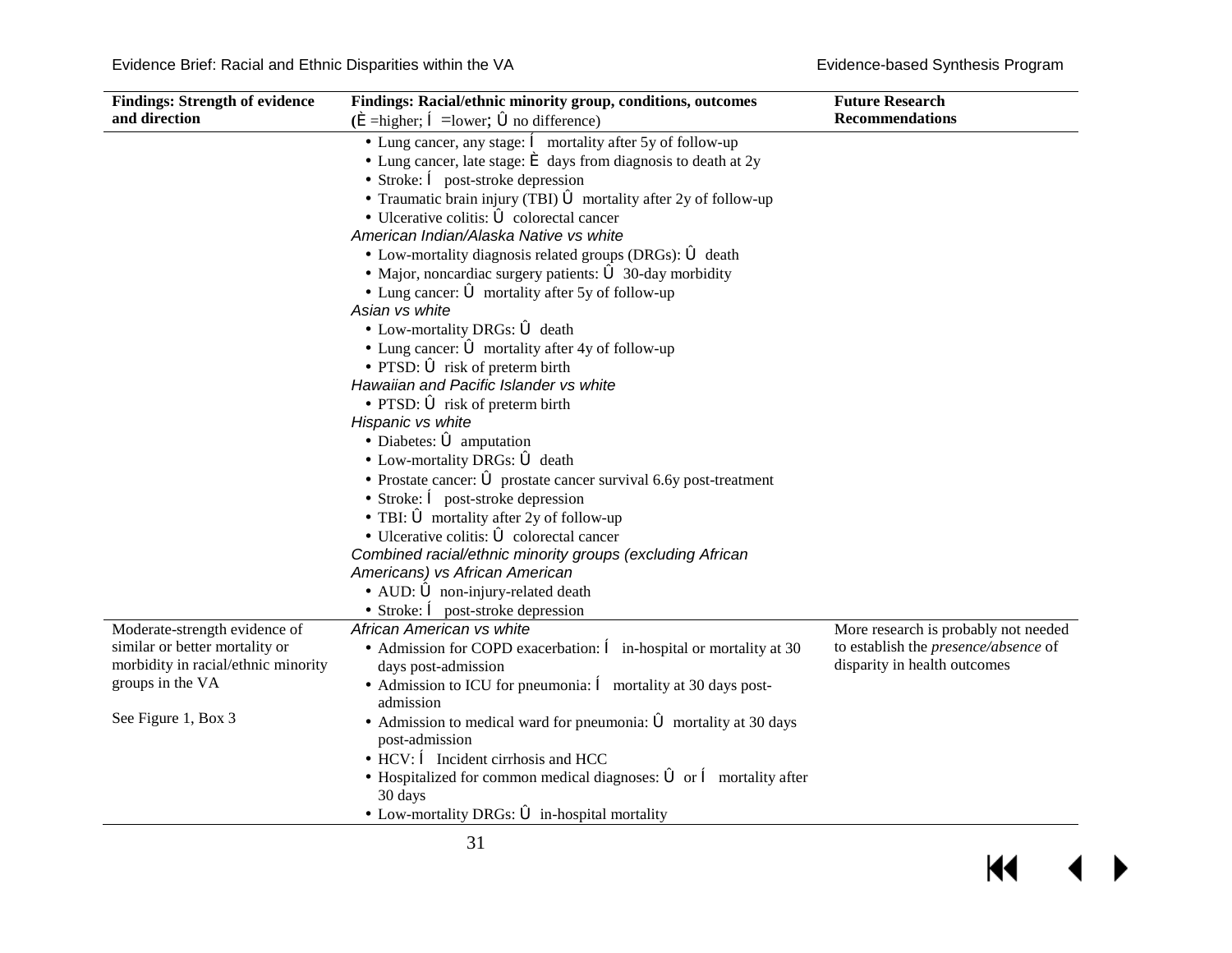Evidence Brief: Racial and Ethnic Disparities within the VA Evidence-based Synthesis Program

| <b>Findings: Strength of evidence</b><br>and direction                                                                        | Findings: Racial/ethnic minority group, conditions, outcomes<br>$(\hat{\mathbf{e}})$ =higher; $\hat{\mathbf{e}}$ =lower; $\hat{\mathbf{o}}$ no difference)                                                                                                                                                                            | <b>Future Research</b><br><b>Recommendations</b>                                                    |
|-------------------------------------------------------------------------------------------------------------------------------|---------------------------------------------------------------------------------------------------------------------------------------------------------------------------------------------------------------------------------------------------------------------------------------------------------------------------------------|-----------------------------------------------------------------------------------------------------|
|                                                                                                                               | • Lung cancer, any stage: $\vec{\bullet}$ survival at 1y<br>• Prostate cancer: $\vec{\bullet}$ all-cause mortality at 5y-5.7y after diagnosis<br>• Prostate cancer: $\acute{\mathbf{\circ}}$ prostate-cancer mortality at 5.7y after treatment to<br>16y after diagnosis<br>• Stroke: $\hat{\mathbf{e}}$ all-cause mortality after 1y |                                                                                                     |
| High-strength evidence of <i>similar</i><br>or better mortality or morbidity in<br>racial/ethnic minority groups in the<br>VA | African American vs white<br>• CKD stage 4 or 5: $\bullet$ mortality after 4.7-4.8y of follow-up                                                                                                                                                                                                                                      | More research is not needed to<br>establish the presence/absence of<br>disparity in health outcomes |
| See Figure 1, Box 3                                                                                                           |                                                                                                                                                                                                                                                                                                                                       |                                                                                                     |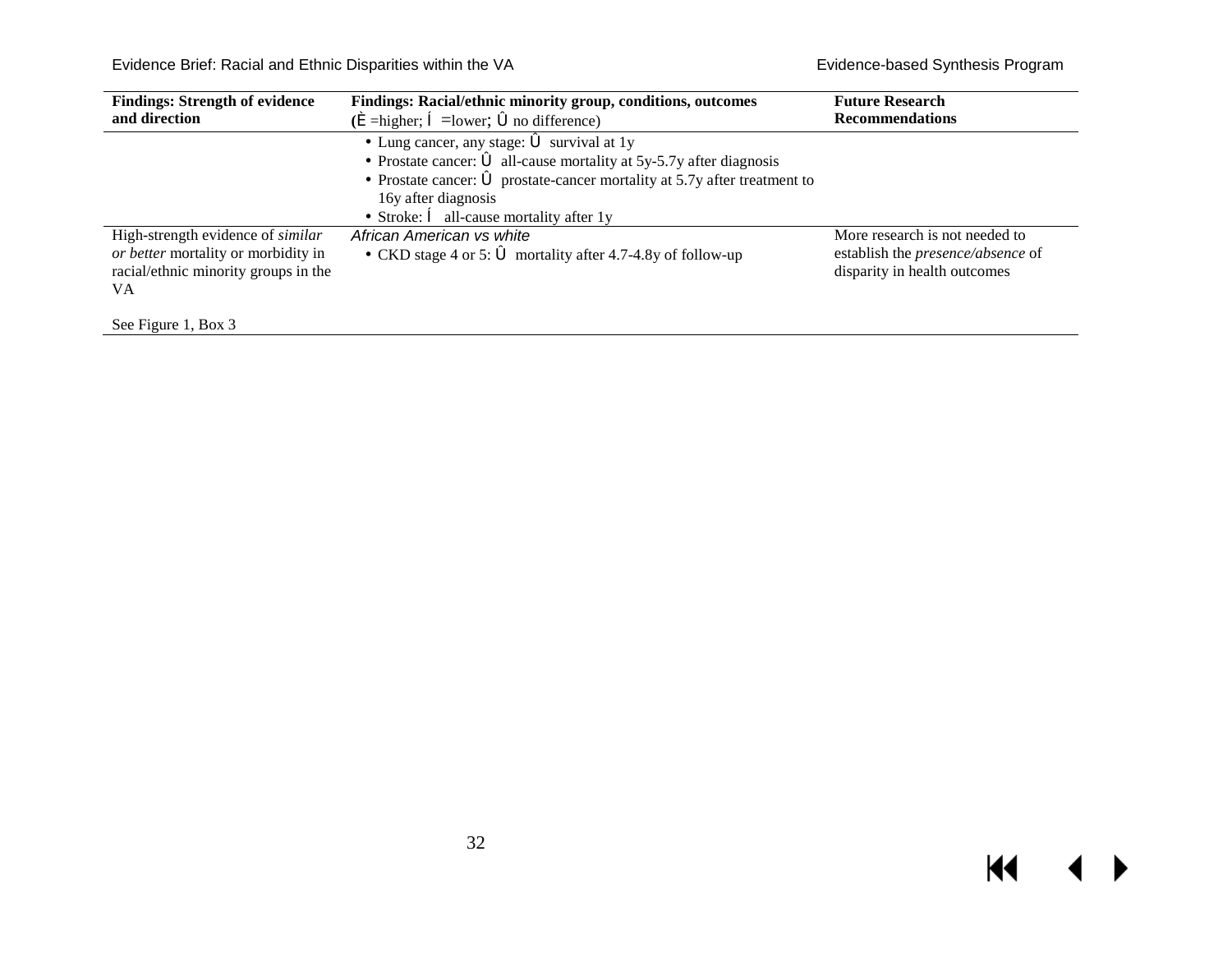К

Regarding interventions to reduce racial and ethnic disparities among Veterans, the 2011 ESP review found that care coordination and in-home messaging improved 12-month glycemic control in African Americans, but not in white or Hispanic Veterans. In this update, we found low-strength evidence that (1) among African American Veterans with diabetes, peer mentorship can improve glycemic control and (2) among African American Veterans with knee osteoarthritis, neither a decision aid, motivational interviewing, nor both a decision aid and motivational interviewing result in a greater 12-month surgical consult rate compared with a control group. We did not identify any studies comparing interventions across Veterans of different minority groups, nor did we identify any intervention studies that measured health outcomes. Although much progress has been made since the 2007 ESP review in conducting studies on the presence of mortality and morbidity disparities, as noted in the 2011 ESP review, still much more work is needed to implement disparities intervention research.

# <span id="page-35-0"></span>**LIMITATIONS**

An evidence brief differs from a full systematic review in that the scope is narrowly defined and the traditional review methods are streamlined in order to synthesize evidence within a shortened timeframe. Brief or rapid review methodology is still developing and there is not yet consensus on what represents best practice. The main methodological limitation of this evidence brief within the defined scope is that because of the shortened timeframe, we only evaluated studies of racial and ethnicity-based mortality and morbidity differences since these are the OHE's highestpriority indicators of health care quality. We did not evaluate studies of the sources of differences in health care quality (*eg*, patient, provider, patient-provider, and system factors). Additionally, because we only synthesized evidence from multicenter studies, we may have missed additional studies of important disparities or interventions. Still, we do not think these exclusions would affect the conclusions of this brief because any findings single-center studies would have very limited generalizability to the broader US Veteran population.

# <span id="page-35-1"></span>**CONCLUSION**

Our evidence brief update identified several research priorities for OHE's PEC. As the moderatestrength evidence of mortality or morbidity disparities for African American Veterans with colon cancer, HIV, and CKD, and for Hispanics with hepatitis C was based on VA cohorts from the early 2000s, and changes are possible in the past 10 years, we recommend considering the need to verify each disparity in a more recent VA cohort. More research is needed to establish the presence or absence of a mortality or morbidity disparity for African Americans with diabetes, stroke, or VTE, American Indians or Alaskan Natives following major non-cardiac surgery, and African American and American Indian or Alaskan Native pregnant women with PTSD. The few interventions that have improved racial/ethnic disparities within the VA have focused only on African Americans and have covered a narrow scope of clinical areas. More research is needed to examine disparities in Hispanic, Asian, Native Hawaiian or other Pacific Islander, and American Indian and Alaska Native groups, and in other priority conditions including HIV, hepatitis C, mental illness, spinal cord injury, substance use disorders, polytrauma, and blastrelated injuries. Ideally, future research should be done in the form of prospective studies that address multiple minority groups and supplement VHA data with Medicare data.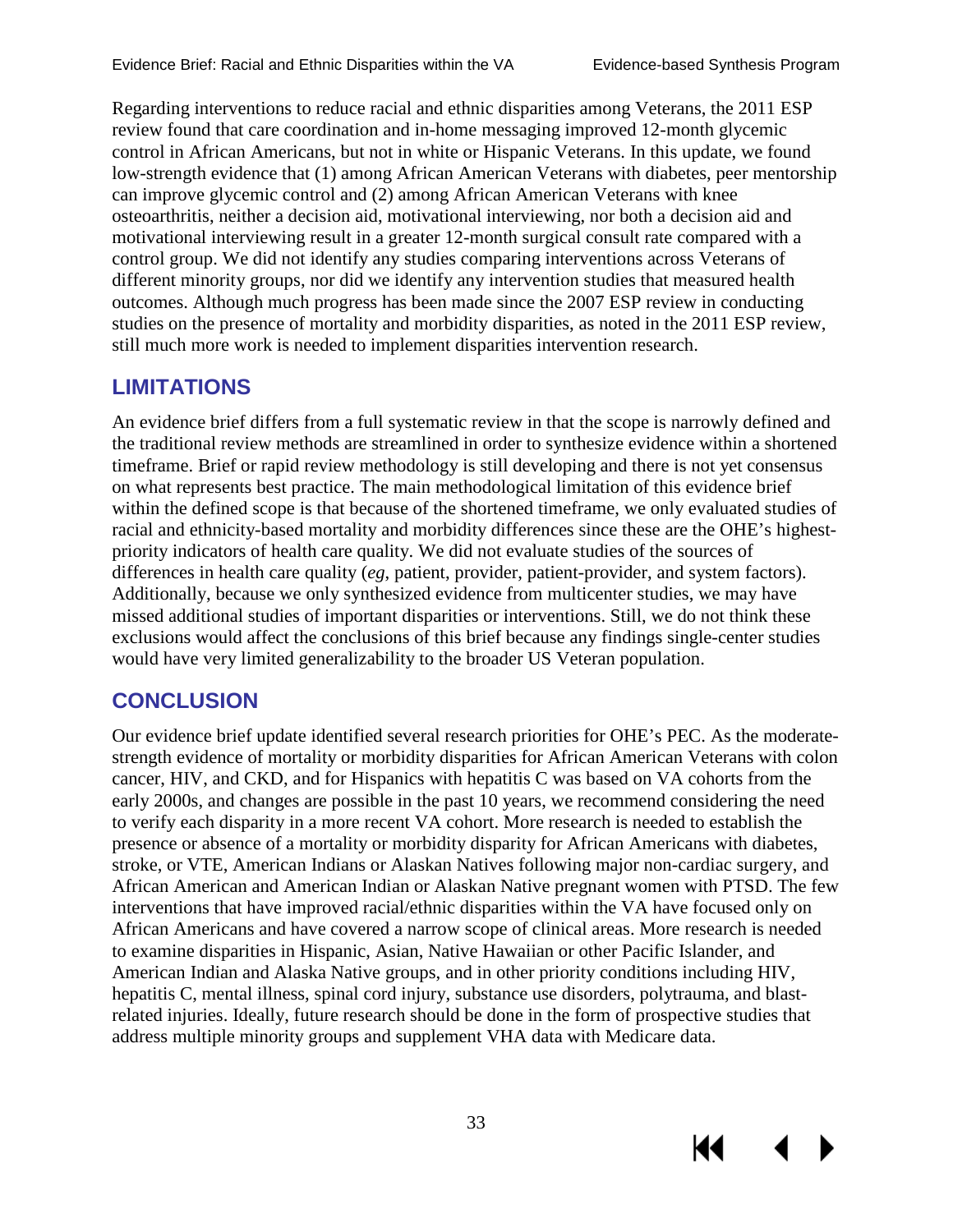К∢

# <span id="page-36-0"></span>**REFERENCES**

- <span id="page-36-1"></span>**1.** *National Healthcare Disparities Report, 2013.* Rockville, MD: Agency for Healthcare Research and Quality; 2014.
- <span id="page-36-2"></span>**2.** Saha S, Freeman M, Toure J, Tippens KM, Weeks C. *Racial and Ethnic Disparities in the VA Healthcare System: A Systematic Review*: Evidence-based Synthesis Program; 2007.
- <span id="page-36-3"></span>**3.** Saha S, Freeman M, Toure J, Tippens KM, Weeks C, Ibrahim S. Racial and ethnic disparities in the VA health care system: a systematic review. *J Gen Intern Med.*  2008;23(5):654-671.
- <span id="page-36-4"></span>**4.** Quinones AR, O'Neil M, Saha S, Freeman M, Henry SR, Kansagara D. *Interventions to Improve Minority Health Care and Reduce Racial and Ethnic Disparities*. Washington DC2011.
- **5.** Quinones AR, Talavera G, Castaneda SF, Saha S. Interventions that reach into communities- promising directions for reducing racial and ethnic disparities in healthcare. *J. Racial and Ethnic Health Disparities.* 2014.
- <span id="page-36-5"></span>**6.** Alvord LA, Henderson WG, Benton K, Buchwald D. Surgical outcomes in American Indian veterans: a closer look. *J Am Coll Surg.* 2009;208(6):1085-1092 e1081.
- <span id="page-36-6"></span>**7.** Alvord LA, Rhoades D, Henderson WG, et al. Surgical morbidity and mortality among American Indian and Alaska Native veterans: a comparative analysis. *J Am Coll Surg.*  2005;200(6):837-844.
- <span id="page-36-7"></span>**8.** Aujesky D, Long JA, Fine MJ, Ibrahim SA. African American race was associated with an increased risk of complications following venous thromboembolism. *J Clin Epidemiol.*  2007;60(4):410-416.
- <span id="page-36-10"></span>**9.** Ayotte BJ, Hausmann LR, Whittle J, Kressin NR. The relationship between perceived discrimination and coronary artery obstruction. *Am Heart J.* 2012;163(4):677-683.
- <span id="page-36-8"></span>**10.** Choi AI, Rodriguez RA, Bacchetti P, Bertenthal D, Hernandez GT, O'Hare AM. White/black racial differences in risk of end-stage renal disease and death. *Am J Med.*  2009;122(7):672-678.
- <span id="page-36-9"></span>**11.** Choi AI, Rodriguez RA, Bacchetti P, Bertenthal D, Volberding PA, O'Hare AM. Racial differences in end-stage renal disease rates in HIV infection versus diabetes. *J Am Soc Nephrol.* 2007;18(11):2968-2974.
- <span id="page-36-13"></span>**12.** Daskivich TJ, Kwan L, Dash A, Litwin MS. Racial parity in tumor burden, treatment choice and survival outcomes in men with prostate cancer in the VA healthcare system. *Prostate Cancer Prostatic Dis.* 2015.
- <span id="page-36-15"></span>**13.** Egede LE, Dismuke C, Echols C. Racial/Ethnic disparities in mortality risk among US veterans with traumatic brain injury. *Am J Public Health.* 2012;102 Suppl 2:S266-271.
- <span id="page-36-14"></span>**14.** El-Serag HB, Kramer J, Duan Z, Kanwal F. Racial differences in the progression to cirrhosis and hepatocellular carcinoma in HCV-infected veterans. *Am J Gastroenterol.*  2014;109(9):1427-1435.
- <span id="page-36-11"></span>**15.** Freeman VL, Durazo-Arvizu R, Arozullah AM, Keys LC. Determinants of mortality following a diagnosis of prostate cancer in Veterans Affairs and private sector health care systems. *Am J Public Health.* 2003;93(10):1706-1712.
- <span id="page-36-12"></span>**16.** Frei CR, Mortensen EM, Copeland LA, et al. Disparities of care for African-Americans and Caucasians with community-acquired pneumonia: a retrospective cohort study. *BMC Health Serv Res.* 2010;10:143.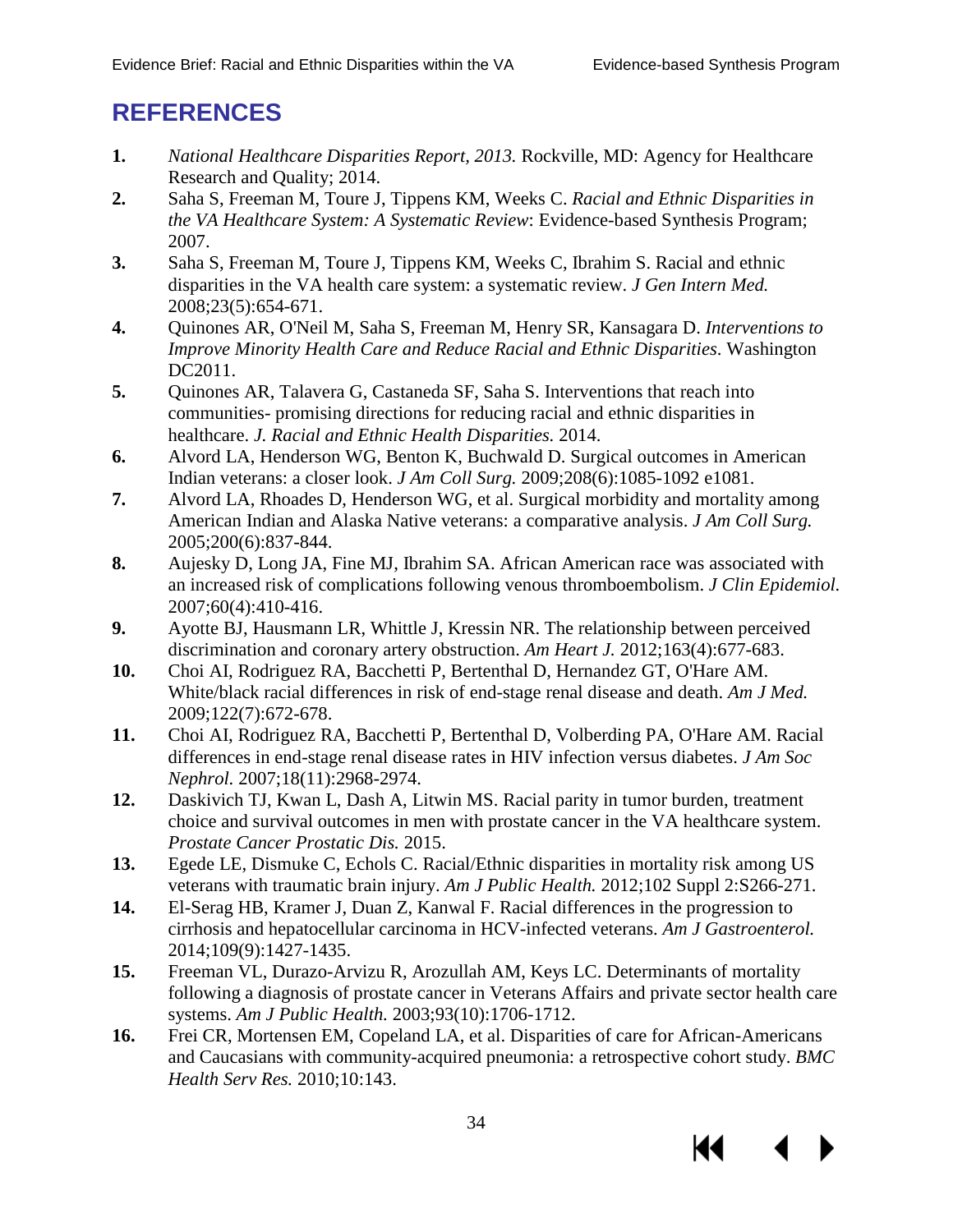К

- <span id="page-37-14"></span>**17.** Fudalej S, Bohnert A, Austin K, Barry K, Blow F, Ilgen M. Predictors of injury-related and non-injury-related mortality among veterans with alcohol use disorders. *Addiction.*  2010;105(10):1759-1766.
- <span id="page-37-7"></span>**18.** Ganti AK, Subbiah SP, Kessinger A, Gonsalves WI, Silberstein PT, Loberiza FR, Jr. Association between race and survival of patients with non--small-cell lung cancer in the United States veterans affairs population. *Clin Lung Cancer.* 2014;15(2):152-158.
- <span id="page-37-15"></span>**19.** Graham-Steed T, Uchio E, Wells CK, Aslan M, Ko J, Concato J. 'Race' and prostate cancer mortality in equal-access healthcare systems. *Am J Med.* 2013;126(12):1084-1088.
- <span id="page-37-17"></span>**20.** Hou JK, Kramer JR, Richardson P, Mei M, El-Serag HB. Risk of colorectal cancer among Caucasian and African American veterans with ulcerative colitis. *Inflammatory bowel diseases.* 2012;18(6):1011-1017.
- <span id="page-37-12"></span>**21.** Jha AK, Stone R, Lave J, Chen H, Klusaritz H, Volpp K. The concentration of hospital care for black veterans in Veterans Affairs hospitals: implications for clinical outcomes. *J Healthc Qual.* 2010;32(6):52-61.
- <span id="page-37-1"></span>**22.** Jia H, Chumbler NR, Wang X, et al. Racial and ethnic disparities in post-stroke depression detection. *Int J Geriatr Psychiatry.* 2010;25(3):298-304.
- <span id="page-37-9"></span>**23.** Jones LG, Sin MK, Hage FG, et al. Characteristics and Outcomes of Patients with Advanced Chronic Systolic Heart Failure Receiving Care at the Veterans Affairs vs. Other Hospitals: Insights from the BEST Trial. *Circ Heart Fail.* 2014.
- <span id="page-37-10"></span>**24.** Kamalesh M, Shen J, Tierney WM. Stroke mortality and race: does access to care influence outcomes? *Am J Med Sci.* 2007;333(6):327-332.
- <span id="page-37-11"></span>**25.** Kokkinos P, Myers J, Nylen E, et al. Exercise capacity and all-cause mortality in African American and Caucasian men with type 2 diabetes. *Diabetes Care.* 2009;32(4):623-628.
- <span id="page-37-4"></span>**26.** Kovesdy CP, Quarles LD, Lott EH, et al. Survival advantage in black versus white men with CKD: effect of estimated GFR and case mix. *Am J Kidney Dis.* 2013;62(2):228-235.
- <span id="page-37-0"></span>**27.** Kressin NR, Glickman ME, Peterson ED, Whittle J, Orner MB, Petersen LA. Functional status outcomes among white and African-American cardiac patients in an equal access system. *Am Heart J.* 2007;153(3):418-425.
- <span id="page-37-5"></span>**28.** Lynch CP, Gebregziabher M, Zhao Y, Hunt KJ, Egede LE. Impact of medical and psychiatric multi-morbidity on mortality in diabetes: emerging evidence. *BMC Endocr Disord.* 2014;14:68.
- <span id="page-37-2"></span>**29.** Meyers JF, Robbins AS, Gildengorin GL, Grayson JK. Racial differences in mortality among men hospitalized in military hospitals. *Mil Med.* 2008;173(6):539-543.
- <span id="page-37-8"></span>**30.** Optenberg SA, Thompson IM, Friedrichs P, Wojcik B, Stein CR, Kramer B. Race, treatment, and long-term survival from prostate cancer in an equal-access medical care delivery system. *JAMA.* 1995;274(20):1599-1605.
- <span id="page-37-6"></span>**31.** Polsky D, Jha AK, Lave J, et al. Short- and long-term mortality after an acute illness for elderly whites and blacks. *Health Serv Res.* 2008;43(4):1388-1402.
- <span id="page-37-13"></span>**32.** Polsky D, Lave J, Klusaritz H, et al. Is lower 30-day mortality posthospital admission among blacks unique to the Veterans Affairs health care system? *Med Care.*  2007;45(11):1083-1089.
- <span id="page-37-3"></span>**33.** Samuel CA, Landrum MB, McNeil BJ, Bozeman SR, Williams CD, Keating NL. Racial disparities in cancer care in the Veterans Affairs health care system and the role of site of care. *Am J Public Health.* 2014;104 Suppl 4:S562-571.
- <span id="page-37-16"></span>**34.** Sarrazin MV, Cannon KT, Rosenthal GE, Kaldjian LC. Racial differences in mortality among veterans hospitalized for exacerbation of chronic obstructive pulmonary disease. *J Natl Med Assoc.* 2009;101(7):656-662.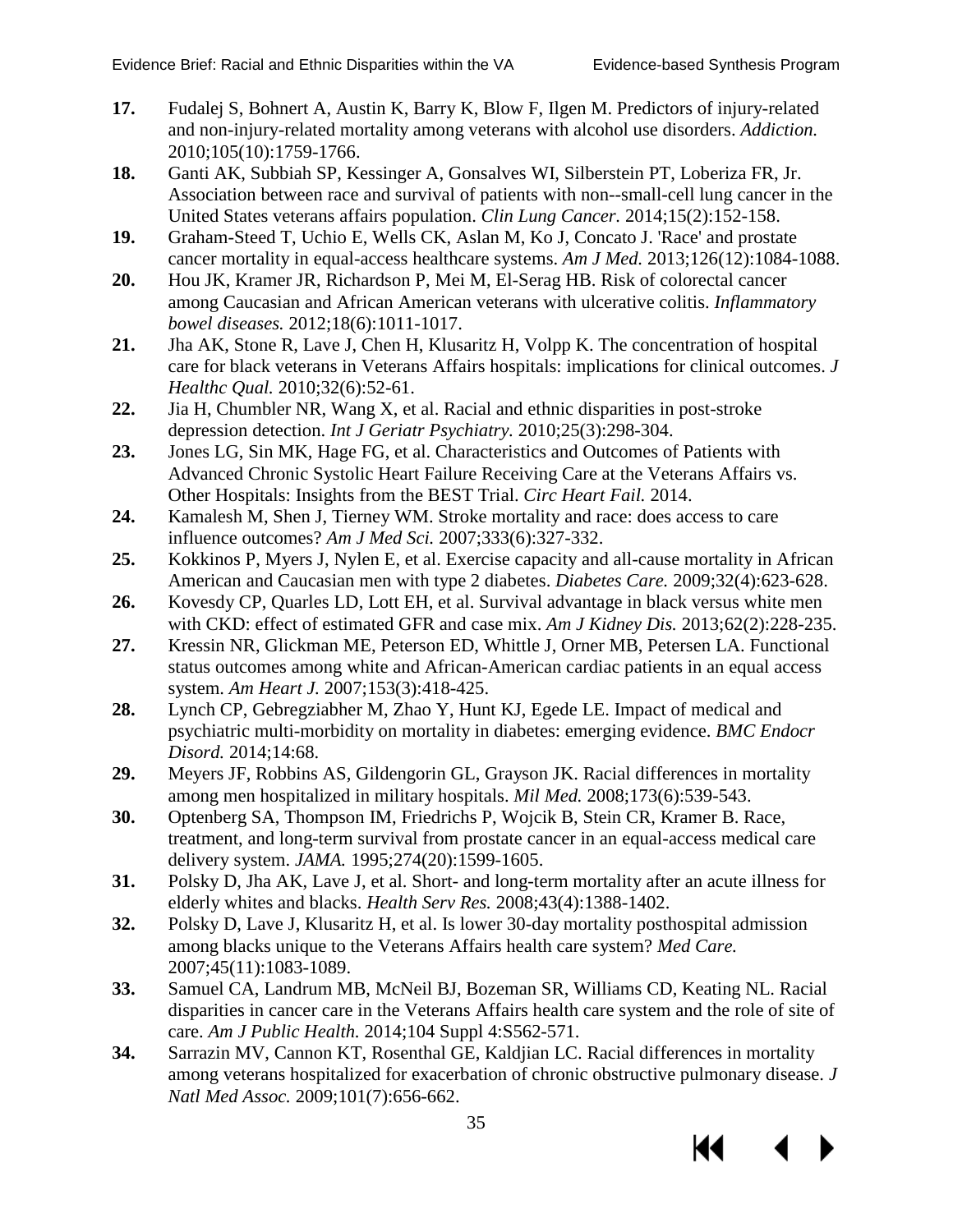KI

- <span id="page-38-8"></span>**35.** Shaw JG, Asch SM, Kimerling R, Frayne SM, Shaw KA, Phibbs CS. Posttraumatic stress disorder and risk of spontaneous preterm birth. *Obstet Gynecol.* 2014;124(6):1111-1119.
- <span id="page-38-6"></span>**36.** Shimada SL, Montez-Rath ME, Loveland SA, Zhao S, Kressin NR, Rosen AK. *Racial Disparities in Patient Safety Indicator (PSI) Rates in the Veterans Health Administration Advances in Patient Safety: New Directions and Alternative Approaches (Vol. 1: Assessment)*. Rockville MD2008.
- <span id="page-38-3"></span>**37.** Tseng CL, Rajan M, Miller DR, Lafrance JP, Pogach L. Trends in initial lower extremity amputation rates among Veterans Health Administration health care System users from 2000 to 2004. *Diabetes Care.* 2011;34(5):1157-1163.
- <span id="page-38-7"></span>**38.** Volpp KG, Stone R, Lave JR, et al. Is thirty-day hospital mortality really lower for black veterans compared with white veterans? *Health Serv Res.* 2007;42(4):1613-1631.
- <span id="page-38-4"></span>**39.** Zullig LL, Carpenter WR, Provenzale DT, et al. The association of race with timeliness of care and survival among Veterans Affairs health care system patients with late-stage non-small cell lung cancer. *Cancer Manag Res.* 2013;5:157-163.
- <span id="page-38-0"></span>**40.** Ibrahim SA, Hanusa BH, Hannon MJ, Kresevic D, Long J, Kent Kwoh C. Willingness and access to joint replacement among African American patients with knee osteoarthritis: a randomized, controlled intervention. *Arthritis Rheum.* 2013;65(5):1253- 1261.
- <span id="page-38-1"></span>**41.** Long JA, Jahnle EC, Richardson DM, Loewenstein G, Volpp KG. Peer mentoring and financial incentives to improve glucose control in African American veterans: a randomized trial. *Ann Intern Med.* 2012;156(6):416-424.
- <span id="page-38-2"></span>**42.** Agarwal R, Bunaye Z, Bekele DM, Light RP. Competing risk factor analysis of end-stage renal disease and mortality in chronic kidney disease. *Am J Nephrol.* 2008;28(4):569-575.
- **43.** Dahodwala N, Karlawish J, Siderowf A, Duda JE, Mandell DS. Delayed Parkinson's disease diagnosis among African-Americans: the role of reporting of disability. *Neuroepidemiology.* 2011;36(3):150-154.
- **44.** Ellis C, Zhao Y, Egede LE. Racial/ethnic differences in stroke mortality in veterans. *Ethn Dis.* 2009;19(2):161-165.
- <span id="page-38-5"></span>**45.** Koscuiszka M, Hatcher D, Christos PJ, et al. Impact of race on survival in patients with clinically nonmetastatic prostate cancer who deferred primary treatment. *Cancer.*  2012;118(12):3145-3152.
- **46.** Liang MK, Li LT, Avellaneda A, Moffett JM, Hicks SC, Awad SS. Outcomes and predictors of incisional surgical site infection in stoma reversal. *JAMA Surg.*  2013;148(2):183-189.
- **47.** Lynch CP, Gebregziabher M, Echols C, Gilbert GE, Zhao Y, Egede LE. Racial disparities in all-cause mortality among veterans with type 2 diabetes. *J Gen Intern Med.*  2010;25(10):1051-1056.
- **48.** Powell IJ, Schwartz K, Hussain M. Removal of the financial barrier to health care: does it impact on prostate cancer at presentation and survival? A comparative study between black and white men in a Veterans Affairs system. *Urology.* 1995;46(6):825-830.
- **49.** Richardson LK, Egede LE, Mueller M. Effect of race/ethnicity and persistent recognition of depression on mortality in elderly men with type 2 diabetes and depression. *Diabetes Care.* 2008;31(5):880-881.
- **50.** Robinson CN, Balentine CJ, Marshall CL, et al. Ethnic disparities are reduced in VA colon cancer patients. *Am J Surg.* 2010;200(5):636-639.
- <span id="page-38-9"></span>**51.** Sabounchi S, Keihanian S, Anand BS. Impact of race on colorectal cancer. *Clin Colorectal Cancer.* 2012;11(1):66-70.